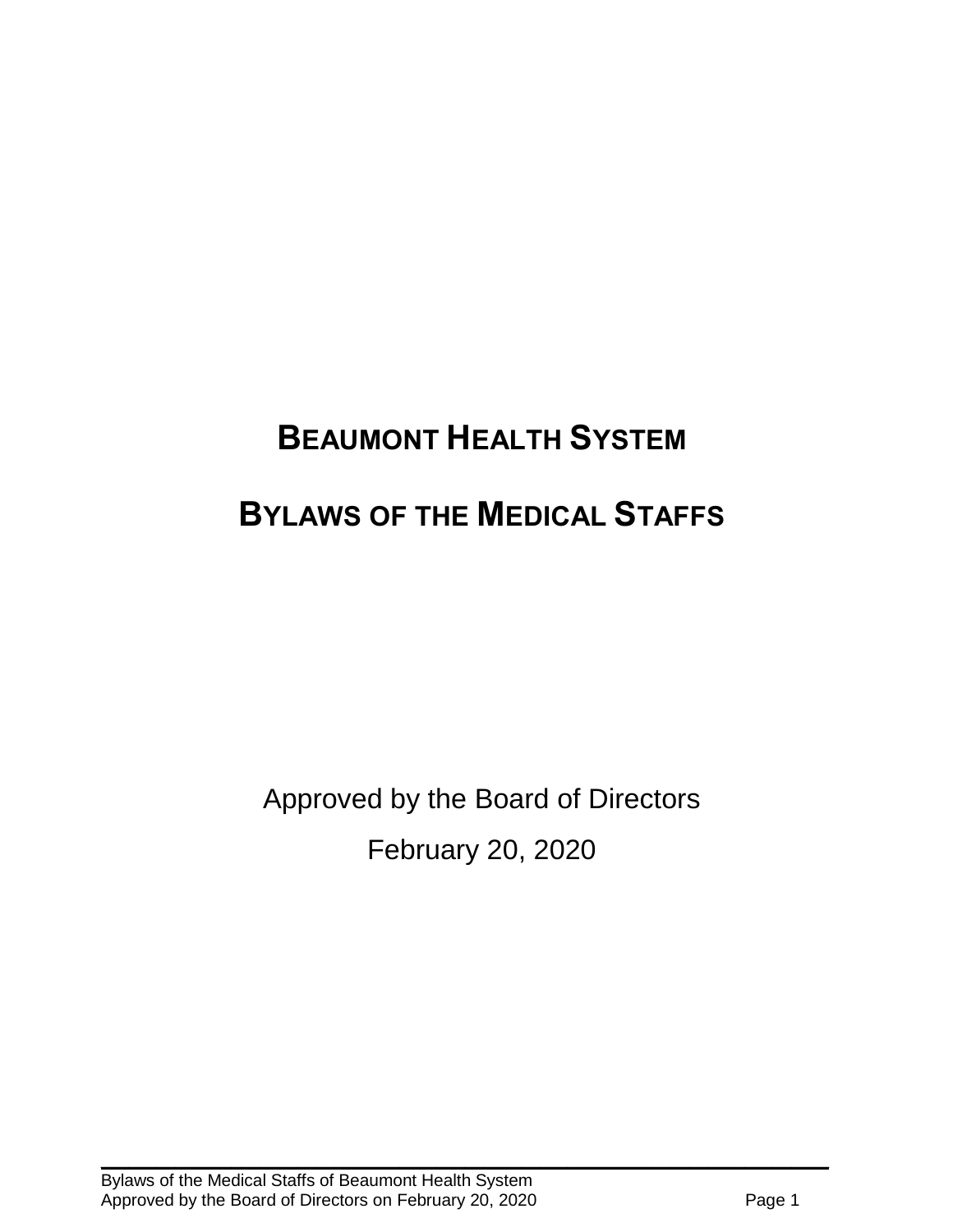# **TABLE OF CONTENTS**

# **PAGE**

| <b>ARTICLE I</b>   |                                                                           |  |
|--------------------|---------------------------------------------------------------------------|--|
| 1.1.               |                                                                           |  |
| 1.2.               |                                                                           |  |
| <b>ARTICLE II</b>  |                                                                           |  |
| 2.1.               |                                                                           |  |
| 2.2.               |                                                                           |  |
| <b>ARTICLE III</b> |                                                                           |  |
| 3.1.               |                                                                           |  |
| 3.2.               |                                                                           |  |
| 3.3.               |                                                                           |  |
|                    |                                                                           |  |
| 3.4.               |                                                                           |  |
| 3.5.               |                                                                           |  |
|                    |                                                                           |  |
|                    |                                                                           |  |
|                    |                                                                           |  |
|                    |                                                                           |  |
|                    |                                                                           |  |
|                    | 3.5.5.                                                                    |  |
|                    | 3.5.6.                                                                    |  |
|                    | 3.5.7.                                                                    |  |
|                    |                                                                           |  |
| 3.6.               |                                                                           |  |
|                    |                                                                           |  |
|                    | 3.6.2.                                                                    |  |
| 3.7.               |                                                                           |  |
|                    | 3.7.1.                                                                    |  |
|                    | 3.7.2.                                                                    |  |
| 3.8.               |                                                                           |  |
| 3.9.               |                                                                           |  |
| 3.10.              | Reapplication and Reprocessing After Rejection / Denial / Termination  19 |  |
| 3.11.              |                                                                           |  |
| 3.12.              |                                                                           |  |
|                    |                                                                           |  |
|                    |                                                                           |  |
|                    |                                                                           |  |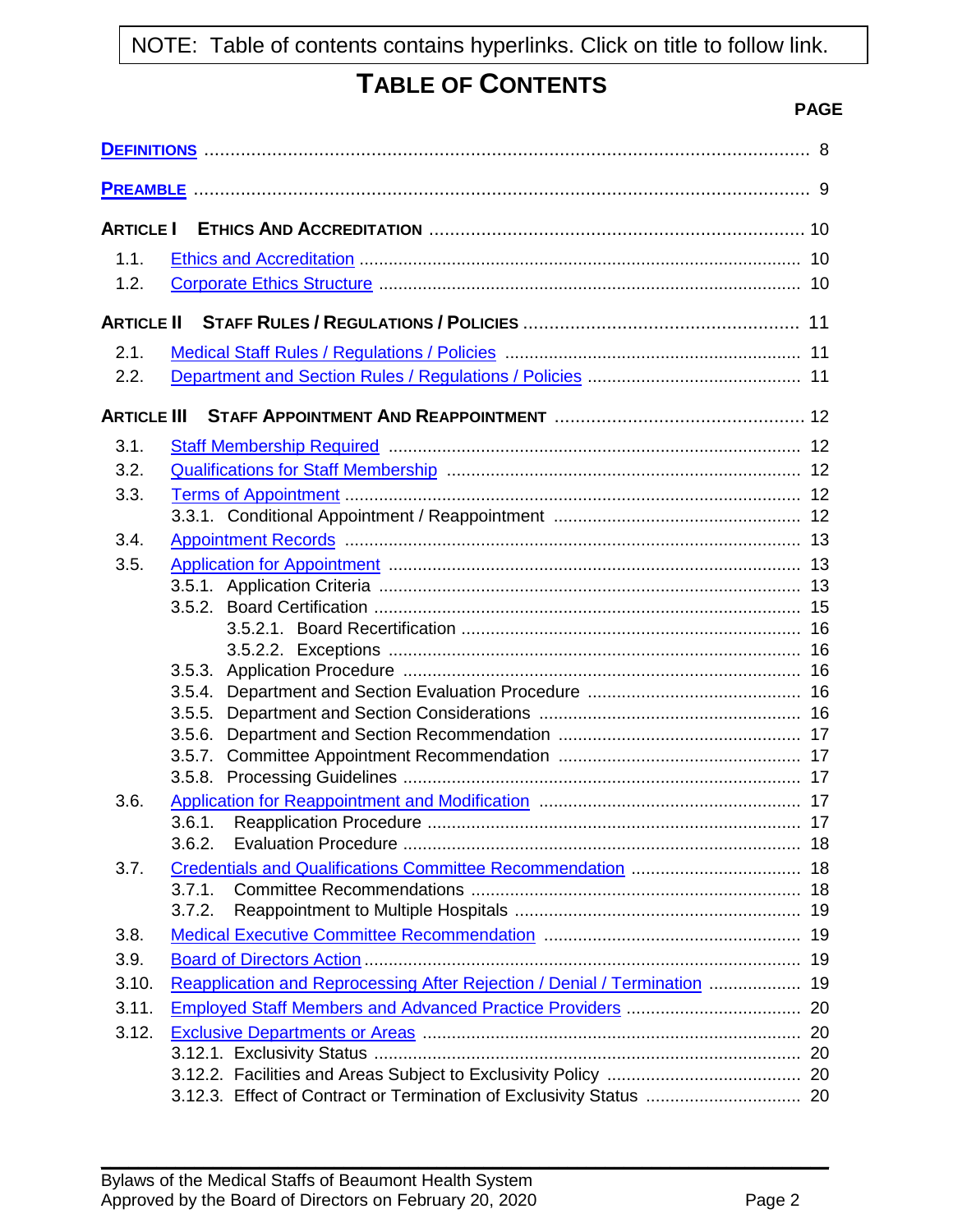| 3.13.            |        |                                                                               |    |
|------------------|--------|-------------------------------------------------------------------------------|----|
|                  |        |                                                                               |    |
|                  |        |                                                                               |    |
|                  |        |                                                                               |    |
|                  |        |                                                                               |    |
| 3.14.            |        | Obligation to Notify Appropriate Chief Medical Officer of Adverse Actions  21 |    |
|                  |        |                                                                               |    |
|                  |        |                                                                               |    |
|                  |        |                                                                               |    |
|                  |        | 3.14.4. Involuntary or Voluntary Changes in Licensure, Clinical Privileges    |    |
|                  |        |                                                                               |    |
|                  |        |                                                                               |    |
|                  |        |                                                                               |    |
| 4.1.             |        |                                                                               |    |
| 4.2.             |        |                                                                               |    |
|                  | 4.2.1. |                                                                               |    |
|                  | 4.2.2. |                                                                               |    |
|                  | 4.2.3. |                                                                               |    |
|                  | 4.2.4. |                                                                               |    |
| 4.3.             |        |                                                                               |    |
|                  | 4.3.1. |                                                                               |    |
|                  | 4.3.2. |                                                                               |    |
|                  | 4.3.3. |                                                                               |    |
| 4.4.             |        |                                                                               |    |
|                  | 4.4.1. |                                                                               |    |
|                  | 4.4.2. |                                                                               |    |
|                  | 4.4.3. |                                                                               |    |
| 4.5.             |        |                                                                               |    |
|                  | 4.5.1. |                                                                               |    |
|                  | 4.5.2. |                                                                               |    |
| 4.6.             |        |                                                                               | 26 |
|                  |        |                                                                               |    |
|                  | 4.6.2. |                                                                               |    |
|                  | 4.6.3. |                                                                               |    |
| 4.7.             |        |                                                                               |    |
| 4.8.             |        |                                                                               |    |
| 4.9.             |        |                                                                               |    |
| 4.10.            |        |                                                                               |    |
|                  |        | 4.10.1. Credentials and Qualifications Committee Recommendation  27           |    |
|                  |        |                                                                               |    |
| <b>ARTICLE V</b> |        |                                                                               |    |
| 5.1.             |        |                                                                               |    |
|                  | 5.1.1. |                                                                               |    |
|                  | 5.1.2. |                                                                               |    |
|                  | 5.1.3. |                                                                               |    |
|                  | 5.1.4. |                                                                               |    |
|                  | 5.1.5. |                                                                               |    |
|                  |        |                                                                               |    |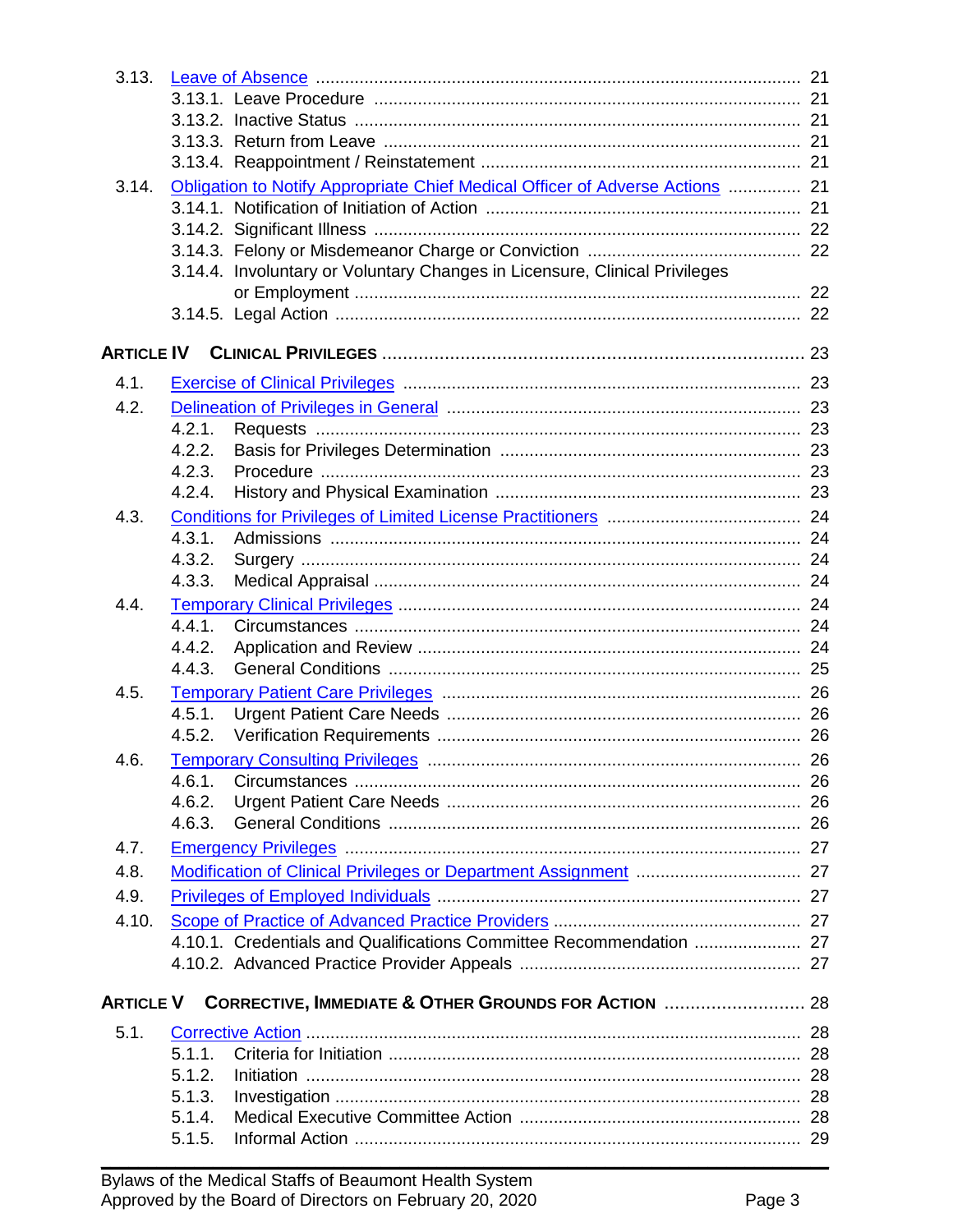| 5.2.                |                  |                                                                         |  |
|---------------------|------------------|-------------------------------------------------------------------------|--|
|                     | 5.2.1.           |                                                                         |  |
|                     | 5.2.2.           |                                                                         |  |
|                     | 5.2.3.           |                                                                         |  |
| 5.3.                |                  |                                                                         |  |
| <b>ARTICLE VI</b>   |                  |                                                                         |  |
| 6.1.                |                  |                                                                         |  |
| 6.2.                |                  |                                                                         |  |
| 6.3.                |                  |                                                                         |  |
| 6.4                 |                  |                                                                         |  |
| 6.5.                |                  |                                                                         |  |
| 6.6.                |                  |                                                                         |  |
| 6.7.                |                  |                                                                         |  |
| 6.8.                |                  |                                                                         |  |
| 6.9.                |                  |                                                                         |  |
| <b>ARTICLE VII</b>  |                  |                                                                         |  |
|                     |                  |                                                                         |  |
| 7.1.                |                  |                                                                         |  |
|                     | 7.1.1.<br>7.1.2. |                                                                         |  |
|                     | 7.1.3.           |                                                                         |  |
|                     | 7.1.4.           |                                                                         |  |
|                     | 7.1.5.           |                                                                         |  |
| 7.2.                |                  |                                                                         |  |
|                     | 7.2.1.           |                                                                         |  |
|                     | 7.2.2.           |                                                                         |  |
|                     | 7.2.3.           |                                                                         |  |
|                     | 7.2.4.           |                                                                         |  |
| 7.3.                |                  |                                                                         |  |
|                     |                  |                                                                         |  |
|                     | 7.3.2.           |                                                                         |  |
|                     | 7.3.3.           |                                                                         |  |
|                     |                  | 7.3.3.1                                                                 |  |
| 7.4.                |                  |                                                                         |  |
|                     | 7.4.1.           |                                                                         |  |
|                     | 7.4.2.           |                                                                         |  |
|                     |                  |                                                                         |  |
| 7.5.                |                  |                                                                         |  |
|                     | 7.5.1.           |                                                                         |  |
|                     | 7.5.2.           |                                                                         |  |
|                     | 7.5.3.           |                                                                         |  |
|                     | 7.5.4.           | Delegation by Officers of the Medical Staff and Corporate Officers  41  |  |
| <b>ARTICLE VIII</b> |                  | DEPARTMENTS AND SECTIONS OF THE MEDICAL STAFF  42                       |  |
| 8.1.                |                  |                                                                         |  |
| 8.2.                |                  |                                                                         |  |
|                     | 8.2.1.           | Department / Sections of Anesthesiology and Peri-Operative Medicine  42 |  |
|                     |                  |                                                                         |  |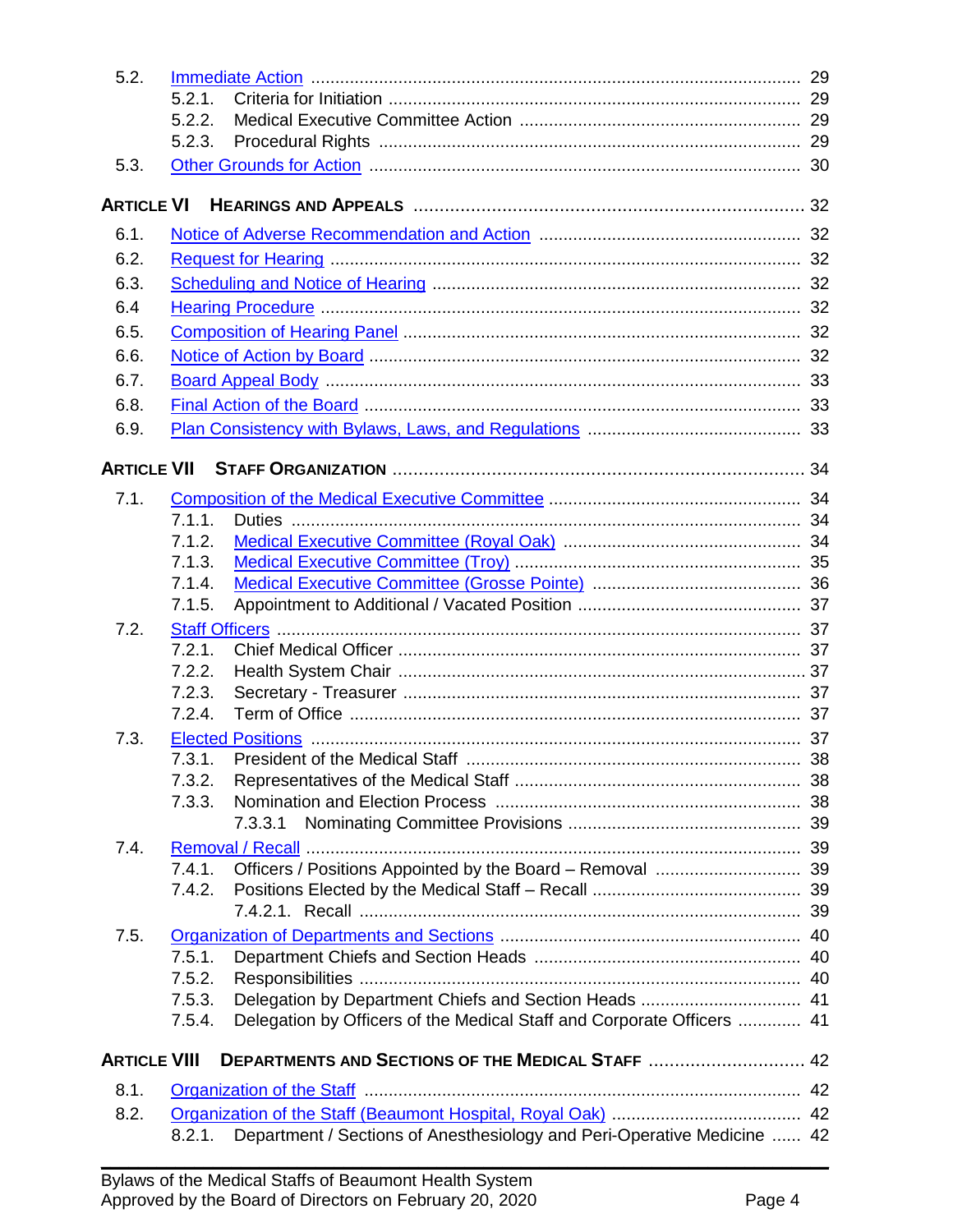|      | 8.2.2. |                                                                         |    |
|------|--------|-------------------------------------------------------------------------|----|
|      | 8.2.3. |                                                                         |    |
|      | 8.2.4. |                                                                         |    |
|      | 8.2.5. |                                                                         |    |
|      | 8.2.6. | Department of Family Medicine and Community Health  42                  |    |
|      | 8.2.7. |                                                                         |    |
|      | 8.2.8. |                                                                         |    |
|      | 8.2.9. |                                                                         |    |
|      | 8.2.10 |                                                                         |    |
|      | 8.2.11 |                                                                         |    |
|      | 8.2.12 | Department / Sections of Obstetrics and Gynecology  43                  |    |
|      |        |                                                                         |    |
|      |        |                                                                         |    |
|      |        | 8.2.15. Department / Sections of Pathology and Laboratory Medicine  44  |    |
|      | 8.2.16 |                                                                         |    |
|      |        |                                                                         |    |
|      |        |                                                                         |    |
|      |        |                                                                         |    |
|      |        |                                                                         |    |
|      |        |                                                                         |    |
| 8.3. |        |                                                                         |    |
|      | 8.3.1. | Department / Sections of Anesthesiology and Peri-Operative Medicine  45 |    |
|      | 8.3.2. |                                                                         |    |
|      | 8.3.3. |                                                                         |    |
|      | 8.3.4. |                                                                         |    |
|      | 8.3.5. | Department / Sections of Family Medicine and Community Health  45       |    |
|      | 8.3.6. |                                                                         |    |
|      | 8.3.7. |                                                                         |    |
|      | 8.3.8. | Department / Sections of Obstetrics and Gynecology  46                  |    |
|      | 8.3.9  |                                                                         |    |
|      |        |                                                                         |    |
|      |        |                                                                         |    |
|      |        |                                                                         | 46 |
|      |        |                                                                         |    |
| 8.4. |        | Organization of the Staff (Beaumont Hospital, Grosse Pointe)  47        |    |
|      | 8.4.1. | Department of Anesthesiology and Peri-Operative Medicine  47            |    |
|      | 8.4.2. |                                                                         |    |
|      | 8.4.3. |                                                                         |    |
|      | 8.4.4. |                                                                         |    |
|      | 8.4.5. | Department of Family Medicine and Community Health  47                  |    |
|      | 8.4.6. |                                                                         |    |
|      | 8.4.7. |                                                                         |    |
|      | 8.4.8. | Department / Sections of Obstetrics and Gynecology  48                  |    |
|      | 8.4.9. |                                                                         |    |
|      |        |                                                                         |    |
|      |        |                                                                         |    |
|      |        |                                                                         |    |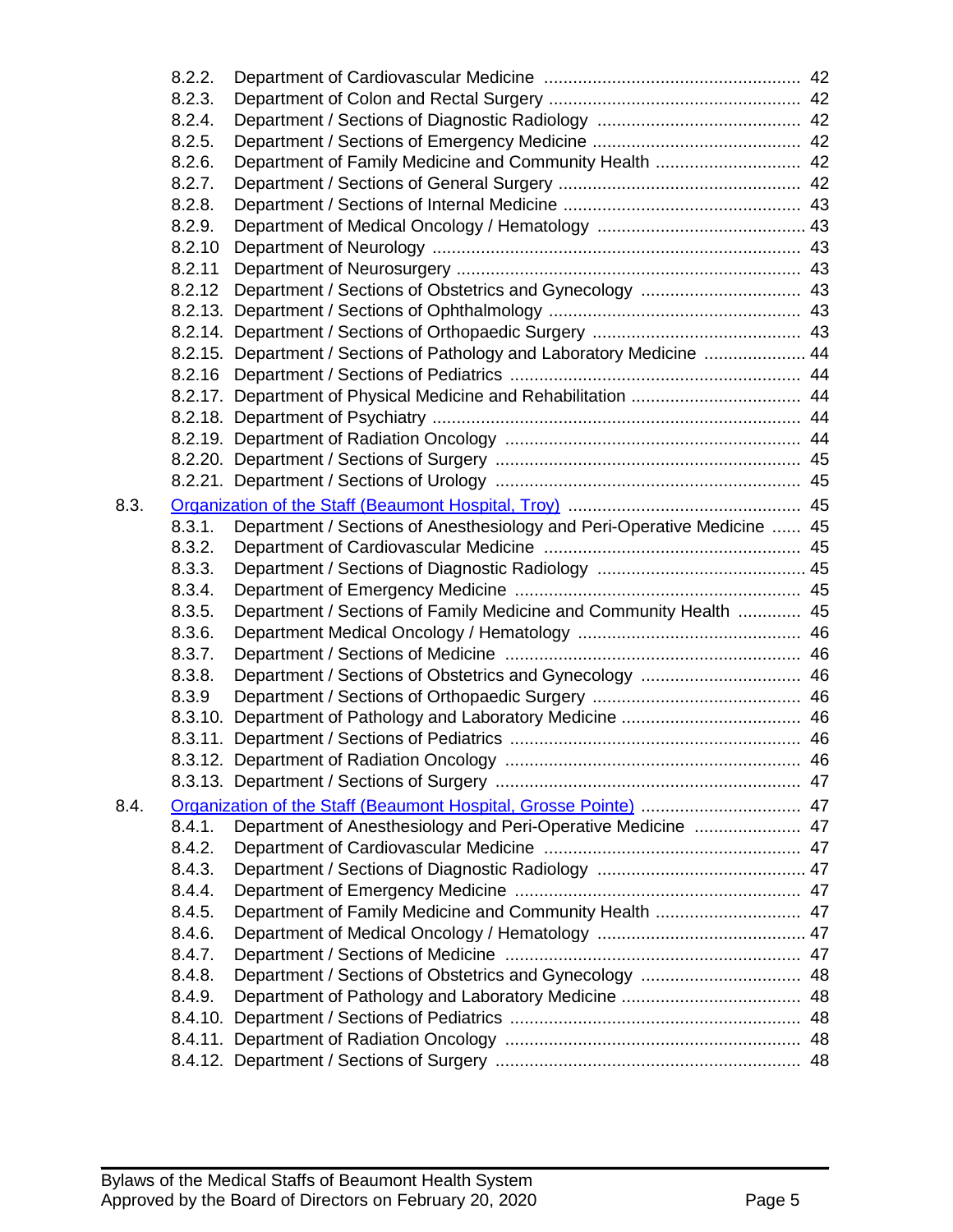| 9.1.  |                  |    |
|-------|------------------|----|
| 9.2.  |                  |    |
|       | 9.2.1.           |    |
|       | 9.2.2.           |    |
| 9.3.  |                  |    |
|       | 9.3.1.           |    |
|       | 9.3.2.           |    |
| 9.4   | 9.4.1            |    |
|       | 9.4.2.           |    |
| 9.5.  |                  |    |
|       | 9.5.1.           |    |
|       | 9.5.2.           |    |
| 9.6.  |                  |    |
|       |                  |    |
|       | 9.6.2.           |    |
| 9.7.  |                  |    |
|       | 9.7.1.           | 51 |
|       | 9.7.2.           |    |
| 9.8.  |                  |    |
|       | 9.8.1.<br>9.9.2. |    |
| 9.9.  |                  |    |
|       | 9.9.1.           |    |
|       | 9.9.2.           |    |
| 9.10. |                  |    |
|       |                  |    |
|       |                  |    |
| 9.11. |                  |    |
|       |                  |    |
|       |                  |    |
| 9.12. |                  |    |
|       |                  |    |
|       |                  |    |
|       |                  |    |
| 10.1. |                  |    |
| 10.2. |                  |    |
| 10.3. |                  |    |
| 10.4. |                  |    |
| 10.5. |                  |    |
|       |                  |    |
|       |                  |    |
| 10.6. |                  |    |
| 10.7. |                  |    |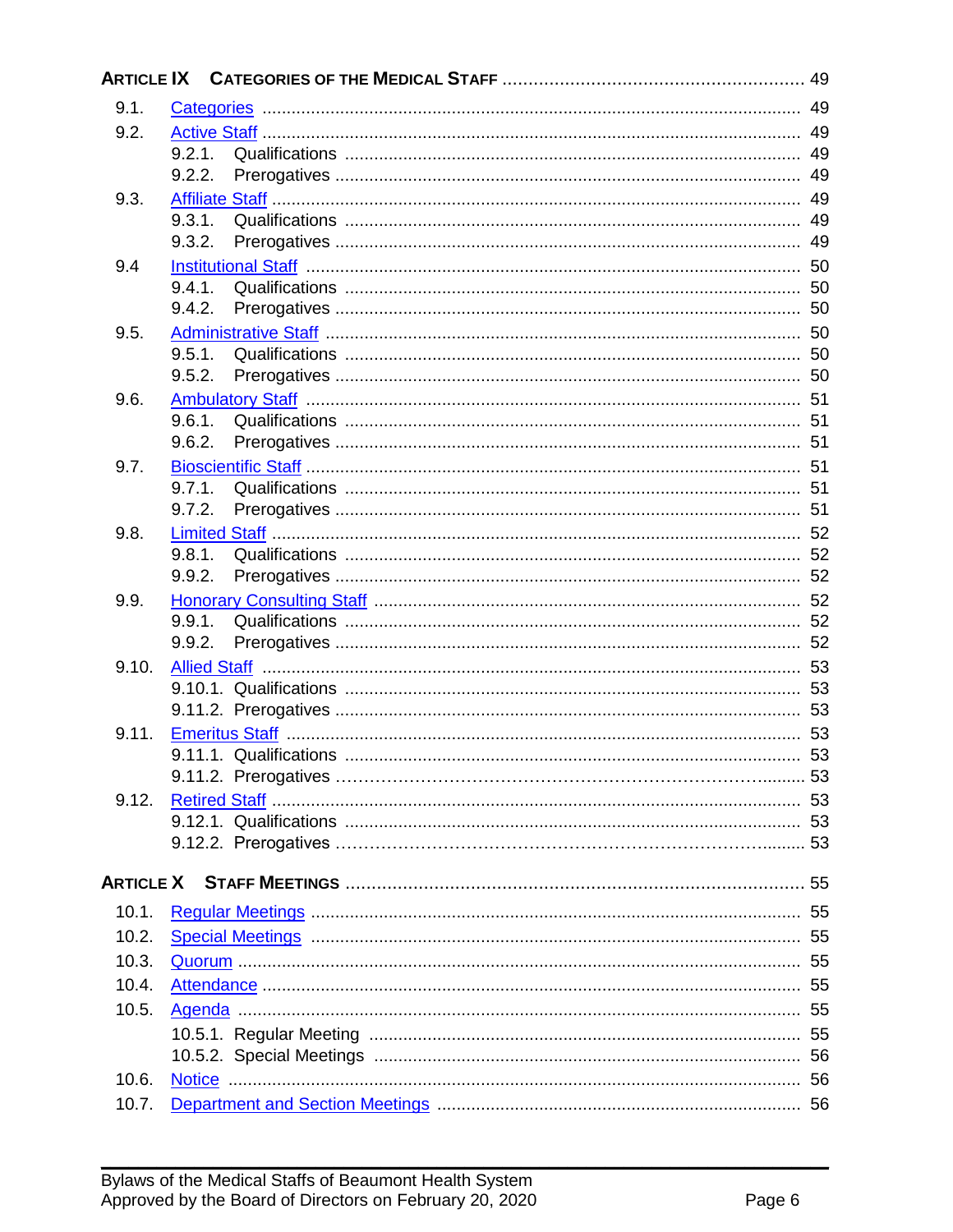| <b>ARTICLE XI</b>   |                                                              |  |
|---------------------|--------------------------------------------------------------|--|
| 11.1.               |                                                              |  |
|                     |                                                              |  |
|                     |                                                              |  |
|                     |                                                              |  |
|                     |                                                              |  |
|                     |                                                              |  |
| 11.2                |                                                              |  |
|                     |                                                              |  |
| 11.3                |                                                              |  |
| 11.4                |                                                              |  |
| 11.5                |                                                              |  |
| 11.6                |                                                              |  |
| 11.7                |                                                              |  |
| 11.8                |                                                              |  |
| 11.9                |                                                              |  |
| 11.10               |                                                              |  |
| <b>ARTICLE XII</b>  |                                                              |  |
|                     |                                                              |  |
| 12.1.               |                                                              |  |
| 12.2.               |                                                              |  |
| 12.3.               |                                                              |  |
| 12.4.               |                                                              |  |
| 12.5.               |                                                              |  |
| 12.6.               |                                                              |  |
| <b>ARTICLE XIII</b> |                                                              |  |
| 13.1.               |                                                              |  |
|                     |                                                              |  |
|                     |                                                              |  |
|                     |                                                              |  |
|                     |                                                              |  |
|                     |                                                              |  |
|                     |                                                              |  |
|                     |                                                              |  |
| <b>ARTICLE XIV</b>  |                                                              |  |
| 14.1.               | Categories Assessed <b>Manual Manual Categories</b> Assessed |  |
| 14.2.               |                                                              |  |
| 14.3.               |                                                              |  |
| 14.4.               |                                                              |  |
|                     |                                                              |  |
| 14.5.               |                                                              |  |
|                     |                                                              |  |
| 15.1.               |                                                              |  |
| 15.2.               |                                                              |  |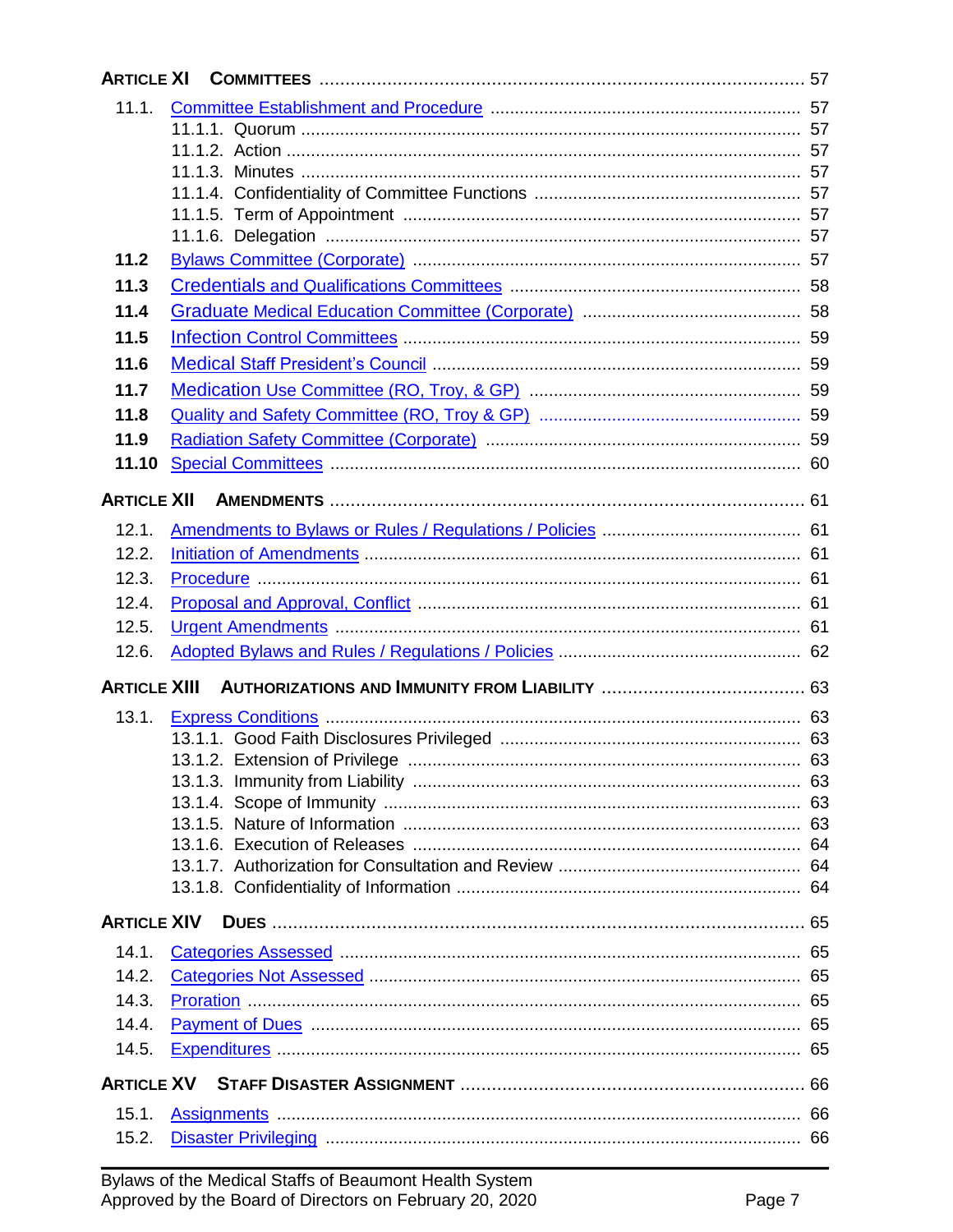# **DEFINITIONS**

- <span id="page-7-0"></span>1. **APPLICANT** means a physician, dentist, or other health care professional eligible to apply for membership on the Medical Staff, who applies or reapplies for such membership.
- 2. **BOARD OF DIRECTORS** means the governing body of William Beaumont Hospital, doing business as Beaumont Health System (the Corporation), or its delegee.
- 3. **CLINICAL PRIVILEGES** or **PRIVILEGES** means the permission granted to a Medical Staff member or Advanced Practice Providers to render specific patient services.
- 4. **DEPARTMENT** means a segment of the Medical Staff sharing both an Academic Portfolio of educational and research programs and a Clinical Portfolio of academic and clinical expertise in a particular area of medicine. Departments shall be headed by a Department Chief who shall discharge his or her duties as set forth in these Bylaws.
- 5. **DOCTOR:** means allopathic, osteopathic, dental and podiatric practitioners as defined by Michigan law.
- 6. **HOSPITAL**(s) means Beaumont Hospital, Royal Oak (RO), Beaumont Hospital, Troy (Troy), Beaumont Hospital, Grosse Pointe (GP) divisions of William Beaumont Hospital, a Michigan non-profit corporation doing business as, and referred to as Beaumont Health System in these Bylaws.
- 7. **MEDICAL STAFF** or **STAFF** means all physicians, dentists, and other health care professionals who have been granted recognition as members of the Medical Staff of a Hospital according to the terms of these Bylaws. Each Hospital has a separate Medical Staff, which is governed by these Bylaws.
- 8. **MEDICAL STAFF YEAR** means the period from January 1 to December 31 of each year.
- 9. **MEMBER** or **STAFF MEMBER** means, unless otherwise expressly limited, any physician, dentist, or other health care professional, holding a current license if required by law to practice in the State of Michigan, who is a member of the Medical Staff.
- 10. **ADVANCE PRACTICE PROVIDER (APP)** means an advanced clinical medical professional who is licensed to care for patients in accordance with delineated clinical privileges and / or job description under the supervision of a physician. Advanced Practice Providers include nurse practitioners (NP), physician assistants (PA), certified registered nurse anesthetists (CRNA) and certified nurse midwives (CNM). Advanced Practice PA may not be members of the Medical Staff of Beaumont Health System but are eligible for clinical privileges.
- 11. **SECTION** means section of a Department of the Medical Staff sharing both an Academic Portfolio of educational and research programs and a Clinical Portfolio of academic and clinical expertise in a particular area of medicine. Sections shall be headed by a Section Head who shall discharge his or her duties as set forth in these Bylaws.
- 12. **CHIEF MEDICAL OFFICER** means the physician(s) appointed by the Board of Directors to be responsible for general management of the medical activities of the Hospital(s)or his/her delegee during times of unavailability. May also be referred to as Senior Vice President and Chief Medical Officer.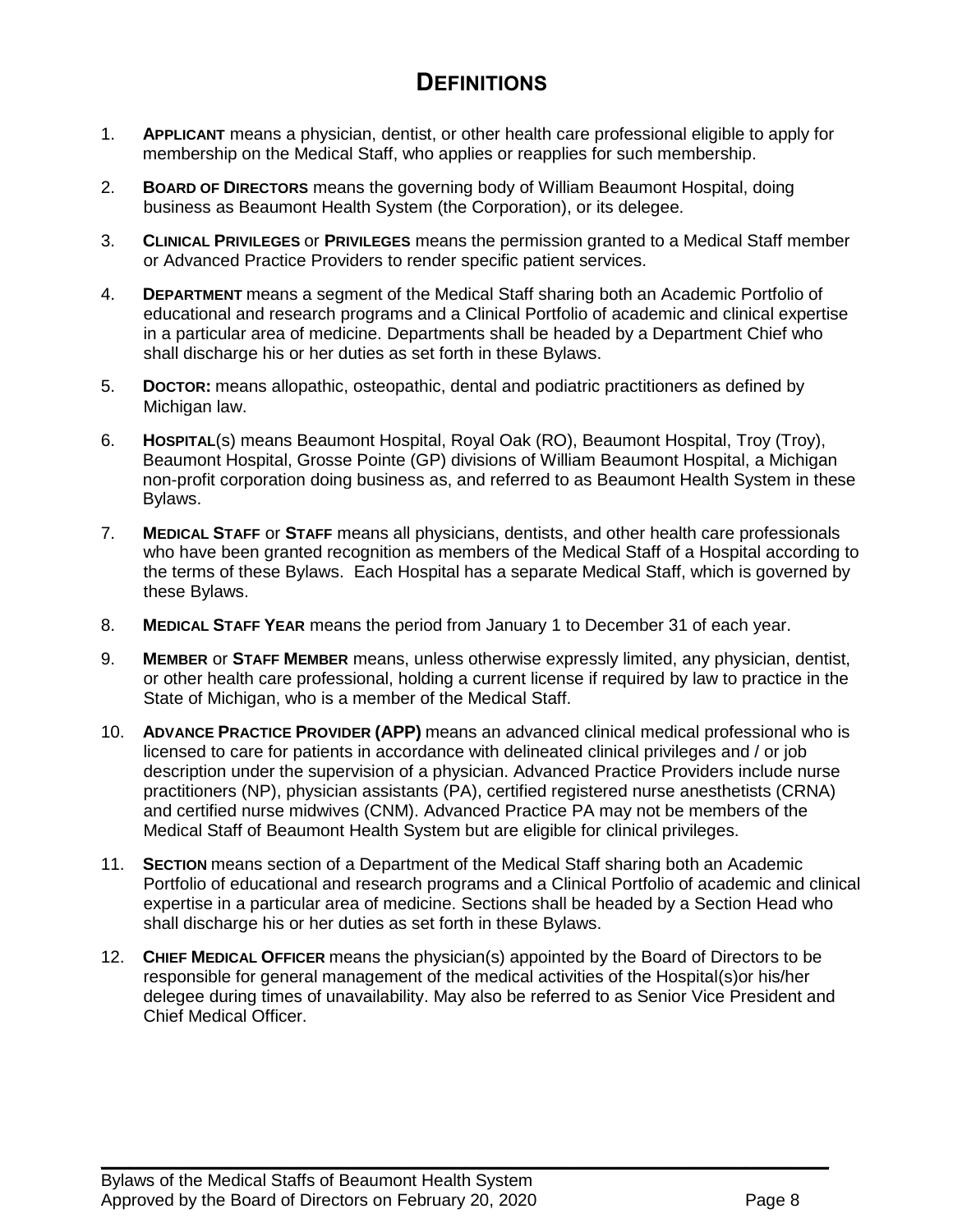# **BYLAWS OF THE MEDICAL STAFF OF BEAUMONT HEALTH SYSTEM**

# <span id="page-8-0"></span>**PREAMBLE**

These Bylaws are promulgated by direction of the Board of Directors, as the governing body of Beaumont Health System, to establish procedures for selection and organization of a Medical Staff which will enable the Divisions of Beaumont Hospital, Royal Oak, Beaumont Hospital, Troy and Beaumont Hospital, Grosse Pointe to be utilized effectively for the health care, education and research purposes for which the Corporation was formed.

To attain these purposes, there are herein created provisions for: (1) the appointment of Staff members dedicated to the goals of the Corporation and of the community which it serves; (2) the organization of Staff members along the lines of their specialization so as to promote efficient formulation and administration of policy, accurate evaluation of professional performance, enhancement of the quality and safety of health care, research and educational training, efficiency in the utilization of facilities and in its budgetary processes; (3) the monitoring and evaluation of general functions not solely limited by area of specialization through the establishment of oversight committees; (4) the periodic review and evaluation of these governing procedures so as to facilitate the Corporation's maintenance of its standing as a comprehensive health care corporation.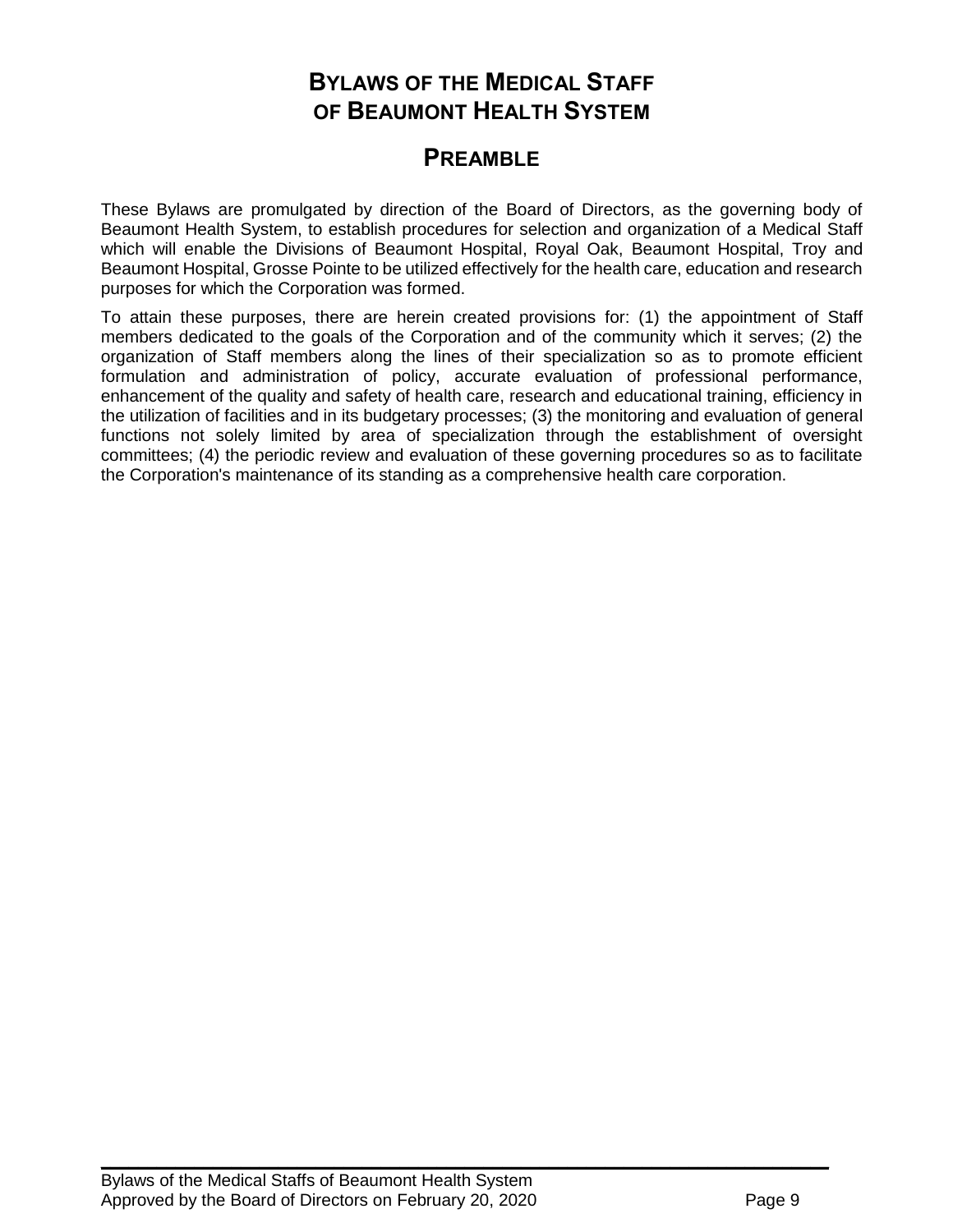# **ARTICLE I**

# **ETHICS AND ACCREDITATION**

# <span id="page-9-0"></span>**1.1 ETHICS AND ACCREDITATION**

A member of the Staff shall at all times abide by the appropriate Codes of Ethics of the American Medical Association, American Osteopathic Association, American Dental Association, American Podiatric Medical Association, or if a member of another health care profession, the professional principles or codes of ethics appropriate to their profession, and as a condition of appointment and reappointment pledge to: (1) provide competent, humane, and efficient patient care, seeking consultation with other professionals where appropriate to do so; (2) delegate in the Staff member's absence the responsibility for diagnoses or care of his / her patients only to a practitioner who is qualified to undertake this responsibility; (3) refrain from grant or receipt of any inducements for patient referral; (4) refrain from entering into any arrangement to directly or indirectly share or divide fees received in connection with the rendering of professional services, except in cases where a partnership, association or an employee relationship exists: (5) treat other Staff members and Hospital employees with dignity, courtesy and respect.

All members of the Staff shall agree to cooperate, and accept responsibility, to maintain the applicable standards and meet the applicable requirements of state and federal law and of the Michigan Department of Licensing and Regulatory Affairs, of the Joint Commission, of the United States Department of Health and Human Services, of other third-party payers, and licensing, accrediting, regulatory and peer review organizations so that the Division may be fully licensed, accredited and qualified for third-party reimbursement.

# <span id="page-9-1"></span>**1.2 CORPORATE ETHICS STRUCTURE**

The Corporate Institutional Ethics Committee (I.E.C.) consists of members representing each of the Hospitals in the Beaumont system and the community. The I.E.C. reports to the Corporate Chief Medical Officer and through him/her to the Board of Directors.

The directors / chairpersons of the Ethics Consultation Services / Committees at the Royal Oak, Troy, and Grosse Pointe Hospitals report to the Corporate Director of Clinical Bioethics, and with the Corporate Director of Clinical Bioethics comprise the Corporate Office of Clinical Bioethics.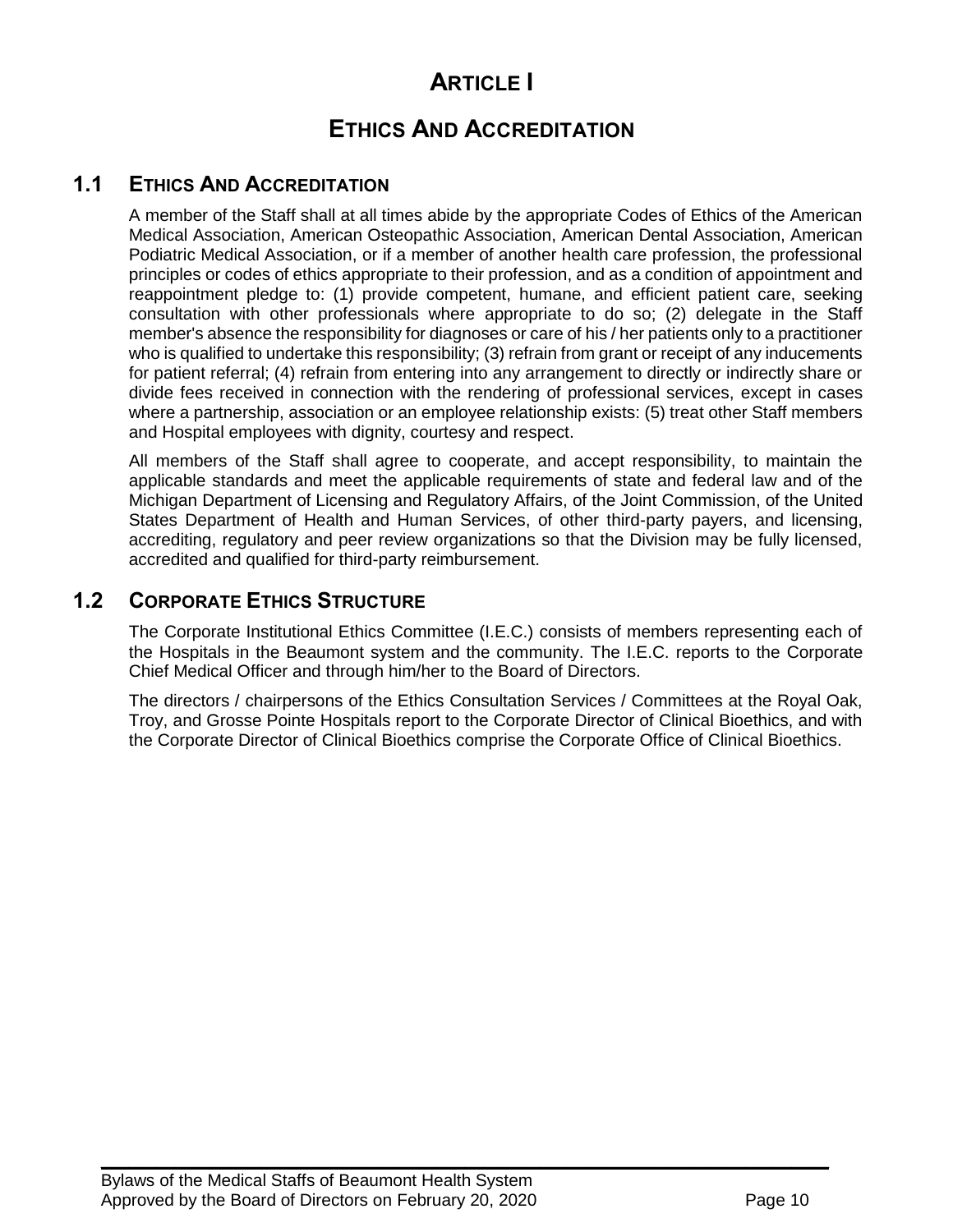# **ARTICLE II**

# **MEDICAL STAFF RULES / REGULATIONS / POLICIES**

# **2.1 MEDICAL STAFF RULES / REGULATIONS / POLICIES**

<span id="page-10-0"></span>To facilitate competent, orderly and efficient provision and administration of health care services at the Hospital and otherwise provide for implementation of the principles set forth in these Bylaws, the Medical Executive Committees shall prepare the Rules / Regulations / Policies to govern the Staff and promulgate them in a Physician's Handbook which will be updated at least every three (3) years. Rules / Regulations / Policies are amended as set forth in these Bylaws.

The Chief Medical Officer is delegated authority to temporarily suspend an existing Rule or Regulation or Policy in the interest of patient care until the matter is considered by the Medical Executive Committees and the Board of Directors.

The Medical Executive Committee is delegated the authority to approve, on behalf of the Medical staff, such amendments to the Rules / Regulations / Policies as are, in its judgment, strictly clerical modifications or clarifications such as punctuation, spelling or other errors in grammar, expression or intent.

# **2.2. DEPARTMENT AND SECTION RULES / REGULATIONS / POLICIES**

<span id="page-10-1"></span>Each Hospital Medical Staff, Department and Section may adopt rules, regulations, and policies for the administration of its own activities. No such rules, regulations, or policies may conflict with the Corporate Bylaws or Rules / Regulations / Policies of the Medical Staff.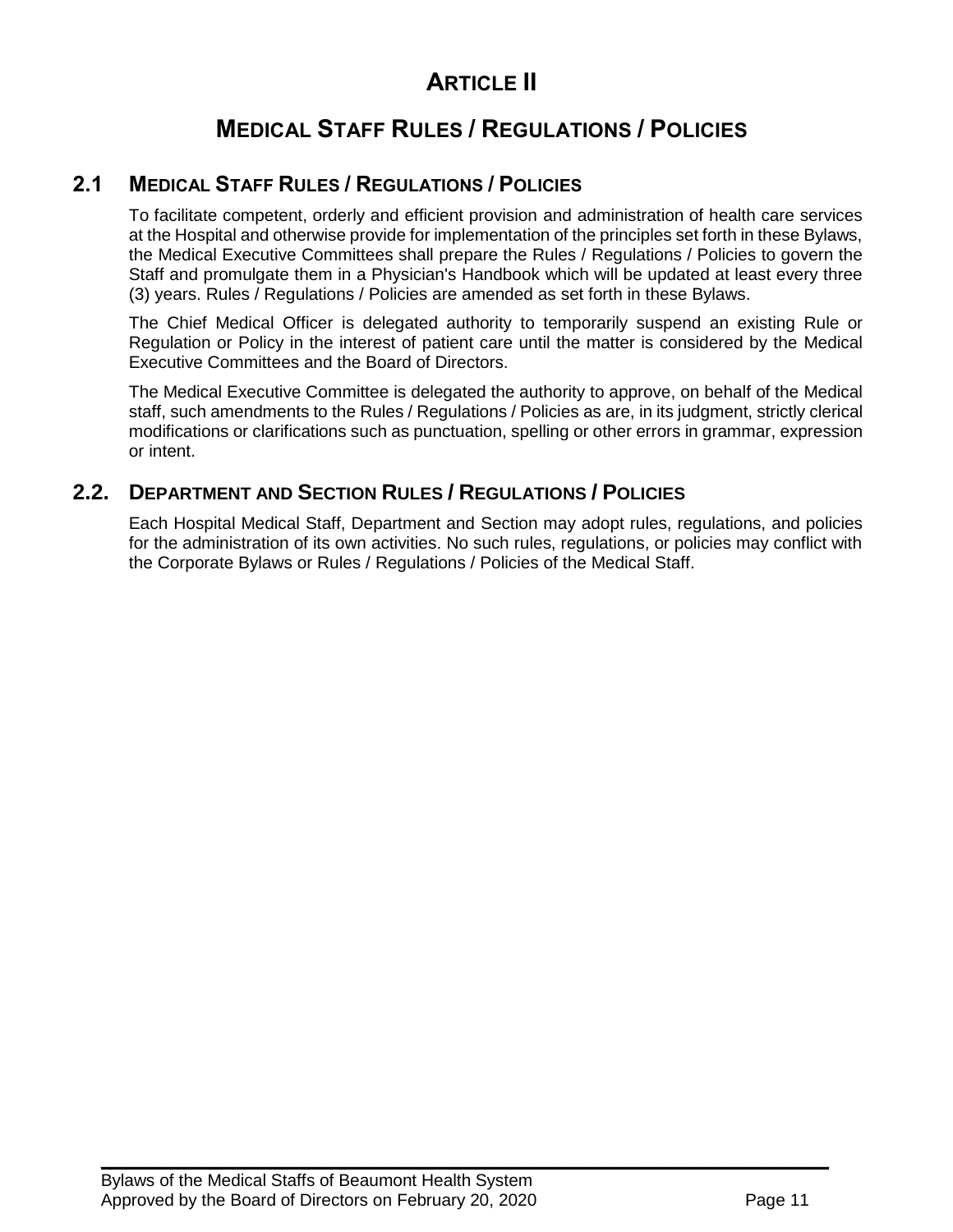# **ARTICLE III**

# **STAFF APPOINTMENT AND REAPPOINTMENT**

### **3.1. STAFF MEMBERSHIP REQUIRED**

<span id="page-11-0"></span>Except as provided for in these Bylaws and otherwise specified herein, no person shall exercise clinical privileges in the Hospital unless and until he or she applies for and receives an appointment to the Staff with clinical privileges.

The Board of Directors shall determine which categories of health care practitioners, in accordance with state law, may be eligible for membership on the Medical Staff, as well as which categories of health care practitioners are eligible for Medical Staff membership and privileges only as employees of the Hospital, and which categories, if any, are not allowed Medical Staff membership but are eligible for privileges.

# **3.2. QUALIFICATIONS FOR STAFF MEMBERSHIP**

<span id="page-11-1"></span>All members of the Staff shall be graduates of Medical, Osteopathic, Dental or Podiatric schools or post-graduate programs appropriate to membership on the Bioscientific Staff, and currently licensed to the extent required to practice their profession in the State of Michigan. Staff membership is a privilege, and no one is entitled to such membership or the exercise of clinical privileges in the Hospital merely by virtue of licensure in Michigan, membership in a professional organization, past or present membership on the Staff, or membership or privileges in any other Hospital. The applicant shall have the burden of producing information satisfactory to the Hospital for a proper evaluation of all relevant criteria and resolving any doubt about their qualifications.

Gender, race, creed, and national origin shall not be used in making decisions regarding the granting or denying of Medical Staff membership or clinical privileges.

### **3.3. TERMS OF APPOINTMENT**

<span id="page-11-2"></span>Appointment to the Staff shall be made by the Board of Directors upon the recommendations of the Medical Executive Committees shall be for a period not to exceed two (2) calendar years unless the appointment is earlier terminated by the Board of Directors. Failure by any Staff member to deliver health care services in the Hospital and to abide by all provisions of the Corporate and Medical Staff Bylaws and the Rules / Regulations / Policies of the Medical Staff, Department or Section may be cause for termination of clinical privileges and termination of Staff membership or any other sanction authorized by these Bylaws. During the term of any appointment the Staff member must maintain all relevant qualifications and commitments that were a part of his / her application and appointment. Reappointments shall be considered and, where deemed appropriate, shall be made by the Board of Directors.

**3.3.1. CONDITIONAL APPOINTMENT / REAPPOINTMENT.** Recommendations for appointment and reappointment may be subject to an applicant's compliance with specific conditions. These conditions may relate to behavior (e.g., Professional Conduct Policy) or to clinical issues (e.g., performance improvement steps such as general consultation requirements, proctoring, completion of CME requirements). Newly-appointed physicians must have a Focused Professional Practice Evaluation within the first six months of appointment, and reappointments may be recommended for periods of less than two years in order to permit closer monitoring of a member's compliance with any condition that may be imposed.

 $\mathcal{L}_\mathcal{L} = \mathcal{L}_\mathcal{L} = \mathcal{L}_\mathcal{L} = \mathcal{L}_\mathcal{L} = \mathcal{L}_\mathcal{L} = \mathcal{L}_\mathcal{L} = \mathcal{L}_\mathcal{L} = \mathcal{L}_\mathcal{L} = \mathcal{L}_\mathcal{L} = \mathcal{L}_\mathcal{L} = \mathcal{L}_\mathcal{L} = \mathcal{L}_\mathcal{L} = \mathcal{L}_\mathcal{L} = \mathcal{L}_\mathcal{L} = \mathcal{L}_\mathcal{L} = \mathcal{L}_\mathcal{L} = \mathcal{L}_\mathcal{L}$ 

A recommendation for conditional appointment or reappointment for a period of less than two years does not, in and of itself, entitle a member to request a hearing or appeal.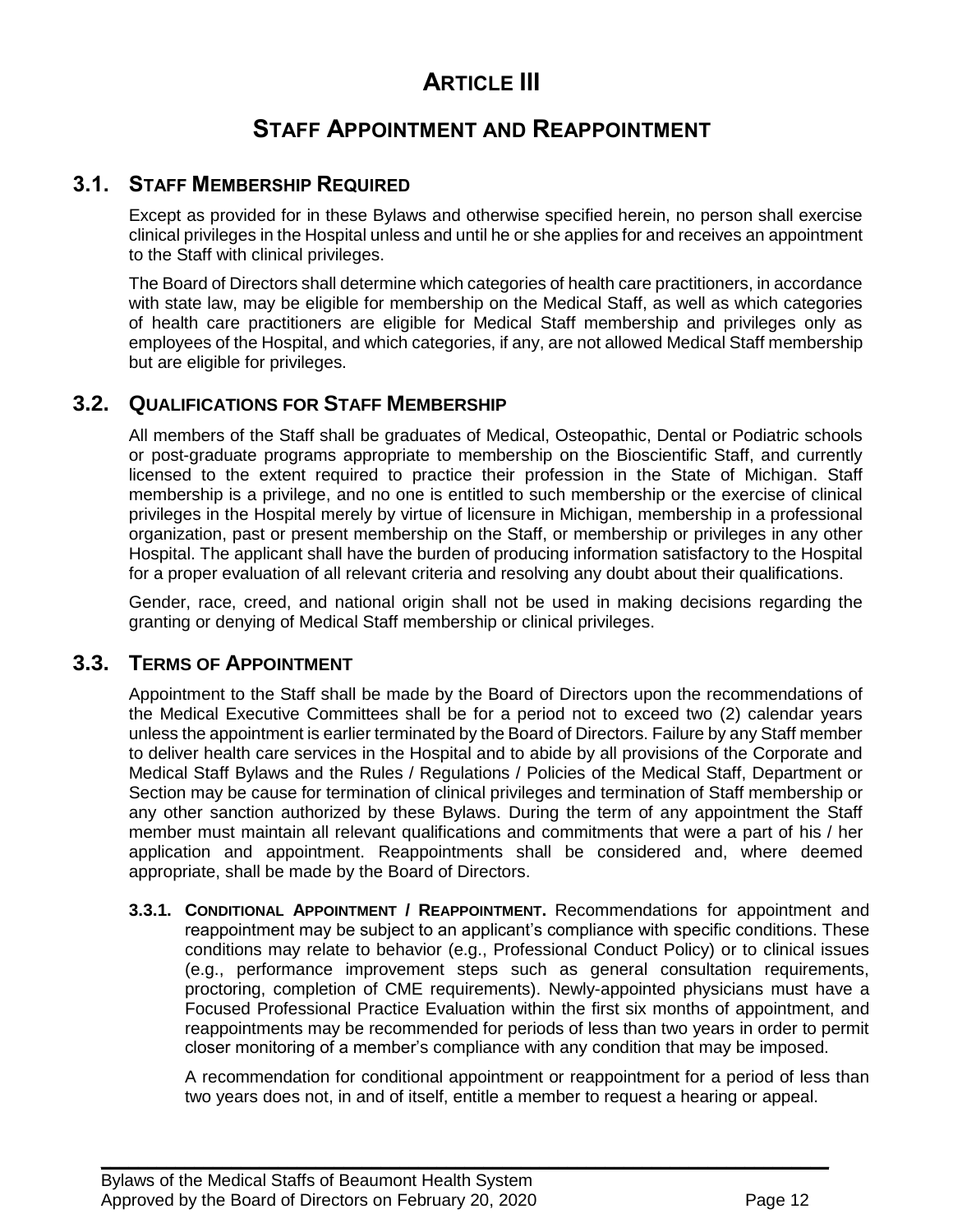In the event the applicant for reappointment is the subject of an investigation or a hearing at the time reappointment is being considered, a conditional reappointment for a period of less than two years may be granted pending the completion of that process.

# **3.4. APPOINTMENT RECORDS**

<span id="page-12-0"></span>The Central Credentialing Office(s) designated by the Corporate Chief Medical Officer shall maintain appropriate records concerning each Staff member, including without limitation, the Staff application, reappointment application, a record of licensure, health status, peer review records, category of Staff membership, and delineation of privileges. Access to these confidential peer review materials and records shall be limited to those involved in specific peer review activities delegated by the Hospital and / or the Board of Directors, including the Chief Medical Officer(s) or their designee(s), the President of the Medical Staff, the Staff Member's Chief or Vice-Chief of Department, or Head of Section or appropriately designated individuals. Individual Staff members may access those portions of their records not maintained in peer review confidentiality. The individual Staff member will be notified of any record, which may have an adverse effect on his / her Staff membership or privileges.

# **3.5. APPLICATION FOR APPOINTMENT**

<span id="page-12-1"></span>No application for Staff membership or reappointment shall be accepted unless it is complete and the applicant is eligible for Staff membership as described in this Article. Failure to accurately complete and update the application form as required in these Bylaws, the withholding of requested information, or the providing of false or misleading information, shall, in and of itself, constitute a basis for denial or revocation of Medical Staff appointment. If all required materials and documentation are not satisfactorily provided to complete the application within one hundred eighty days (180) from the initial submission of the application the application may be deemed withdrawn. The following procedure shall be employed for Staff appointment and reappointment:

- **3.5.1. APPLICATION CRITERIA.** Acceptance for membership on the Staff shall be based upon individual merit without regard to association with the Hospital or members of the Staff. Application shall be made according to a prescribed form which shall require the applicant to state and, if required, to document, among other things, the applicant's:
	- 3.5.1.1. Identification by means of a current state or federal-issued identification containing a photograph of the applicant;
	- 3.5.1.2. Background, experience, qualifications and references;

- 3.5.1.3. Freedom from, or full control over, any significant physical, mental, or behavioral illness or impairment that interferes with, or presents a substantial probability of interfering with patient care, the exercise of privileges, the assumption and discharge of required responsibilities, or cooperative working relationships, in accordance with the prevailing standard of professional practice; and agreement to cooperate openly and fully in any required health assessment;
- 3.5.1.4. Good Standing:
	- (a) whether applicant's practice or request for any medical staff appointment or reappointment, clinical privileges, employment, membership, provider status, right to practice or participate at another hospital, ambulatory care or health care facility or entity or with a health maintenance organization, preferred provider or managed care plan (HMO, PPO, etc, or any third-party payor (such as Blue Cross/Blue Shield) has ever been: denied; withdrawn; resigned while under formal or informal investigation or before a decision was rendered by the governing body of such entity or organization; suspended, diminished, limited, revoked, not renewed or involuntarily or voluntarily relinquished, or subject to focused monitoring, probation or other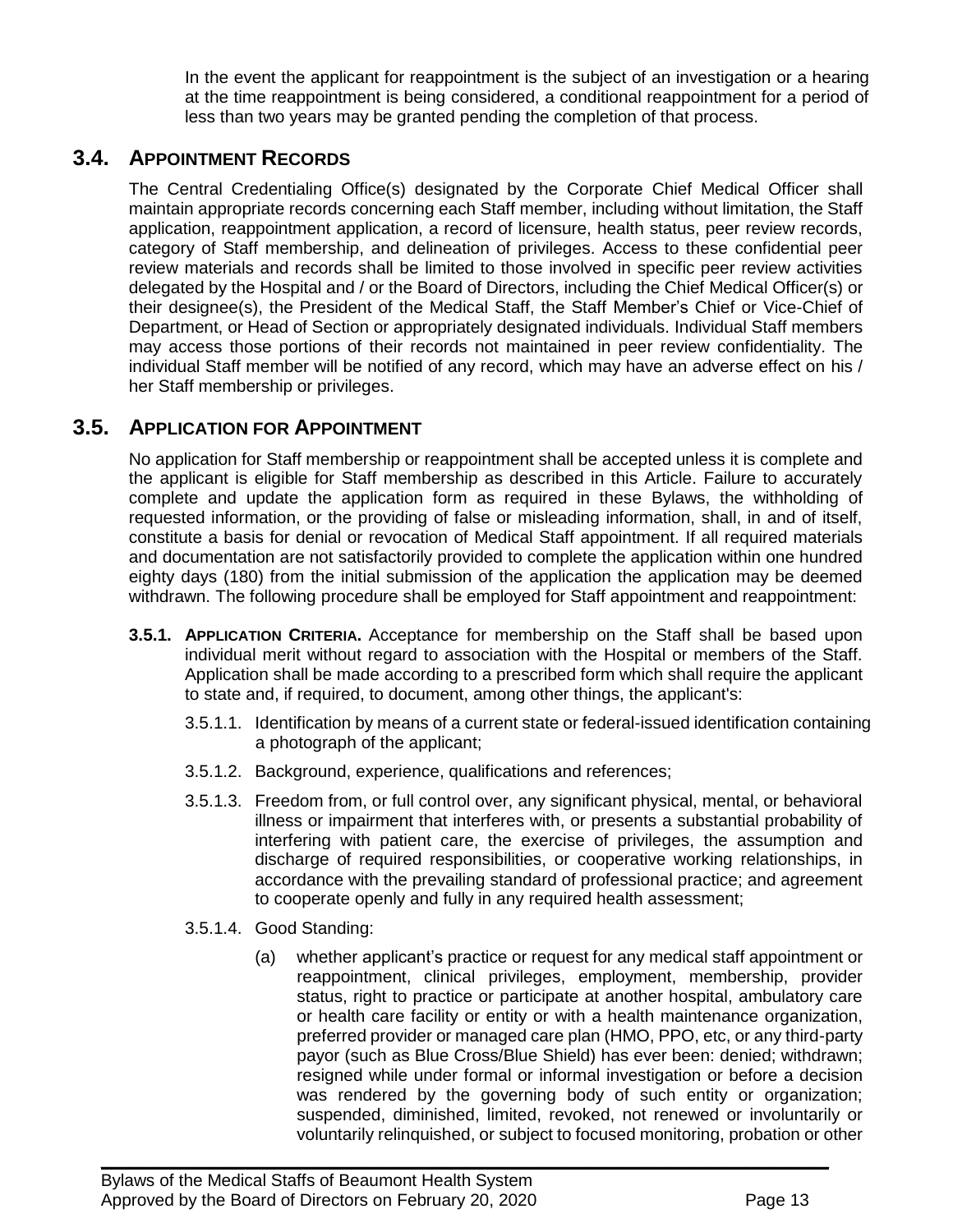condition; or subject to any proceedings or investigations relating to clinical competence or professional conduct;

- (b) whether applicant's license to practice in any state / district / country / jurisdiction has ever been or sought to have been denied, limited or restricted, suspended, revoked, involuntarily or voluntarily relinquished, or made subject to probation or otherwise investigated, or has ever been fined or reprimanded by any state licensure board;
- (c) whether applicant's state-controlled license or federal narcotic license has ever been or sought to have been limited, suspended, revoked, or denied, involuntarily or voluntarily relinquished or ever had any conditions placed on them;
- (d) whether applicant has ever been or sought to have been sanctioned, suspended, excluded or expelled or otherwise precluded from participating in Medicare, Medicaid or any other federal, state or private health insurance program or has ever been subjected to civil money penalties under the Medicare or Medicaid programs;
- (e) whether applicant's membership in any medical society or specialty certification board has ever been subject to disciplinary action or has been sought to have been suspended, terminated or voluntarily relinquished and the outcome of any such proceedings(s);
- (f) whether applicant is currently either under indictment or formally charged with, or has ever been convicted of, or entered a plea of guilty or no contest to, any felony or whether such charges are pending;
- (g) whether applicant is currently either under indictment or formally charged with, or has ever been convicted of, or entered a plea of guilty or no contest to any misdemeanor other than a traffic citation or whether such charges are pending;
- (h) whether applicant has ever been involved in any medical liability litigation, including malpractice claims, Notices of Intent, suits, settlements or arbitrations and the outcome of such proceedings(s);
- (i) evidence of malpractice insurance coverage, acceptable under the Hospital's current policy; and
- (j) evidence of participation in relevant or required continuing medical education.
- 3.5.1.5. Request for clinical privileges specification of the facilities of the Hospital which are required and the projected use of Hospital facilities by the applicant based upon the geographic location of the applicant's office and patients, type of practice, and stated intentions and availability. Medical staff members must immediately notify the Medical Staff Office of any changes of the information required by this section.
- 3.5.1.6. Areas of research, medical education, and continuing education in which applicant is professionally interested and applicant's indication of willingness to participate in accordance with the terms of these Bylaws as a student or instructor, where qualified;
- 3.5.1.7. Acknowledgment of understanding of the application procedures and Bylaws and Rules / Regulations / Policies furnished in connection therewith and pledge to abide by the principles or codes of ethics pertinent to profession, as well as the Bylaws and Rules / Regulations / Policies of the Staff and to abide by and participate in the Hospital's Corporate Compliance Plan and policies;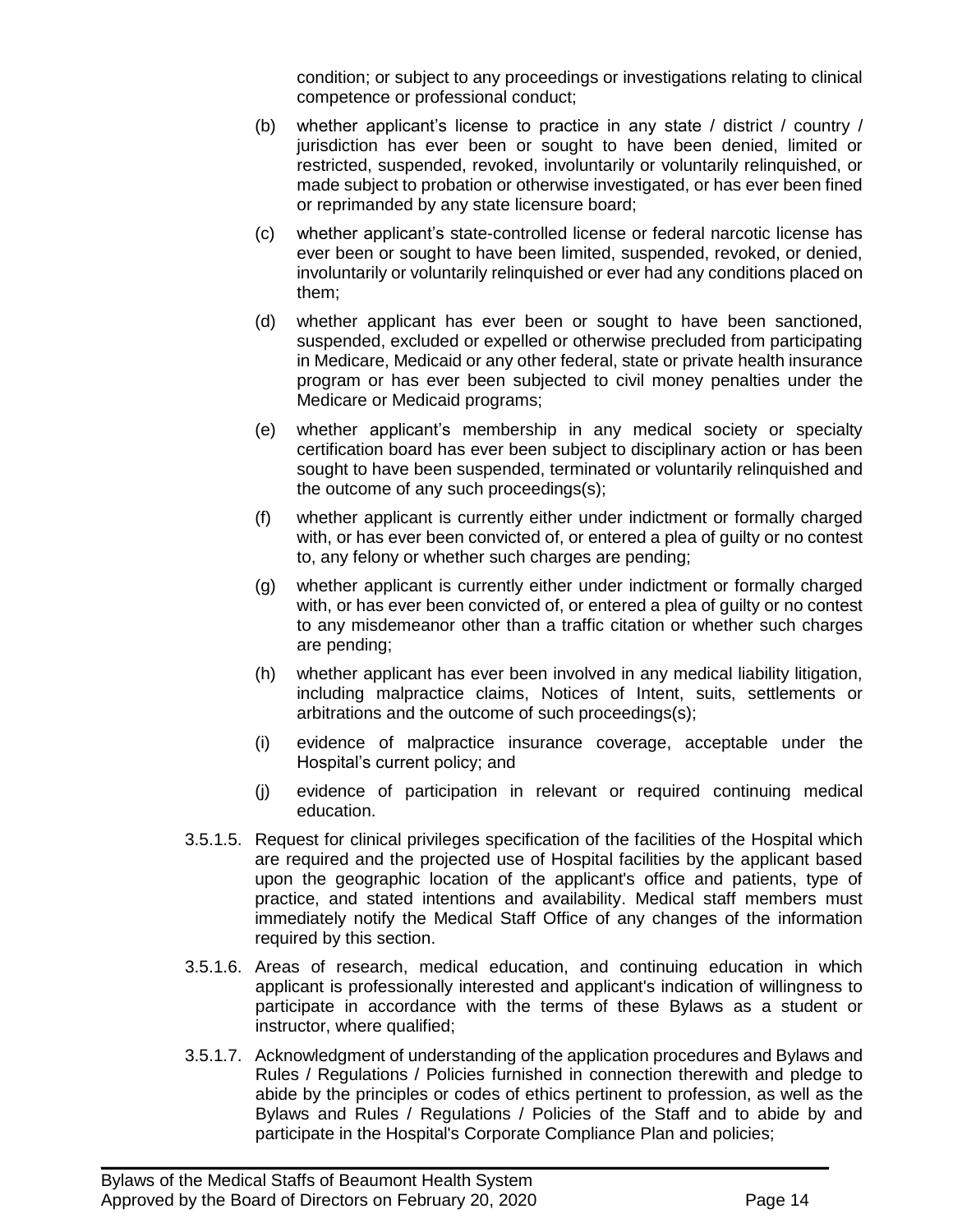- 3.5.1.8. Willingness to appear for interviews or meetings as requested in regard to all matters concerning the application, Staff membership, or clinical privileges;
- 3.5.1.9. Authorization for release of information, release of medical information, and waiver of any medical or physician-patient privilege necessary to determine whether the applicant can perform duties and requested privileges with or without reasonable accommodation and whether he / she can do so without posing a threat to themselves or others, and release of the Hospital, its agents, employees, and all members of its Board of Directors, administration and Staff from any and all liability to the fullest extent permitted by law regarding:
	- (a) consultation with individuals or entities who have been associated with the applicant and who may have information concerning the applicant's competence, qualifications, performance, or ethics, or with any other person or entity who may have information bearing thereon;
	- (b) inspection of records and documents that may be material to an evaluation of the applicant's qualifications and ability to carry out clinical privileges requested;
	- (c) statements made or any action taken in good faith and without malice by any person or entity with consideration of the application, reapplication, reduction, suspension, or termination of Staff membership or privileges of the applicant, or in connection with any other form of review of professional practices of Staff members in the Hospital;
	- (d) information, records, documents, or professional opinions relating to the applicant's physical, mental, or behavioral health necessary to determine whether the applicant can perform his or her duties as a Staff Member with or without reasonable accommodation and whether he or she can do so without posing a direct threat to themselves or others;
	- (e) disclosures to other hospitals, medical associations, licensing boards, government agencies and entities and to other similar organizations as required by law, of any information regarding the applicant's professional or ethical standing that the Hospital or Staff may have;
- 3.5.1.10. Agreement to release all individuals, entities or organizations providing the information, opinions, records or documents described above to the Hospital or its agents, employees, members of the Board of Directors, Administration and Staff, from any and all liability to the fullest extent permitted by law;
- 3.5.1.11. Agreement that all records, information, data and knowledge respecting professional practice or peer review functions of the Hospital are to be kept confidential as required by law, including without limitation, proceedings in connection with application, reapplication, reduction, suspension, or termination of Staff membership or privileges, the work of committees and individuals assigned professional practice or peer review functions pursuant to these Bylaws, Rules / Regulations / Policies, and the policies and procedures of the Hospital and Staff, and the applicant's specific agreement to keep all such information confidential; and
- 3.5.1.12. Pledge as a condition of Staff membership to provide for continuous care as set forth in the Medical Staff Physician Handbook (Rules / Regulations / Policies) and to accept new patients and perform emergency call coverage obligations as requested by the Chief of Department or Head of Section.
- **3.5.2. BOARD CERTIFICATION.** Prior to application to the Staff, all physicians must have specialty board certification in the area in which they are seeking privileges by a certifying board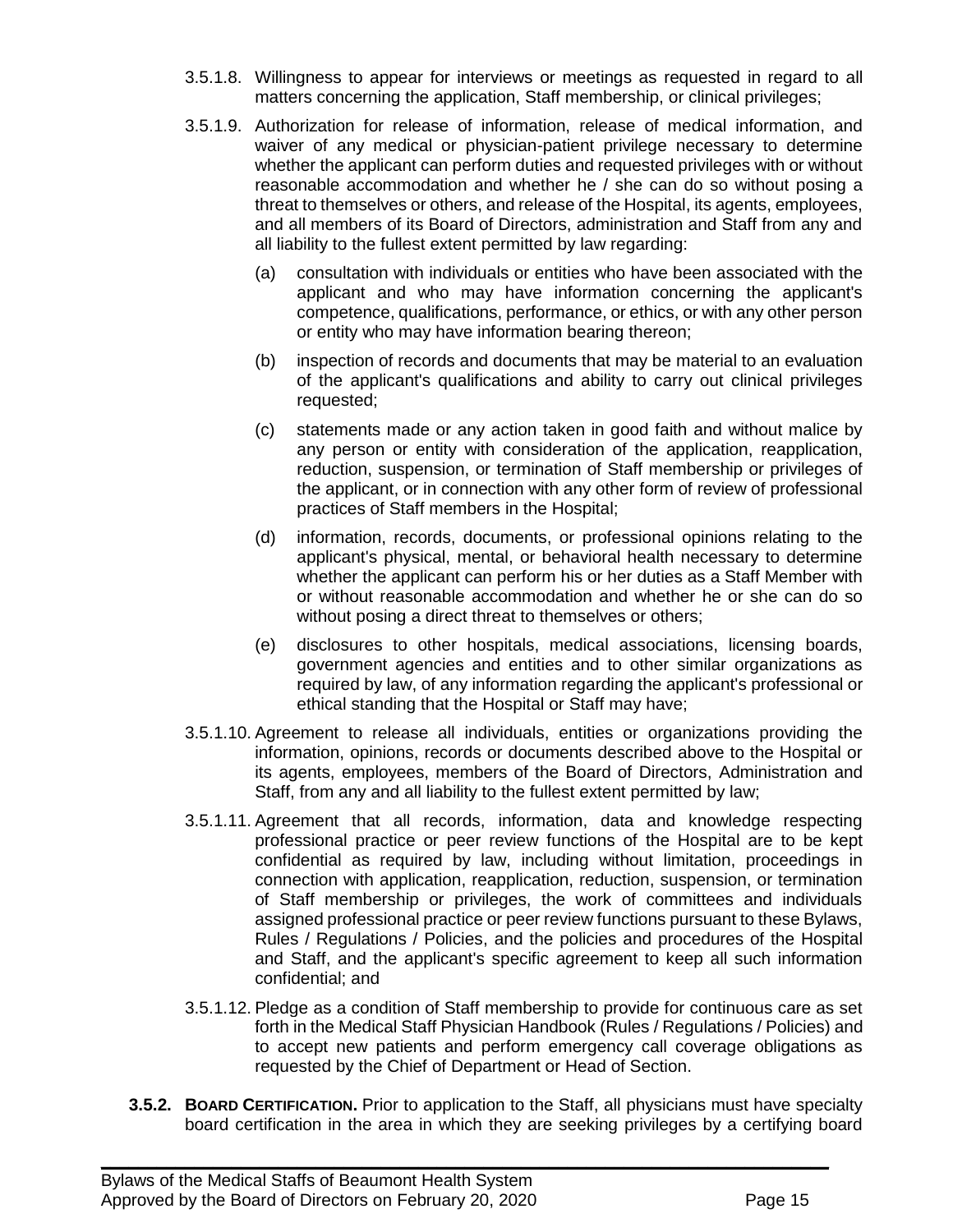recognized or approved by the American Board of Medical Specialties, the Bureau of Osteopathic Specialists, the American Dental Association or the Council on Podiatric Medical Education and the American Medical Association Council on Medical Education.

- 3.5.2.1. **BOARD RECERTIFICATION.** Once accepted for Staff membership, all physicians / dentists must maintain certification. Physicians otherwise in good standing whose certification lapses will be given one opportunity to retake and become recertified at the next available exam.
- 3.5.2.2. **EXCEPTIONS.** Recent graduates from a training program as identified above must achieve the required specialty board certification within three (3) years of the earliest date on which they could have become board certified as determined by the specialty board. Physicians achieving specialty board certificates, or its equivalent, in foreign countries may be considered as an exception to the above, based on individual merit and on the clinical, educational and research needs of the Department / Section and the Hospital.
- **3.5.3. APPLICATION PROCEDURE.** Applications for Staff membership and privileges at any Hospital in the Corporation shall be uniformly processed and considered. Applications will be received and processed at the central Credentialing Office. An applicant for Staff membership at more than one Hospital of the Corporation may submit one application indicating the Hospitals at which he or she seeks Staff Membership and privileges. All applications for new Staff appointments and privileges, and changes in privileges by current Staff members, shall be considered and acted upon at least every two months.

Applications and supporting materials for Staff membership and privileges which are deemed complete and verified to the extent possible will be provided to the appropriate Chief / Head.

Applications will be processed and considered consistent with the Processing Guidelines set forth below. At any time during the processing and consideration of an application the applicant may contact the central Credentialing Office of the corporation and be provided information on the status of his / her application.

- **3.5.4. DEPARTMENT AND SECTION EVALUATION PROCEDURE.** Upon completion of the application with receipt of all the supporting documentation, the Department Chief(s) and / or Section Head(s) shall consider and evaluate the application and supporting materials, including appropriate references and other pertinent information. The Department Chief(s) and / or Section Head(s) shall investigate, evaluate and / or verify the applicant's ethical standing, character, physical and mental health to perform the privileges requested, interpersonal skills and judgment, professional qualifications and other relevant criteria, including, without limitation: medical / clinical knowledge; technical and clinical skills; clinical judgment; interpersonal skills; communication skills; and professionalism. The Department Chief(s), and / or Section Head(s) shall work with the Medical Staff Office to promptly notify the applicant of any difficulties encountered in obtaining satisfactory information on such matters, and it shall be the applicant's obligation to obtain the required information. Section Heads will coordinate their reviews and recommendations with their Department Chiefs.
- **3.5.5. DEPARTMENT AND SECTION CONSIDERATIONS.** The evaluating Department Chief and / or Section Head shall review the application and supporting materials with reference to, among other things:

- (a) The Hospital's ability to provide facilities and support services to the applicant and his or her patients;
- (b) The willingness and ability of the applicant to advance patient care and the Hospital's education and research needs;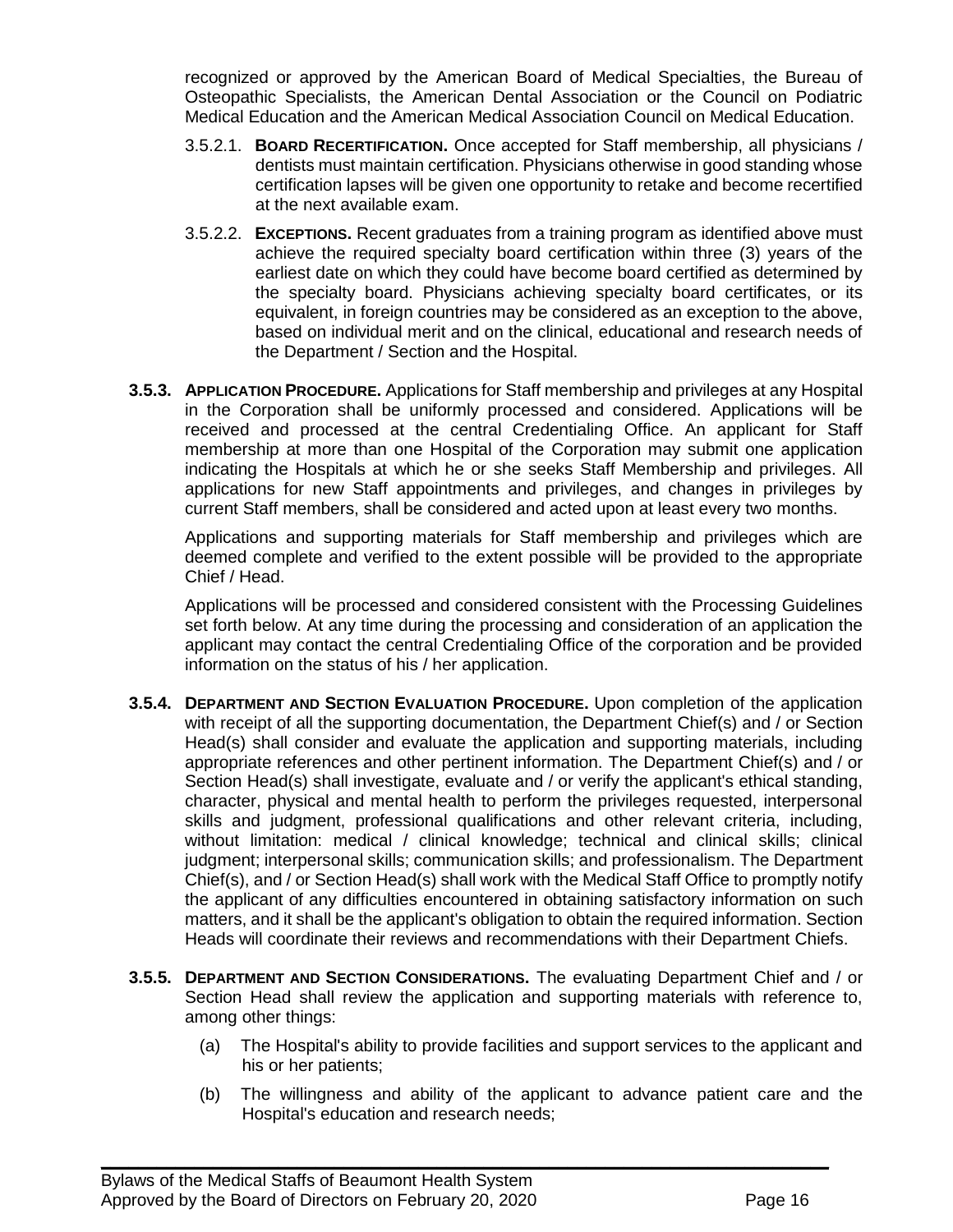- (c) The needs of the Department(s) and / or Section(s) to which the applicant is applying;
- (d) The privileges sought by the applicant;
- (e) The geographic location of the applicant and the applicant's office;
- (f) Any policies and plans officially adopted or instituted by the Medical Staff of the Hospital and the Board of Directors; and
- (g) Any other matters deemed relevant to a recommendation concerning the application.
- **3.5.6. DEPARTMENT AND SECTION RECOMMENDATION.** Department Chiefs and / or Section Heads or designees shall make a written recommendation concerning the applicant to that Hospital's Credentials and Qualifications Committee. The Department Chief or Section Head must specifically recommend the clinical privileges to be granted and may recommend probationary conditions related to clinical privileges.
- **3.5.7. COMMITTEE APPOINTMENT RECOMMENDATION.** The Hospital's Credentials and Qualifications Committee shall review the completed application together with the report of the Department Chief(s) under all of the guidelines and criteria set forth in these Bylaws, and all policies and plans adopted and instituted by the Medical Staff of the Hospital and the Board of Directors, and make a recommendation and report regarding approval of the application for Medical Staff membership and specific clinical privileges to the Medical Executive Committee.
- **3.5.8. PROCESSING GUIDELINES.** Accepted applications for Staff appointments shall be considered in a timely manner by all persons and committees required by these Bylaws to act thereon. While special or unusual circumstances may constitute good cause and warrant exceptions, the following time periods provide a guideline for routine processing of applications:
	- (a) review and recommendation by Section / Department(s): thirty (30) days after receipt of all necessary documentation and verification of completeness;
	- (b) review and recommendation by Hospital(s) Credentials and Qualifications Committees ninety (90) days after receipt of all necessary documentation;
	- (c) review and recommendation by Medical Executive Committee(s) at its next regular meeting; and
	- (d) final action at the next regular meeting of the Board of Directors.

### <span id="page-16-0"></span>**3.6. APPLICATION FOR REAPPOINTMENT AND MODIFICATION**

**3.6.1. REAPPLICATION PROCEDURE.** Staff members shall receive a reappointment application form at least (5) months prior to the expiration of the Staff member's current appointment period. An applicant for Staff reappointment at more than one Hospital of the Corporation may submit one reappointment application indicating the Hospitals at which he or she seeks reappointment. The member shall then have forty-five (45) days to complete the application and submit it along with other required information to the Medical Staff Office of the Hospital(s) where he or she has privileges, or a central Medical Staff Office as directed. If a completed reappointment packet is not returned within the time period specified, the member will be processed as a voluntary resignation effective on the date his / her appointment expires. The Central Credentialing Office shall review the application and supporting material and verify all matters to the extent possible. The Central Credentialing Office shall provide the Chief / Head(s) with the application for reappointment and supporting materials.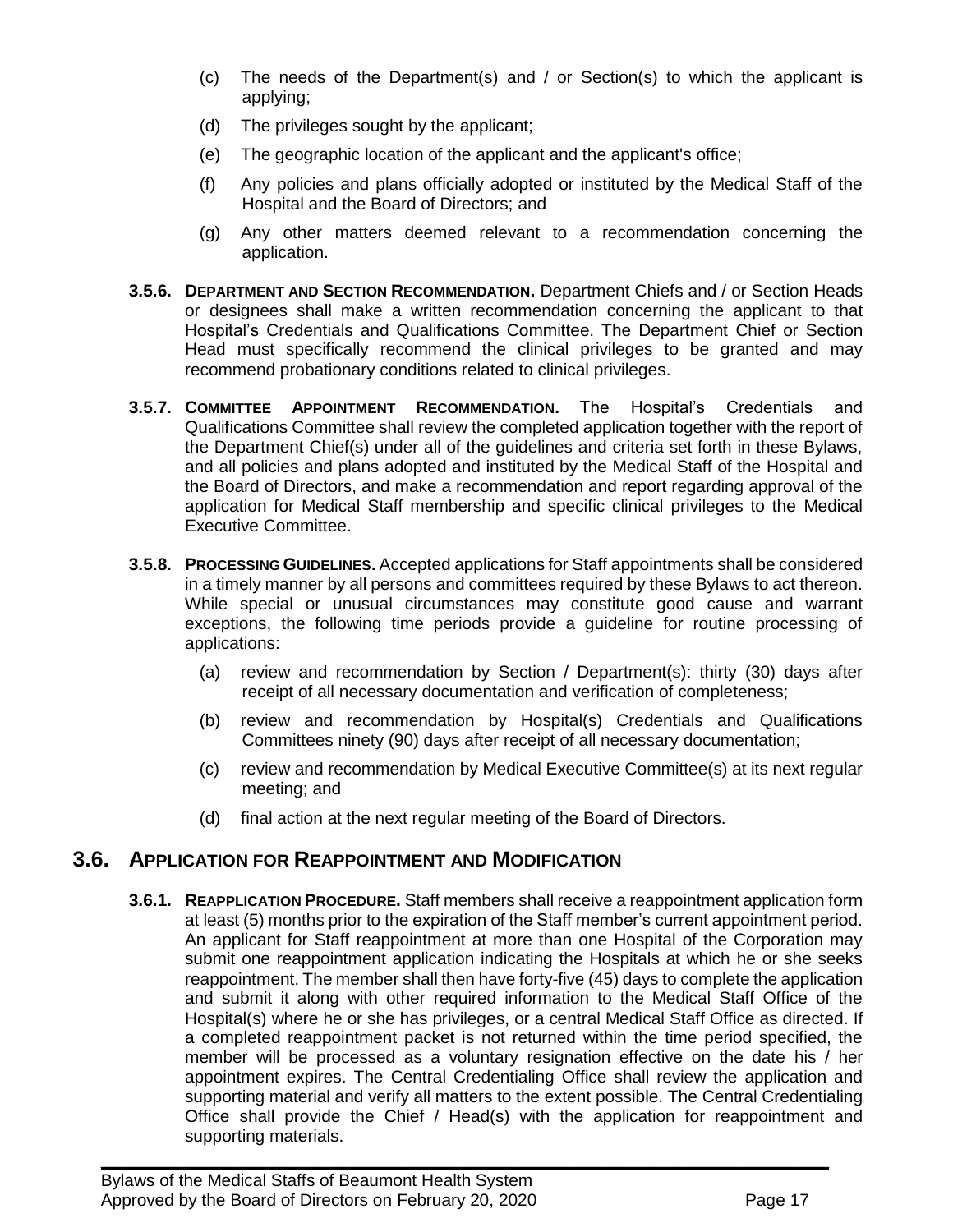**3.6.2. EVALUATION PROCEDURE.** At least two (2) months prior to the expiration date of current Staff appointment (except for temporary appointments) appropriate Chief(s) and / or Head(s) shall review the status of each member of the Staff and recommend reappointment, termination, or any modification in Staff status or clinical privileges to the relevant Hospital Credentials and Qualifications Committee. A Staff member who seeks a modification in Staff category or clinical privileges may submit a request at any time, except that such application may not be filed within six (6) months of the time a similar request has been denied or following confirmation of an adverse action.

The appropriate Chief(s) and / or Head(s) will make a recommendation to the relevant Hospital Credentials and Qualifications Committee regarding the reappointment or modification of Staff status or clinical privileges based on the following:

- (a) A complete, accurate and updated information form which all members of the Staff shall be required to file with the Central Credentialing Office upon request. This form shall include all information necessary to update and evaluate the qualifications of the member including matters set forth in Section 3.5.1., as well as other relevant matters;
- (b) Reports of the applicable Department Chiefs and / or Section Heads any other peer review committees, mechanisms or entities which may produce information deemed relevant by the Chief and / or Heads and / or the Hospital Credentials and Qualifications Committee;
- (c) The result of ongoing and focused professional practice evaluations of the Staff member's professional competence and judgment in treatment of patients; clinical or technical skills; ethical standards of conduct; board certification / re-certification status; participation in educational and research functions; adherence to the Medical Staff Bylaws and Medical Staff Physician Handbook (Rules / Regulations / Policies); attendance at required service, departmental, section, and general Medical Staff meetings; cooperation with other Staff members, Hospital employees / personnel and patients; and efficient utilization of the Hospital's resources and facilities for patients; and
- (d) Hospital Activity Guidelines and office assessments may be used among the criteria for reappointment to the Medical Staff and / or modification of clinical privileges. The appropriate Chief or Head, Credential and Qualifications Committees, Medical Executive Committees and Board of Directors have the discretion to conduct an expanded safety and quality assessment of the practitioner's activity in the office or at another institution in lieu of or to supplement the usual review of inpatient admissions, consultations or procedures in specific situations where the physicians have not met Hospital Activity Guidelines or where such additional review is requested by the practitioner's Department Chief or Section Head or any of the Committees or Boards involved in Beaumont Health System credentialing processes.
- (e) The recommendations of the respective Hospital's Credentials and Qualifications Committee shall be forwarded to appropriate Medical Executive Committee. Thereafter the effect and procedural processing of the application for reappointment or modification of staff status or clinical privileges is the same as that set forth under Sections 3.7. - 3.8.

### <span id="page-17-0"></span>**3.7. CREDENTIALS AND QUALIFICATIONS COMMITTEE RECOMMENDATION**

**3.7.1. COMMITTEE RECOMMENDATIONS.** The Credentials and Qualifications Committee of each Hospital shall review the completed applications for appointment and reappointment for Medical Staff membership together with the report(s) of the Chief(s) of Department(s) and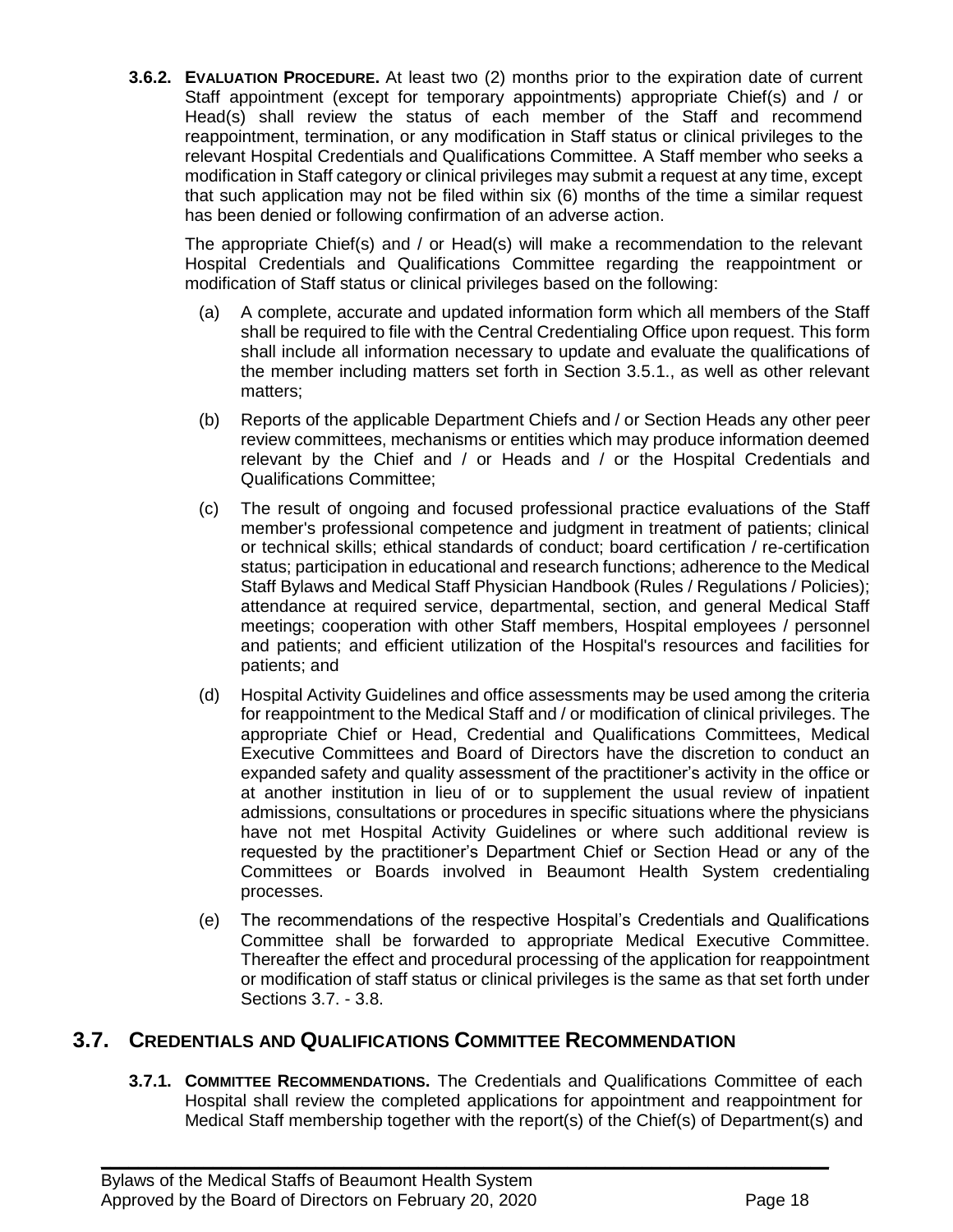Head(s) of Section(s) and specific clinical privileges recommended under all of the guidelines and criteria set forth in these Bylaws, and all policies and plans adopted and instituted by the Medical Staff of the Hospital and the Board of Directors, and make a recommendation and report regarding approval of the application for appointment or reappointment for Medical Staff membership and specific clinical privileges recommended to the appropriate Medical Executive Committee.

**3.7.2. APPOINTMENT / REAPPOINTMENT TO MULTIPLE HOSPITALS.** Differing circumstances and assessments will always be considered, recognizing that appropriate consistency and rationales for divergent recommendations in the evaluations of Medical Staff applications for appointment or reappointment throughout the Corporation are to be encouraged. Accordingly, whenever a Staff member has submitted an application for appointment or reappointment and privileges at more than one Hospital of the Corporation, or when an individual who is a Staff member on one Hospital of the Corporation submits an application for reappointment and privileges at another Hospital(s) of the Corporation, the Chairs of each involved Hospital Credentials and Qualifications Committee shall meet or mutually communicate prior to any Hospital Committee's consideration of such reappointment application(s), and, if necessary, shall meet or mutually communicate again prior to any consideration of such reappointment application(s) at any Medical Executive Committee.

# **3.8. MEDICAL EXECUTIVE COMMITTEE RECOMMENDATION**

<span id="page-18-0"></span>At the regular meetings after receipt of the Credentials and Qualifications Committee report and recommendation, or as soon thereafter as is practicable, each Medical Executive Committee shall consider the recommendation and any other relevant information. A Medical Executive Committee may request additional information, return the matter to the Hospital Credentials and Qualifications Committee for further investigation or conduct its own investigation or interview. Each Medical Executive Committee shall forward to the Board of Directors a recommendation as to the approval, deferral or rejection of any application, reapplication and clinical privileges sought or modified. The reasons for each recommendation shall be stated.

# **3.9. BOARD OF DIRECTORS ACTION**

<span id="page-18-1"></span>Board of Directors shall make the final determination concerning staff appointments, reappointments, and clinical privileges. At its discretion the Board of Directors may return recommendations submitted to it to the Medical Executive Committee(s) or other committee(s) involved in the process for reconsideration. Notice of the final decision shall be given to the Corporate Chief Medical Officer, the appropriate Chief Medical Officer(s), the appropriate Medical Executive Committee(s), Department Chief(s) and / or Section Head(s) concerned, the applicant or Staff member involved, and Hospital Administration(s).

### <span id="page-18-2"></span>**3.10. REAPPLICATION AND REPROCESSING AFTER REJECTION / DENIAL / TERMINATION**

- **3.10.1.** No person whose application, reapplication and / or clinical privileges has / have been rejected, denied, or whose Staff membership has been terminated or revoked shall be entitled to have a new application accepted for reprocessing within three (3) years following the rejection, denial, termination or revocation. However, nothing in this policy shall prohibit a Medical Executive Committee from at any time inviting an applicant to reapply for Staff membership when the circumstances that resulted in the rejection, denial, termination or revocation, have changed.
- **3.10.2.** Physicians whose application, reapplication and / or clinical privileges have been rejected, denied, terminated or revoked may not request Staff membership and / or clinical privileges until they show that there has been a significant change in their qualifications or circumstances in order to justify reconsideration of the same.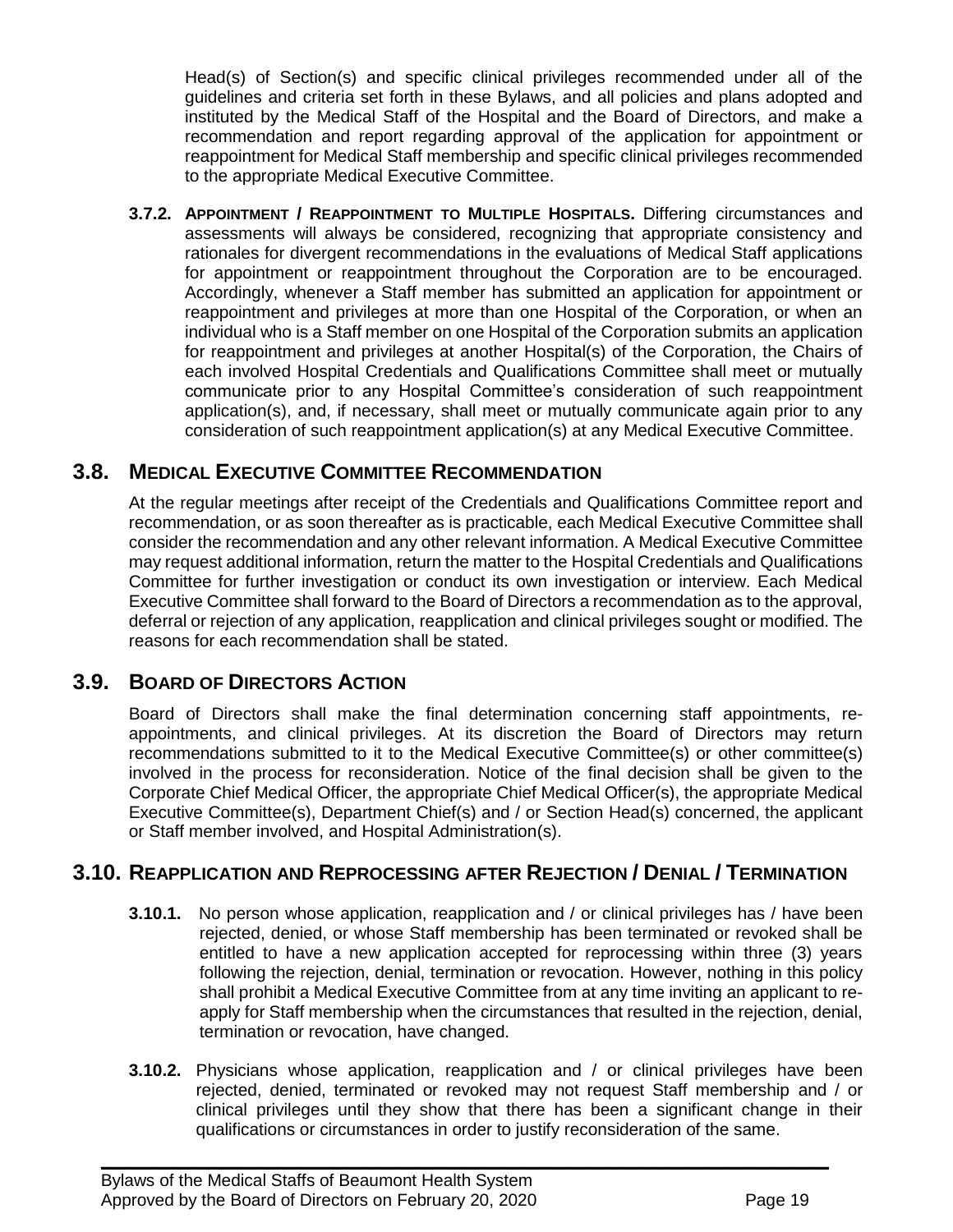- **3.10.3.** Before a reapplication after rejection, denial, termination or revocation may be accepted for reprocessing, the Chief of Department or Head of Section shall investigate and recommend to the Hospital's Credentials and Qualifications Committee his / her determination that the reapplication be accepted or rejected for reprocessing based on the following criteria:
	- (a) There has been significant change in qualifications or circumstances in order to justify reconsideration for appointment; and
	- (b) The person who is reapplying has not engaged, directly or indirectly, in any activity or conduct inimical or in any way contrary to the best interests of Beaumont Health System.
- **3.10.4.** The person who is reapplying shall have the burden of providing information for the adequate evaluation of the above criteria and shall not be entitled to a reprocessing of an application if such burden is not sustained.

# **3.11. EMPLOYED STAFF MEMBERS AND ADVANCED PRACTICE PROVIDERS**

<span id="page-19-0"></span>Staff Members and Advanced Practice Providers (APP) employed by Beaumont Health System shall apply for membership on the Medical Staff and / or privileges in the same manner as prescribed for other individuals and shall be subject to the same provisions as set forth above. Any Beaumont-employed Staff Member or APP who has a grievance or whose employment has been terminated may invoke the Beaumont Health System Grievance Procedure for such employed individuals then in effect. That procedure is the employee's exclusive remedy to redress any dispute, claim, grievance, or adverse action concerning his or her employment or its termination. The rights of a terminated Staff Member or APP employee to continue on the Medical Staff of the Hospital and / or exercise privileges are governed by the provisions of these Bylaws concerning such Medical Staff and privileging rights unless the written contract of the terminated employee with the Hospital expressly provides otherwise.

### <span id="page-19-1"></span>**3.12. EXCLUSIVE DEPARTMENTS OR AREAS**

- **3.12.1. EXCLUSIVITY STATUS.** To improve patient care and promote more efficient Hospital operations, adequacy of coverage, maintenance of standards, more efficient use of facilities, quality assurance, and to serve other Hospital policies as may be determined by the Board of Directors, certain Hospital facilities may be used on an exclusive basis. Applications for appointment, reappointment and clinical privileges relating to those Hospital facilities and services will not be accepted for processing, except for applications by professionals who have been granted exclusivity status and professionals employed or engaged by the professionals granted exclusive rights.
- **3.12.2. FACILITIES AND AREAS SUBJECT TO THE EXCLUSIVITY POLICY.** The Board of Directors reserves the right, in its sole discretion, to make any Hospital facilities and area subject to the exclusivity and to exclusive arrangements with certain professionals.
- **3.12.3. EFFECT OF CONTRACT EXPIRATION OR TERMINATION OF EXCLUSIVITY STATUS.** The expiration or termination of exclusivity status shall be determined by the Board of Directors in its sole discretion. No action, recommendation or decision by the Hospital or the Board of Directors with regard to the expiration, termination or failure to renew any such exclusivity status with a professional shall be subject to or conditioned upon any proceedings or exercise of rights under these Bylaws.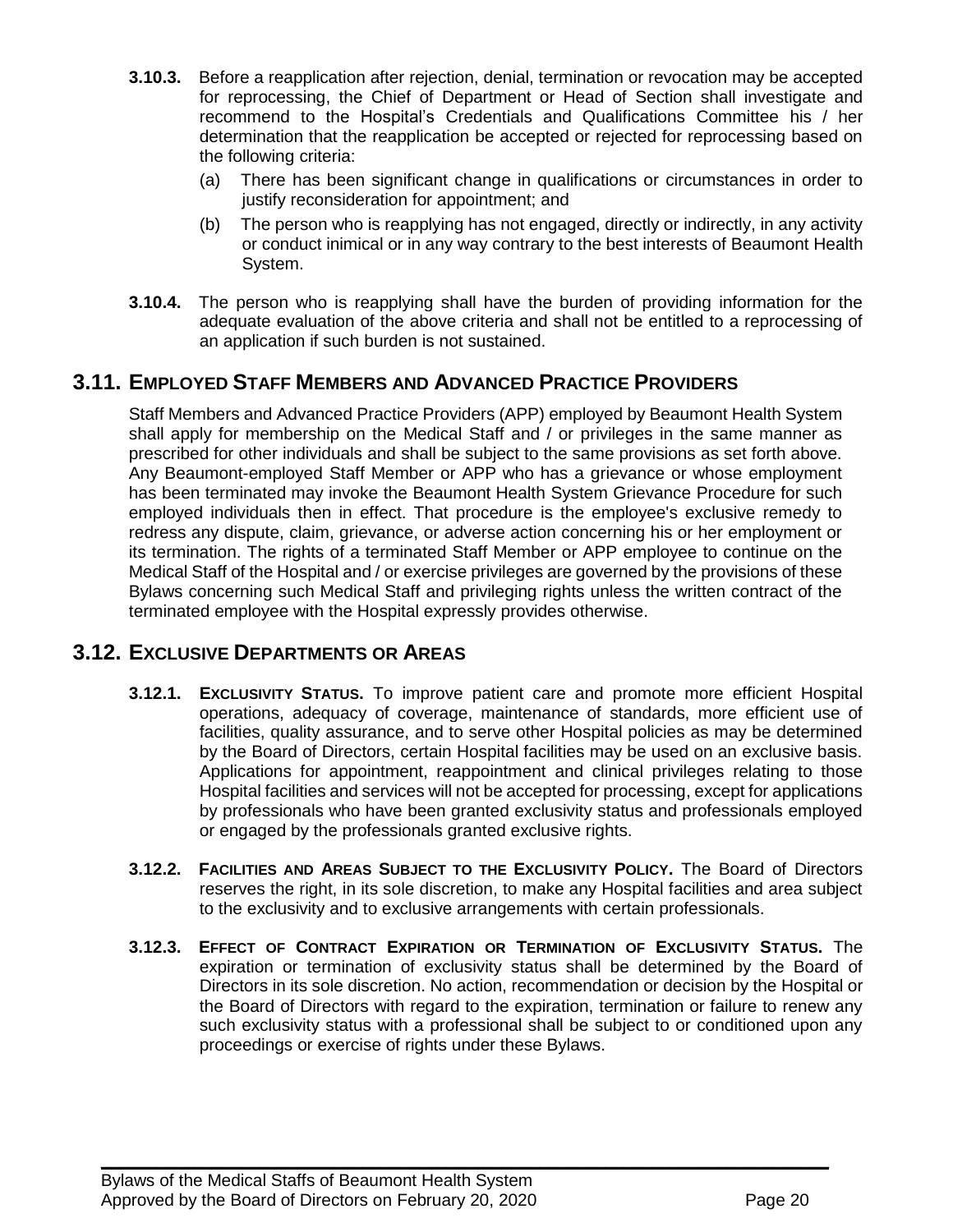# **3.13. LEAVE OF ABSENCE**

- <span id="page-20-0"></span>**3.13.1. LEAVE PROCEDURE.** Members of the Staff whose professional or personal circumstances require them to interrupt Hospital activities for a period of more than three (3) months must request a leave of absence not to exceed one (1) year. The request shall be in writing, specify the reasons therefore, and be addressed to the appropriate Chief Medical Officer and applicant's Department Chief or Section Head. Approval and any extension beyond one (1) year, however, shall not be granted without review and approval of the Medical Executive Committee(s). No Staff member shall be entitled to an appeal under Article VI of a denial of a request for leave of absence or the requirement of an application for reappointment.
- **3.13.2. INACTIVE STATUS.** During the period of leave, the Staff member shall not exercise clinical privileges at a Hospital of the Corporation and his / her membership rights and responsibilities shall be inactive.
- **3.13.3. RETURN FROM LEAVE.** Staff Members returning from approved educational leaves of absence may resume clinical privileges and membership rights and responsibilities upon written notification to the Chief of Department or Head of Section. In all other circumstances, the following procedures apply: (1) at least thirty (30) days prior to the termination of the leave of absence, the Staff member shall submit a summary of relevant activities and whatever information may be necessary for the Hospital Credentials and Qualifications Committee to verify the current competence of the Staff member, (2) the Hospital Credentials and Qualifications Committee, in its discretion, may require a new application for appointment to the Staff, (3) return from leave of absence must be recommended by the Chief of the Department to which the member is assigned and the Hospital Credentials and Qualifications Committee, and approved or disapproved by the Medical Executive Committee(s),and (4) an application for reappointment after a leave of absence shall be processed under the Application for Staff Membership provisions of these Bylaws.
- **3.13.4. REAPPOINTMENT / REINSTATEMENT.** A Staff member whose term of appointment would expire during the leave of absence will be required to submit a timely application for reappointment / reinstatement concurrently with notification to the appropriate Chief Medical Officer of anticipated date of return. Failure to request reappointment in such circumstances shall be deemed a voluntary resignation from the Medical Staff and shall result in automatic termination of Medical Staff membership and privileges.

# <span id="page-20-1"></span>**3.14. OBLIGATION TO NOTIFY**

Appropriate Chief Medical Officer of Adverse Actions; Significant Illness; Felony or Misdemeanor Indictment / Charge / Conviction; Involuntary or Voluntary Changes in Licensure or Clinical Privileges or Employment by or at Another Institution, or Any Legal Action Relating to the Practice of Medicine:

**3.14.1. NOTIFICATION OF INITIATION OF ACTION.** Each Staff member or other individual granted clinical privileges in the Hospital must notify the appropriate Chief Medical Officer within ten (10) days following the receipt of a notice of adverse actions being initiated against him or her. Such adverse actions where notice of initiation of proceedings is required include, without limitation:

- (a) any process which could result in an exclusion, revocation, involuntary or voluntary termination, reduction, suspension, or other limitation of membership, privileges, prerogatives, participation rights or employment,
- (b) any process which could result in a termination, suspension, probation, reprimand,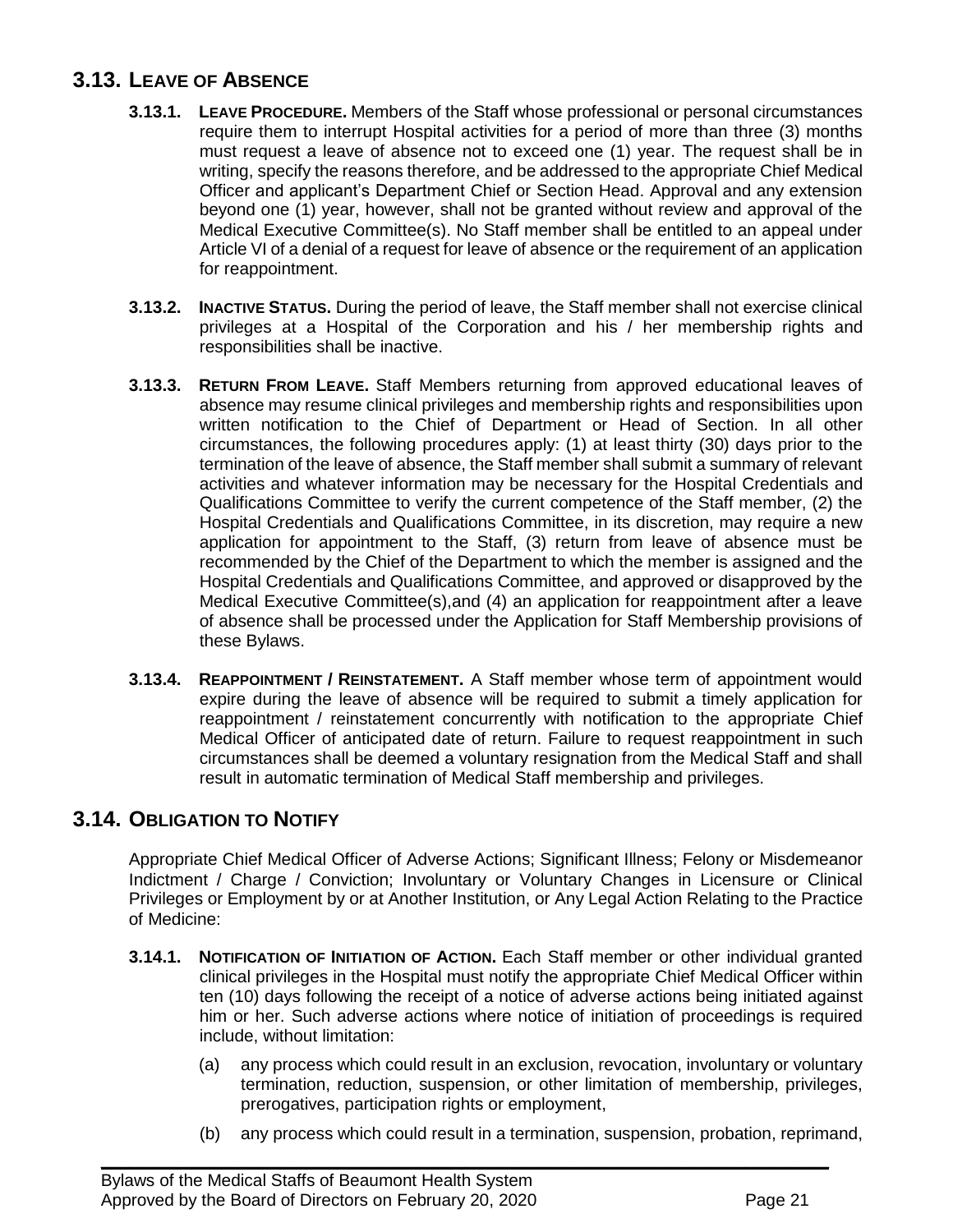fine or limitation relating to any state or federal license and / or right to prescribe any medication;

- (c) any institution of probation or a requiring of consultation or supervision; or
- (d) any denial of appointment, reappointment or requested change in a membership, privilege or right related to the delivery of health care services.

Notification of initiation of adverse actions is required when the matter arises at:

- (a) another hospital, ambulatory care or health care facility or entity where such individual was / is employed or held / holds membership or has / had rights or privileges related to the delivery of health care services;
- (b) a government entity, agency, or program including for instance Medicare or Medicaid (except when the Staff member voluntarily chooses not to participate in such program); or
- (c) any health maintenance organization, preferred provider organization or managed care plan (HMO, PPO, etc) or any other third-party payor such as Blue Cross / Blue Shield of Michigan (BCBSM).

The affected Staff member shall provide the Hospital with complete information satisfactory to the Hospital as to the reasons for the initiation of adverse action and the progress of the proceeding.

- **3.14.2. SIGNIFICANT ILLNESS.** Staff members or other individuals granted clinical privileges in the Hospital shall immediately notify the appropriate Chief Medical Officer if they develop or acquire any significant physical, mental, or behavioral illness or impairment that interferes with, or presents a substantial probability of interfering with patient care.
- **3.14.3. FELONY OR MISDEMEANOR CHARGE OR CONVICTION.** Staff members or other individuals granted clinical privileges in the Hospital shall immediately notify the appropriate Chief Medical Officer if they are indicted, formally charged, or convicted of a felony or misdemeanor other than a traffic citation.
- **3.14.4. INVOLUNTARY OR VOLUNTARY CHANGES IN LICENSURE, CLINICAL PRIVILEGES OR EMPLOYMENT.** Staff members or other individuals granted clinical privileges in the Hospital shall immediately notify the Chief Medical Officer of involuntary or voluntary changes of licensure or involuntary or voluntary termination of Medical Staff membership, clinical privileges or employment at other institutions.
- **3.14.5 LEGAL ACTION.** Staff members or other individuals granted clinical privileges in the Hospital shall immediately notify the Chief Medical Officer of any filed or served notice of intent, malpractice suit, or arbitration action related to the practice of medicine.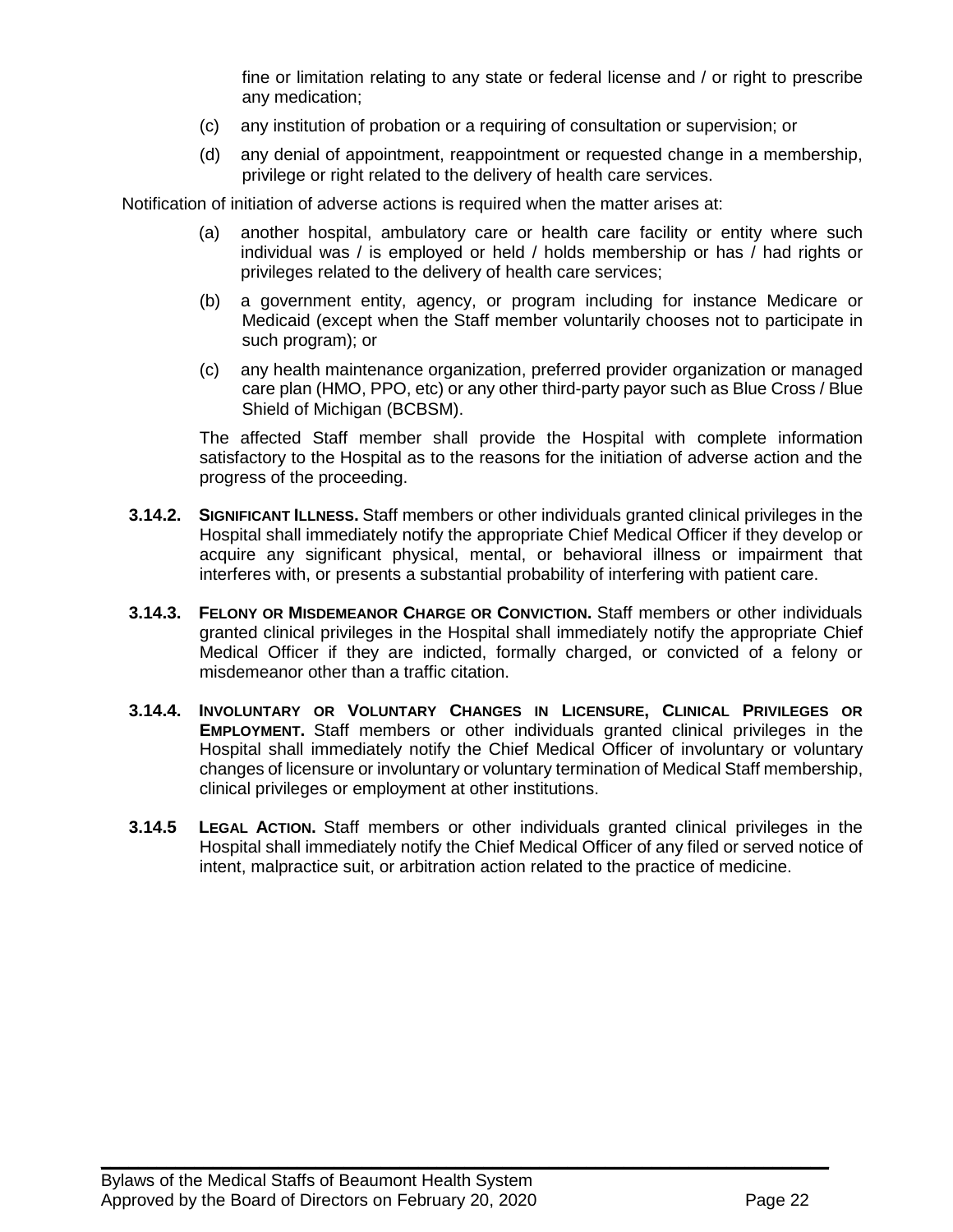# **ARTICLE IV**

# **CLINICAL PRIVILEGES**

# **4.1. EXERCISE OF CLINICAL PRIVILEGES**

<span id="page-22-0"></span>Except as otherwise provided in these Bylaws, a Staff member providing clinical services at this Hospital shall be entitled to exercise only those clinical privileges specifically granted by the Board of Directors. Said privileges and services must be within the scope of any license, certificate or other legal credential authorizing practice in this state and consistent with any restrictions thereon, and shall be subject to these Bylaws and the Rules / Regulations / Policies of the Medical Staff and the Department and / or Section and to the authority of the Corporate Chief Medical Officer, Chief Medical Officer, Department Chief and / or Section Head, the Medical Executive Committee and the Board of Directors.

# <span id="page-22-1"></span>**4.2. DELINEATION OF PRIVILEGES IN GENERAL**

- **4.2.1. REQUESTS.** Each application for appointment and reappointment to the Staff must contain a request for the specific clinical privileges desired by the applicant. A request by a member for a modification of clinical privileges may be made at any time, subject to the provisions of Section 3.6., but such requests must be supported by documentation of training and / or experience supportive of the request.
- **4.2.2. BASIS FOR PRIVILEGES DETERMINATION.** Requests for clinical privileges shall be evaluated on the basis of the following ongoing and focused review of: (1) the member's education, training and experience; (2) demonstrated professional competence and judgment; (3) clinical performance, and the documented results of patient care and other quality review and peer or professional review monitoring which the Staff deems appropriate; (4) the Hospital's ability to provide facilities and support services to the member or applicant and his or her patients and the needs of the Department(s) or Section(s) in which the privileges are sought; and (5) participation in relevant continuing medical education. Privilege determinations may also be based on pertinent information concerning clinical performance obtained from other sources, especially other institutions and health care settings where an applicant or member exercised clinical privileges.
- **4.2.3. PROCEDURE.** Privileges granted to Staff members upon original application or subsequent review shall be recommended by the Department Chief(s) and / or Section Heads, subject to review by the Hospital(s) Credentials and Qualifications Committees and forwarded to the appropriate Medical Executive Committee. The recommendation of that Medical Executive Committee is then forwarded to the Board of Directors for final determination.
- **4.2.4. HISTORY AND PHYSICAL EXAMINATION.** The attending physician, dentist, or podiatrist shall be responsible for the preparation of a complete medical record for each patient. Documentation and assessment / reassessment of each patient must include a pertinent history and physical examination no more than thirty (30) days before or twenty-four (24) hours after admission. A history and physical examination, or pre-procedure evaluation must be performed by a physician or other qualified licensed individual in accordance with State law and Hospital policy.

 $\mathcal{L}_\mathcal{L} = \mathcal{L}_\mathcal{L} = \mathcal{L}_\mathcal{L} = \mathcal{L}_\mathcal{L} = \mathcal{L}_\mathcal{L} = \mathcal{L}_\mathcal{L} = \mathcal{L}_\mathcal{L} = \mathcal{L}_\mathcal{L} = \mathcal{L}_\mathcal{L} = \mathcal{L}_\mathcal{L} = \mathcal{L}_\mathcal{L} = \mathcal{L}_\mathcal{L} = \mathcal{L}_\mathcal{L} = \mathcal{L}_\mathcal{L} = \mathcal{L}_\mathcal{L} = \mathcal{L}_\mathcal{L} = \mathcal{L}_\mathcal{L}$ 

If a medical history and physical examination has been performed within thirty (30) days prior to admission, such as in the Advance Testing program, or within a private office, it may be used as the history and physical examination for the admission provided that it has been updated within twenty-four (24) hours after admission, but prior to surgery or a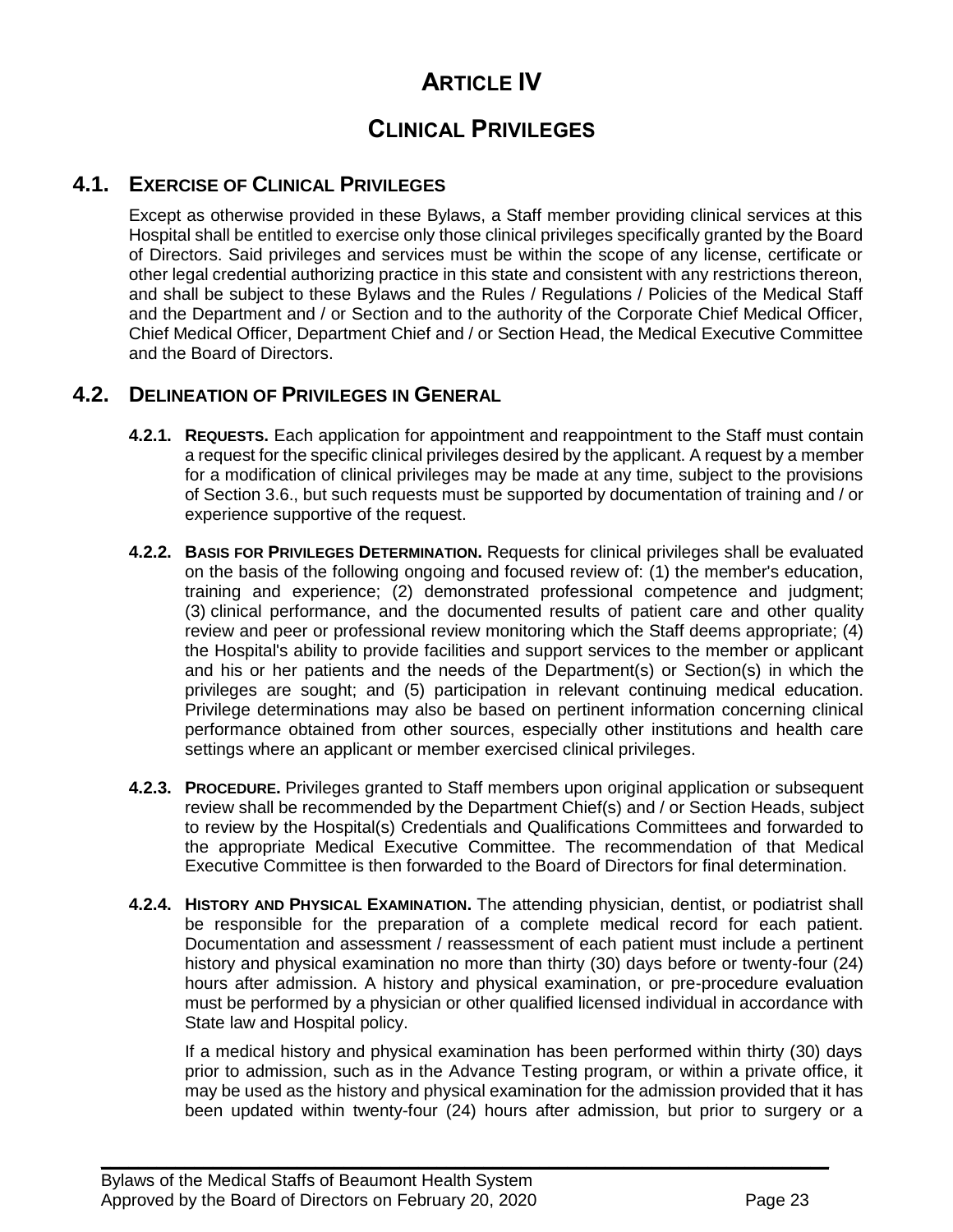procedure requiring anesthesia, and any changes in the patient's condition must be incorporated into the report.

The minimum content required in a history and physical examination is delineated in the Rules / Regulations / Policies.

All history and physicals and pre-procedure evaluations must be signed (including ID number), timed and dated.

#### <span id="page-23-0"></span>**4.3. CONDITIONS FOR PRIVILEGES OF LIMITED LICENSE PRACTITIONERS**

- **4.3.1. ADMISSIONS.** Dentists, podiatrists and other limited license practitioner members of the Staff may only admit patients if an M.D. or D.O. member of the Staff conducts or directly supervises the admitting history and physical examination and assumes responsibility for the care of the patient's medical problems present at the time of admission or which may arise during hospitalization which are outside of the limited license practitioner's lawful scope of practice.
- **4.3.2. SURGERY.** Surgical procedures performed by dentists, podiatrists or other limited license practitioner members of the Staff shall be under the overall supervision of the appropriate Chief of Department or Head of Section or their designee.
- **4.3.3. MEDICAL APPRAISAL.** All patients admitted for care in a Hospital by a dentist, podiatrist or other limited license practitioner shall receive the same basic medical appraisal as patients admitted to other Departments, and an M.D. or D.O. Staff member shall determine the risk and effect of any proposed treatment or surgical procedure on the general health status of the patient. Where a dispute exists regarding proposed treatment between an M.D. or D.O. Staff member and a limited license practitioner member based upon medical or surgical factors outside the scope of licensure of the limited license practitioner member, the treatment will be suspended insofar as possible while the dispute is resolved by the appropriate Department Chief or Section Head.

### <span id="page-23-1"></span>**4.4. TEMPORARY CLINICAL PRIVILEGES**

- **4.4.1. CIRCUMSTANCES.** The circumstances for which the granting of temporary clinical privileges are acceptable:
	- To fulfill an important patient care, treatment, and service need.
	- When a new applicant with a complete application that raises no concerns is awaiting review and approval of the Medical Executive Committee and Board of Directors.
	- 4.4.1.1. Temporary clinical privileges may be granted to a physician, dentist or other nonphysician provided that the procedures described below have been followed.
	- 4.4.1.2. Such person may attend only patients for a period not to exceed 120 days.
- **4.4.2. APPLICATION AND REVIEW.** Upon receipt of a completed application and supporting documentation from a physician, dentist, or other non-physician authorized to practice in Michigan, the appropriate Chief Medical Officer may grant temporary clinical privileges to an applicant who appears to have qualifications, ability and judgment consistent with the standards utilized in evaluating applications for Staff membership, if:

 $\mathcal{L}_\mathcal{L} = \mathcal{L}_\mathcal{L} = \mathcal{L}_\mathcal{L} = \mathcal{L}_\mathcal{L} = \mathcal{L}_\mathcal{L} = \mathcal{L}_\mathcal{L} = \mathcal{L}_\mathcal{L} = \mathcal{L}_\mathcal{L} = \mathcal{L}_\mathcal{L} = \mathcal{L}_\mathcal{L} = \mathcal{L}_\mathcal{L} = \mathcal{L}_\mathcal{L} = \mathcal{L}_\mathcal{L} = \mathcal{L}_\mathcal{L} = \mathcal{L}_\mathcal{L} = \mathcal{L}_\mathcal{L} = \mathcal{L}_\mathcal{L}$ 

4.4.2.1. there is no evidence of current or previously successful challenge to licensure or registration, involuntary termination of medical staff membership at another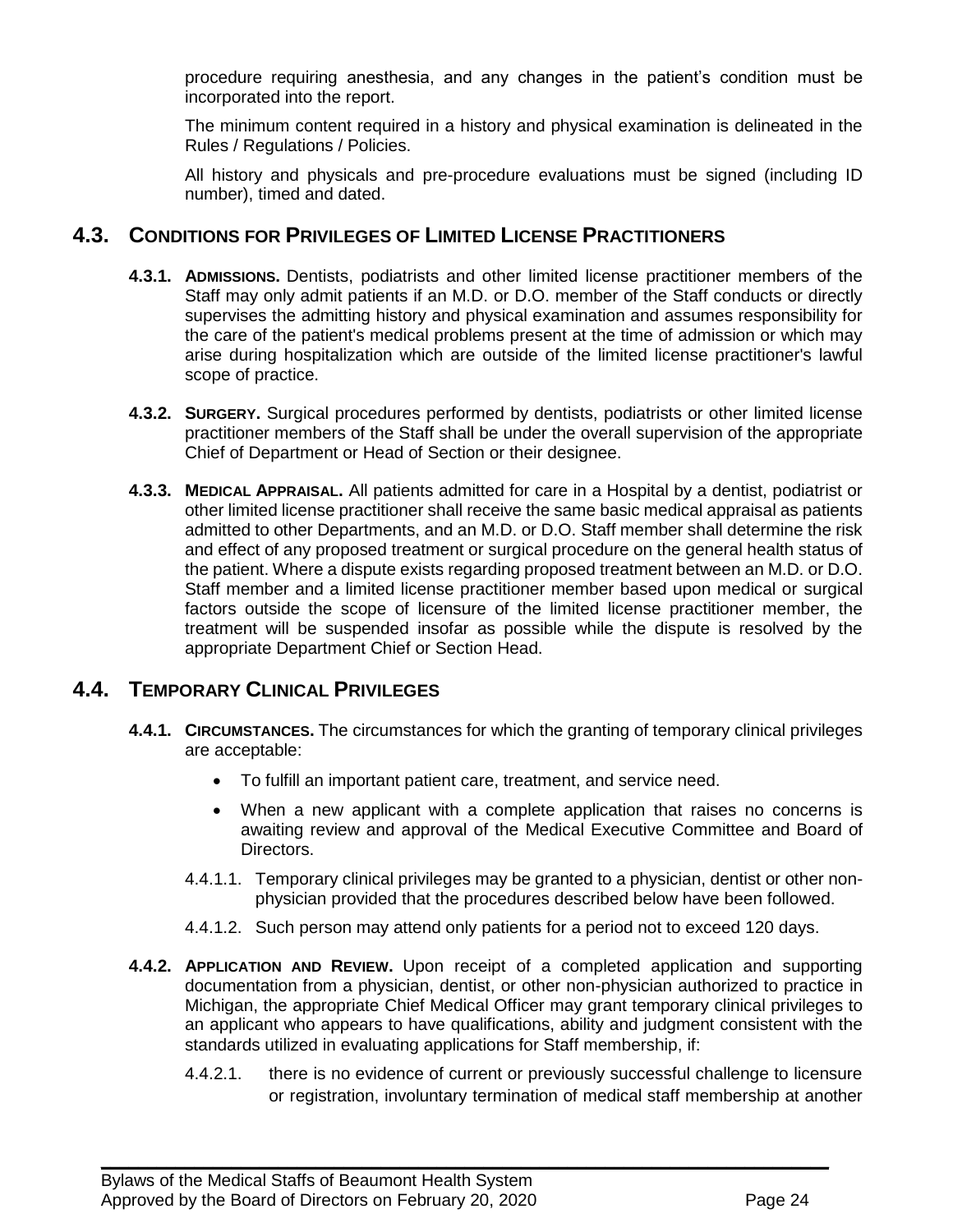organization, involuntary limitation, reduction, denial, or loss of clinical privileges;

- 4.4.2.2. verification of the following, at a minimum, is obtained:
	- Current licensure
	- Relevant training or experience
	- Current competence
	- Ability to perform the clinical privileges requested
	- Query and evaluation of the National Practitioner Databank (NPDB) information
	- Acceptable malpractice insurance coverage
- 4.4.2.3. the appropriate Department Chief, or Section Head has interviewed the applicant (unless waived for good cause) and has approved the competence and ethical standing of the individual requesting such clinical privileges;
- 4.4.2.4. the applicant is recommended for appointment by the Hospital Credentials and Qualifications Committee unless good cause requires prior approval in the interest of patient care safety;
- 4.4.2.5. the applicant's file, including the recommendation of the Department Chief, Section Head is forwarded to the appropriate Chief Medical Officer for grant or denial of such clinical privileges. If that Chief Medical Officer approves the grant, he shall notify the applicant and Staff member(s) involved as well as necessary Hospital personnel.
- **4.4.3. GENERAL CONDITIONS.** If granted Temporary privileges, the applicant shall act under the supervision of the Department Chief, or Section Head who shall clearly designate the privileges accorded the applicant and ensure that the Chief, or their designee, is kept closely informed as to his or her activities within the Hospital.
	- 4.4.3.1. Temporary privileges shall automatically terminate at the end of the designated period, unless earlier terminated by a Medical Executive Committee upon recommendation of the Department Chief or Hospital Credentials and Qualifications Committee or unless affirmatively renewed.

At any time, temporary privileges may be terminated by the Department Chief / Section Head or his / her designee with the concurrence of the appropriate Chief Medical Officer or his / her designee(s). In such cases, the appropriate Department Chief / Section Head or in their absence, the appropriate Chief Medical Officer or his / her designee, shall assign a member of the Staff to assume responsibility for the care of such Staff member's patient(s) still in the Hospital. The wishes of the patient shall be considered in the choice of a replacement Staff member.

Notwithstanding anything to the contrary contained in these Bylaws, there shall be no right to any hearing or appeal because a request for temporary privileges is refused or because all or any portion of temporary privileges are terminated or suspended.

All persons requesting or receiving temporary privileges shall be bound by the Bylaws and Rules / Regulations / Policies of the Staff, Department, and Section.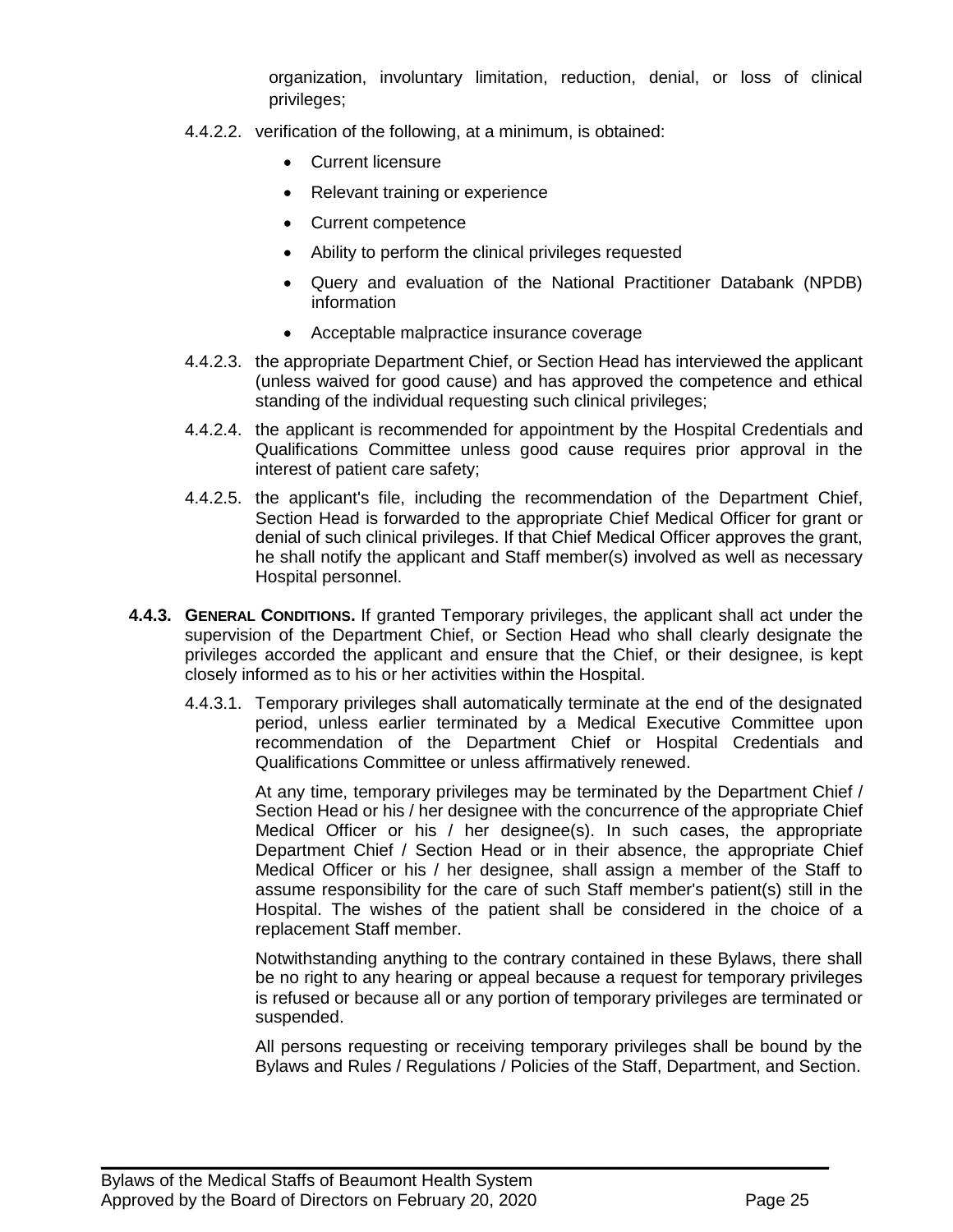# <span id="page-25-2"></span>**4.5. TEMPORARY PATIENT CARE PRIVILEGES**

<span id="page-25-0"></span>**4.5.1. IMPORTANT URGENT PATIENT CARE NEED.** Appropriately licensed physicians who have not applied for Staff membership may be granted temporary clinical privileges for rare, exceptional instances of treatment of a specific inpatient only upon recommendation from the Department Chief, with written approval by the Chief Medical Officer and after the practitioner signs an acknowledgment of having read and agreeing to abide by and be bound by applicable provisions of the Bylaws. Such privileges shall only be granted when there is a documented important urgent patient care need at one of the hospitals requiring treatment by a physician with specialized training or experience not available from the present Medical Staff, and the transfer of the patient is impossible or impractical. Such temporary clinical privileges shall be restricted to three (3) patients in any calendar year but shall not exceed 120 days.

#### **4.5.2. TEMPORARY PRIVILEGES FOR AN IMPORTANT URGENT PATIENT CARE NEED MAY ONLY BE GRANTED FOLLOWING VERIFICATION OF THE FOLLOWING, AT A MINIMUM:**

- Current licensure
- Current competence
- Query and evaluation of the National Practitioner Databank (NPDB) information
- Acceptable malpractice insurance coverage

# <span id="page-25-1"></span>**4.6. TEMPORARY CONSULTING PRIVILEGES**

- **4.6.1 CIRCUMSTANCES.** Temporary consulting privileges may be granted to licensed physicians and dentists who may not necessarily be Board certified, but who may be called upon to offer a medical opinion.
- **4.6.2 REVIEW.** Temporary consulting privileges shall be granted on a per-case basis by the appropriate Chief Medical Officer, or his / her designee, upon recommendation of the Department Chief, Section Head, or his / her designee.

#### **4.6.3 GENERAL CONDITIONS.**

4.6.3.1 If granted the temporary consulting privileges, the physician or dentist shall act under the supervision of the Department Chief and / or Section Head or his / her designee, but may not render direct care.

> Temporary consulting privileges automatically terminate at the end of the consultation for the specific patient. Notwithstanding anything to the contrary contained in these Bylaws, there shall be no right to any hearing or appeal because a request for temporary consulting privileges is refused or because all or any portion of temporary consulting privileges are terminated or suspended.

> At any time, temporary consulting privileges may be terminated by the Department Chief and / or Section Head or his / her designee, with concurrence of the appropriate Chief Medical Officer, or his / her designee(s). If necessary, the appropriate Chief and / or Head, or in his / her absence, the appropriate Chief Medical Officer, or his / her designee, shall assign a member of the Medical Staff to assist in the care of the patient still in the Hospital. The wishes of the patient shall be considered in the choice of a replacement physician.

4.6.3.2. All persons requesting or receiving temporary consulting privileges shall be bound by the Bylaws, Rules / Regulations / Policies of the Staff and Department and Section.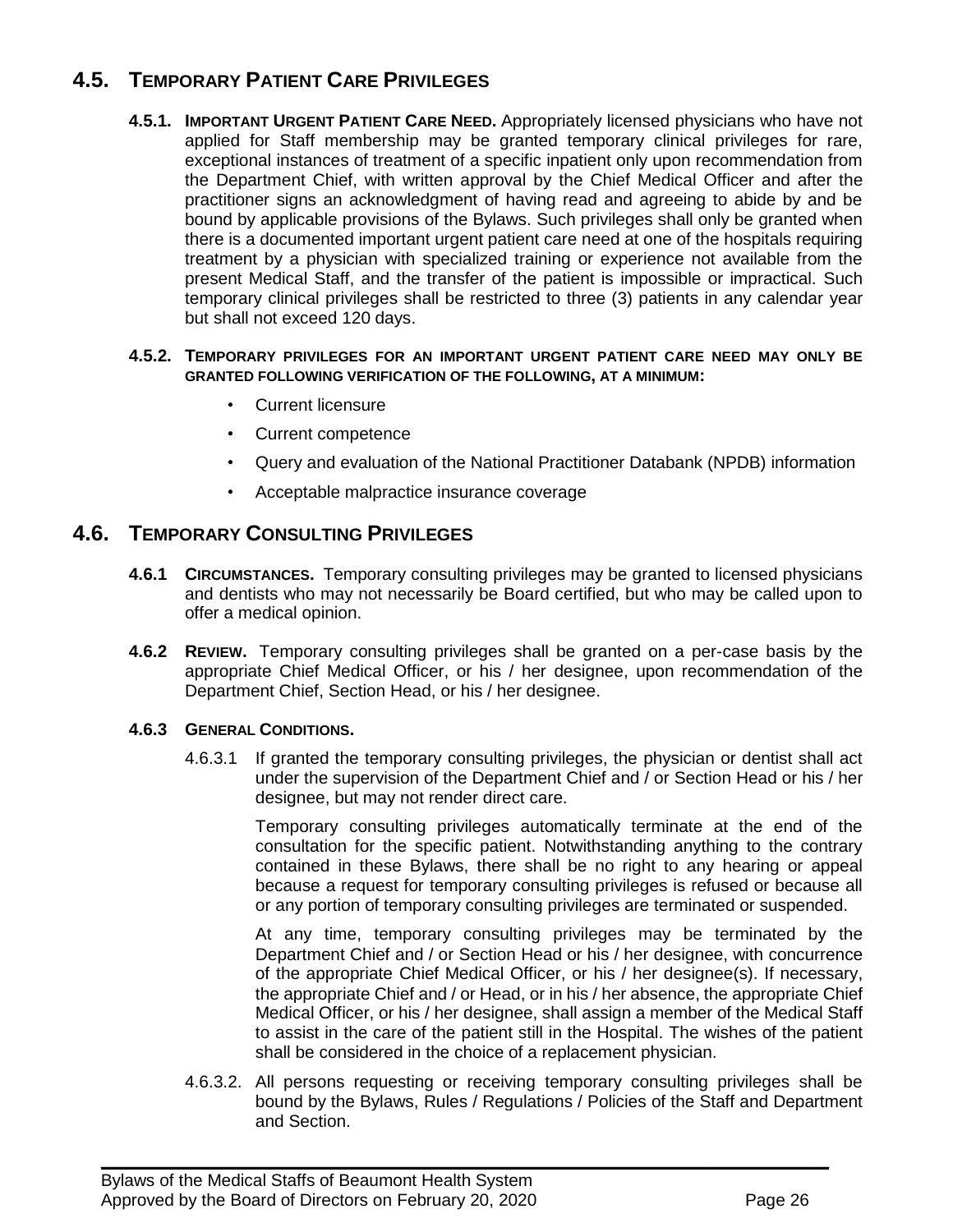# **4.7. EMERGENCY PRIVILEGES**

In the case of an emergency in which the situation requires immediate action to save the life of, or avoid serious harm to, a patient, any member of the Staff, to the degree permitted by his or her license and regardless of Department, Section, Staff status or clinical privileges, shall be permitted to do everything reasonably possible to save the life of a patient or to save a patient from serious harm. The Staff member shall make every reasonable effort to communicate promptly with the Department Chief, or Section Head, or his / her designee concerning the need for emergency care and to request assistance by members of the Staff with appropriate clinical privileges, and once the emergency has passed or assistance has been made available, shall defer to the Department Chief / Section Head with respect to further care of the patient at the Hospital.

# **4.8. MODIFICATION OF CLINICAL PRIVILEGES OR DEPARTMENT ASSIGNMENT**

<span id="page-26-0"></span>On its own, upon recommendation of the Hospital Credentials and Qualifications Committee, or pursuant to a request under Section 4.2.1., a Medical Executive Committee may recommend a change in the clinical privileges or Departmental / Section assignments of a Staff member.

# **4.9. PRIVILEGES OF EMPLOYED INDIVIDUALS**

<span id="page-26-1"></span>Notwithstanding other provisions of this article, Hospital-employed supervised individuals whose job description delineates specific clinical privileges may exercise those privileges within the terms of their job description and their employment relationship with the Hospital.

# **4.10. SCOPE OF PRACTICE OF ADVANCED PRACTICE PROVIDERS**

<span id="page-26-2"></span>Advanced Practice Providers may exercise clinical privileges granted by the Board of Directors at the Hospital. The grant of privileges shall be for a period not to exceed two (2) years. The applicant shall have the burden of producing information satisfactory to the Hospital for a proper evaluation of all relevant criteria and resolving any doubt about their qualifications. Failure by such individual granted privileges to abide by all relevant provisions of the Corporate and Medical Staff Bylaw and the Rules / Regulations / Policies of the Medical Staff, Department or Section may be cause for termination of such privileges. Renewals of the grants of such privileges shall be considered and, where deemed appropriate, shall be made by the Board of Directors. Records pertaining to such individuals shall be maintained as directed by the Corporate Chief Medical Officer.

- **4.10.1 CREDENTIALS AND QUALIFICATIONS COMMITTEE RECOMMENDATION.** The Credentials and Qualifications Committee of each Hospital shall itself, or through the establishment of an Advanced Practice Provider Sub-Committee which reports to the Hospital Credentials and Qualifications Committee, review the completed applications for the grant of privileges and all relevant reports, including reports by peers of the applicant. The Hospital Credentials and Qualifications Committee shall make recommendations to the appropriate Medical Executive Committee. The Hospital Medical Executive Committees shall review and make recommendations on such applications and refer the application to the Board of Directors for final approval, deferral or rejection of any application or reapplication, or other action.
- **4.10.2 ADVANCED PRACTICE PROVIDER APPEALS.** Notwithstanding any provisions in these Medical Staff Bylaws to the contrary, Advanced Practice Providers shall not be entitled to the procedural rights to a Hearing and Appeal as set forth in Article VI of these Medical Staff Bylaws. In the event of an adverse action made final by the Board of Directors pertaining to the privileges of an Advanced Practice Provider, the Advanced Practice Provider shall be entitled to a hearing as set forth in the policy for Advanced Practice Providers.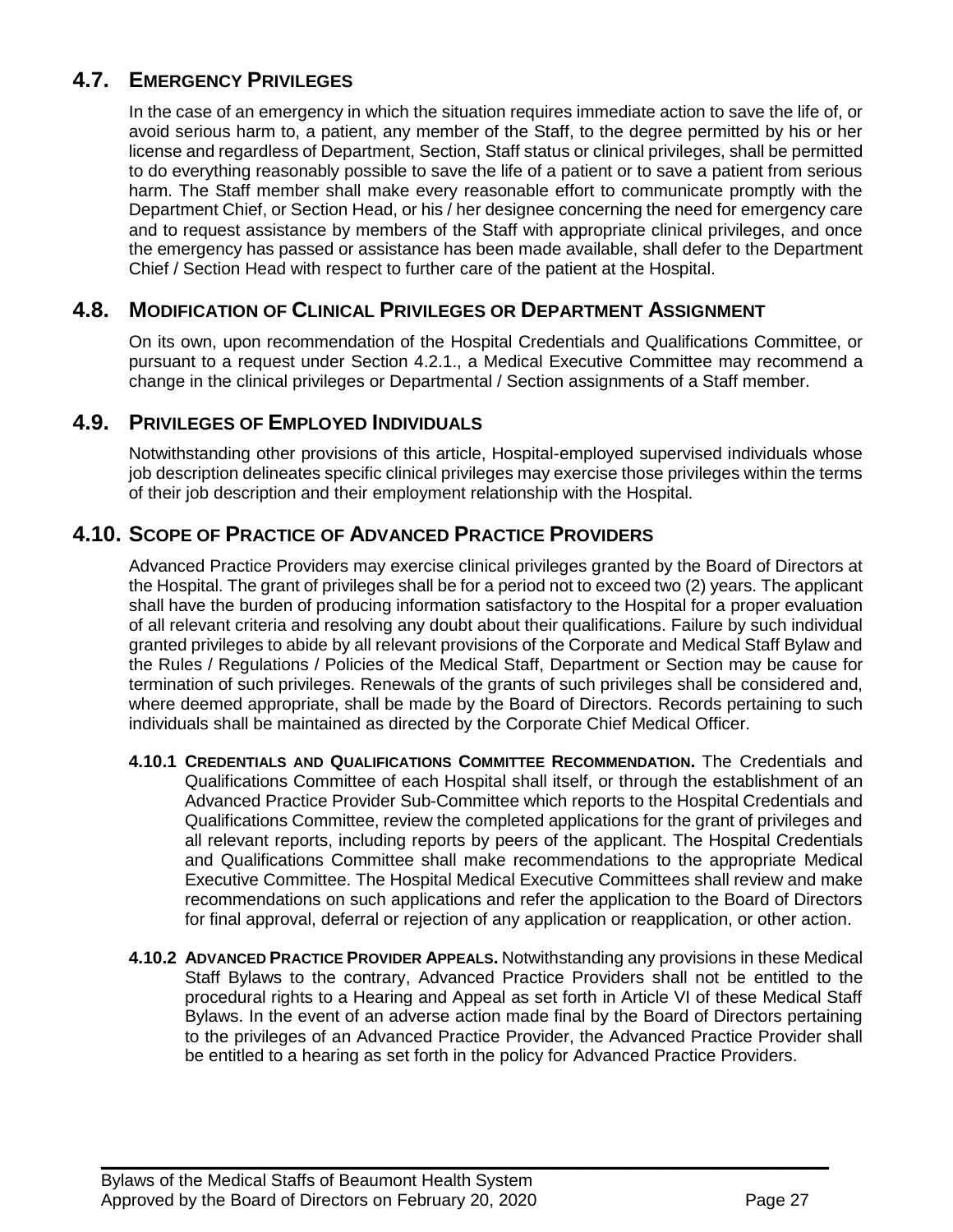# **ARTICLE V**

# **CORRECTIVE, IMMEDIATE & OTHER GROUNDS FOR ACTION**

# **5.1. CORRECTIVE ACTION**

- <span id="page-27-0"></span>**5.1.1. CRITERIA FOR INITIATION.** Any person may provide confidential "information" to a Medical Executive Committee member or Medical Staff member about the conduct, performance, or competence of its Staff members. When reliable information indicates that a Staff member may have exhibited acts, demeanor, or conduct reasonably likely to be: (1) detrimental to patient safety or to the delivery of quality patient care within the Hospital; (2) unethical; (3) contrary to the Medical Staff Bylaws or Rules / Regulations / Policies; (4) below applicable professional standards; or (5) disruptive to the operation of the Hospital, a request for a peer review investigation or action against such Staff member may be initiated.
- **5.1.2. INITIATION.** A request for such a peer review investigation may be submitted to a Medical Executive Committee, or to the appropriate Chief Medical Officer, and supported by reference to specific activities or conduct alleged. If a Medical Executive Committee initiates the request, it shall make an appropriate recordation of the investigation and the reasons.
- **5.1.3. INVESTIGATION.** If a Medical Executive Committee itself or through its Chair concludes that a peer review investigation is warranted, such an investigation may be undertaken. The Medical Executive Committee may conduct the investigation itself, or the task may be assigned to an appropriate Medical Staff Officer, Medical Staff Department or Section, standing or ad hoc committee or subcommittee of the Medical Staff, or of a Medical Executive Committee. Such Officer, committee or subcommittee shall proceed with the investigation in a prompt manner and shall forward a confidential written report of the investigation to the Medical Executive Committee initiating the investigation as soon as practicable. The report may include recommendations for appropriate corrective action. The Staff member shall be notified that an investigation is being conducted and shall be given an opportunity to provide information in a manner and upon such terms as the investigating officer or body investigating the matter deems appropriate. The officer or body investigating the matter may conduct interviews with persons involved. However, such investigation shall not constitute a "hearing" as that term is used in Article VI, nor shall procedural rules with respect to hearings or appeals apply. Despite the status of any investigation, at all times a Medical Executive Committee shall retain authority and discretion to take whatever action may be warranted by the circumstances, including summary suspension, termination of the investigative process, or other action.
- **5.1.4. MEDICAL EXECUTIVE COMMITTEE ACTION.** As soon as practical after the conclusion of the investigation, the Medical Executive Committee initiating the investigation shall take action, if it finds by a preponderance of the evidence that action should be taken, which may include, without limitation:
	- (a) determining that no corrective action be taken and if that Medical Executive Committee determines that there was not credible evidence of the referral in the first instance, removing any adverse information from the Medical Staff member's file;
	- (b) deferring action for a reasonable time where circumstances warrant;

 $\mathcal{L}_\mathcal{L} = \mathcal{L}_\mathcal{L} = \mathcal{L}_\mathcal{L} = \mathcal{L}_\mathcal{L} = \mathcal{L}_\mathcal{L} = \mathcal{L}_\mathcal{L} = \mathcal{L}_\mathcal{L} = \mathcal{L}_\mathcal{L} = \mathcal{L}_\mathcal{L} = \mathcal{L}_\mathcal{L} = \mathcal{L}_\mathcal{L} = \mathcal{L}_\mathcal{L} = \mathcal{L}_\mathcal{L} = \mathcal{L}_\mathcal{L} = \mathcal{L}_\mathcal{L} = \mathcal{L}_\mathcal{L} = \mathcal{L}_\mathcal{L}$ 

(c) issuing letters of instruction, admonition, censure, reprimand or warning, although nothing in this Section shall be deemed to preclude the appropriate Chief Medical Officer, Department Chiefs, or Section Heads from issuing written or oral instructions or warnings outside of the mechanism for corrective action. In the event such letters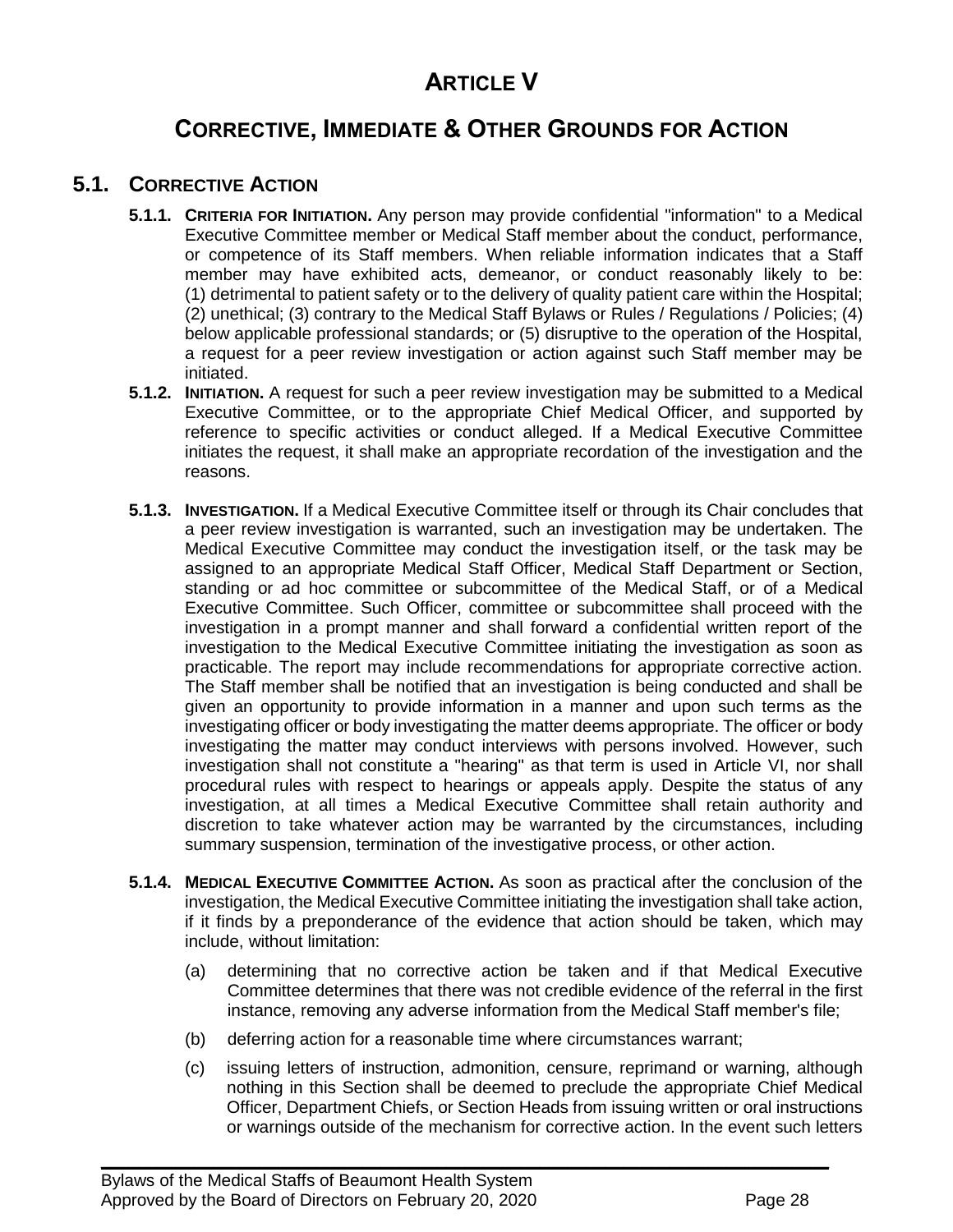are issued, the Medical Staff member may make a written response, which shall be placed in the Medical Staff member's file;

- (d) recommending the imposition of terms of probation or special limitation upon continued Medical Staff membership or exercise of clinical privileges, including, without limitation, requirements for co-admissions, mandatory consultation, or monitoring;
- (e) recommending reduction, modification, suspension or revocation of clinical privileges; or
- (f) taking other actions deemed appropriate under the circumstances.

#### **5.1.5. INFORMAL ACTION**

- (a) During any phase of the process, the appropriate Chief Medical Officer and / or his or her designee may informally meet with the Medical Staff member to consider informal resolution of the problem. Any mutually agreed upon informal resolution resulting from such meeting and reduced to writing, shall not give rise to a right to a hearing and appeal under these Bylaws.
- (b) Any matter not mutually agreed upon to the satisfaction of the appropriate Chief Medical Officer or the affected Medical Staff member, and / or any matter requiring action by the Board of Directors, shall be referred by the appropriate Medical Executive Committee for its review and recommendation to the Board of Directors.

# <span id="page-28-0"></span>**5.2. IMMEDIATE ACTION**

- **5.2.1. CRITERIA FOR INITIATION.** Whenever a Staff member's conduct appears to require that immediate action be taken to protect the life or wellbeing of patient(s) or to reduce a substantial and imminent likelihood of significant impairment of the life, health, safety of any patient(s), prospective patient, or other person, or when the overriding interests of patient care merit, the appropriate Chief Medical Officer, Medical Executive Committee, or the Chief of the Department or designee in which the Staff member holds privileges may summarily restrict or suspend the Medical Staff membership or clinical privileges of such member. Unless otherwise stated, such immediate restriction or suspension shall become effective immediately upon imposition and the person or body responsible shall promptly give written notice to the Staff member, the Board of Directors, the Medical Executive Committee(s) and Hospital Administrations. Within forty-eight (48) hours of such immediate action the action must be confirmed or rescinded by the appropriate Chief Medical Officer.
- **5.2.2. MEDICAL EXECUTIVE COMMITTEE ACTION.** At its next meeting, the appropriate Medical Executive Committee shall review and consider the action. Upon request, the Staff member may attend and make a statement concerning the issues under investigation, on such terms and conditions as that Medical Executive Committee may impose, although in no event shall any meeting of a Medical Executive Committee, with or without the member, constitute a "hearing" within the meaning of Article 6.1., nor shall any right to counsel or other procedural rules apply. That Medical Executive Committee may modify, continue or end the immediate restriction, suspension or termination, but in any event it shall furnish the Staff member with notice of its decision.
- **5.2.3. PROCEDURAL RIGHTS.** Unless the Medical Executive Committee reviewing the matter under the immediately above section of these Bylaws promptly ends the immediate restriction or suspension, the Staff member shall be entitled to the procedural rights afforded by Article VI.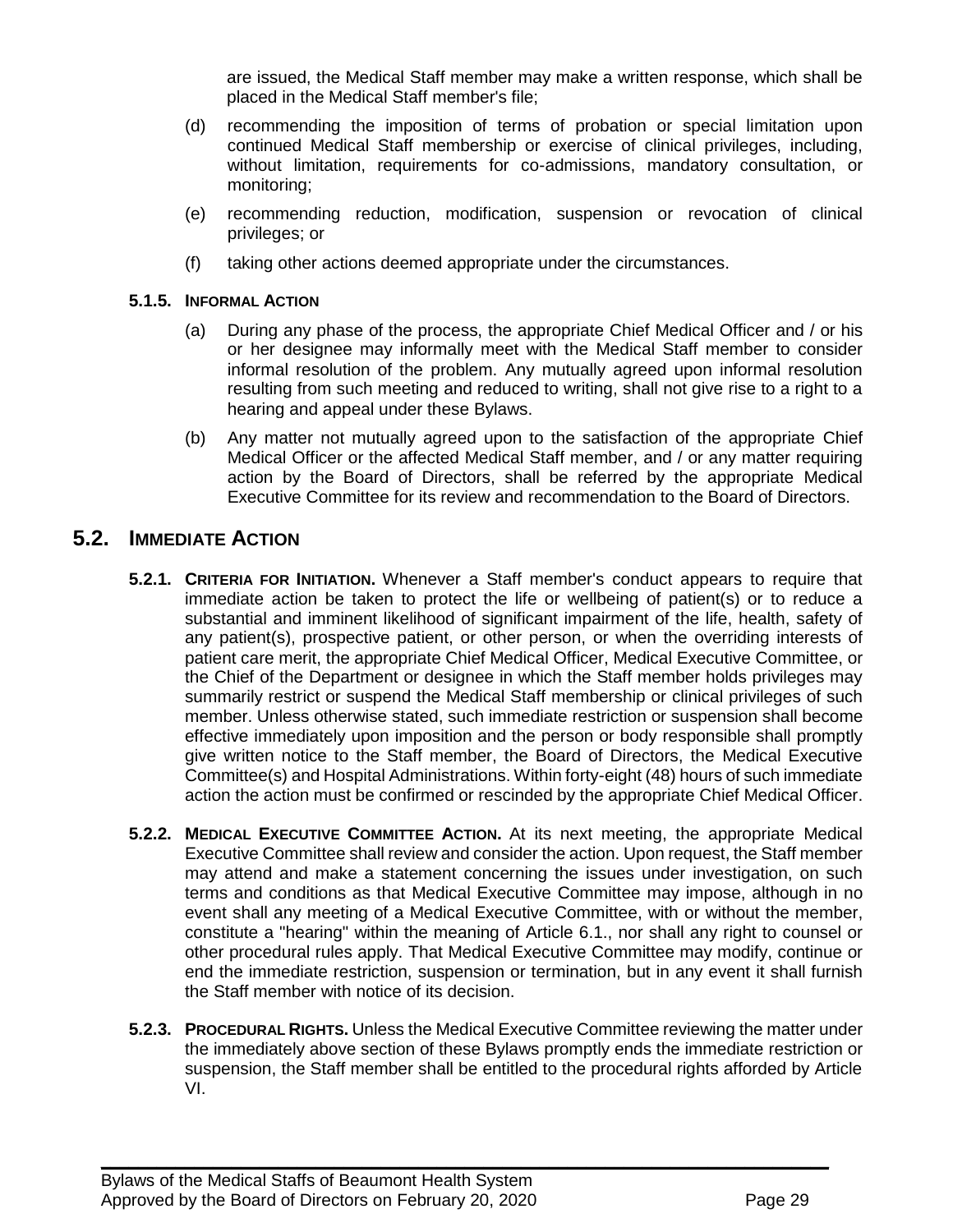# **5.3. OTHER GROUNDS FOR ACTION**

<span id="page-29-0"></span>Other grounds for action shall include, but not be limited to, the following:

- a) License: A Staff member whose license, certificate, or other legal credentials authorizing practice federally or in Michigan is revoked, suspended, or lapsed shall be automatically suspended from the Staff without appeal; Loss or restriction of controlled substance license may lead to suspension.
- b) Providing of false or misleading information on the reappointment application is grounds for revocation of Medical Staff membership and privileges;
- c) Failure to notify the appropriate Chief Medical Officer of adverse action, disciplinary action, significant physical, mental or behavioral illness or impairment, charge with, conviction of, or plea of guilty or no contest to a felony or misdemeanor (other than a traffic violation), involuntary or voluntary changes in licensure, clinical privileges at or employment by another institution as outlined in these Bylaws is grounds for revocation of Medical Staff appointment;
- d) Sanctioning or exclusion from participating in any private, federal (Medicare / Medicaid), or state health insurance program as set forth in these Bylaws is grounds for revocation of Medical Staff membership and privileges;
- e) Failure to abide by the Professional Conduct Policy as stated in the Medical Staff Physician Handbook is grounds for revocation of Medical Staff membership and privileges;
- f) Failure to obtain or maintain Board Certification as required by these Bylaws is grounds for revocation of Medical Staff membership and privileges;
- g) Failure to pay Medical Staff dues is grounds for suspension of all privileges for a time period as specified or termination of Medical Staff membership and privileges;
- h) Failure to complete medical records may be grounds for automatic suspension of all privileges for a time frame as specified;
- i) Failure to provide continuous care, to accept new patients and perform emergency call coverage as requested by the Chief of Department, Head of Section or as required by a department or section staff development plan is grounds for automatic suspension of all privileges for a time frame as specified or other correction action.
- j) Failure to maintain the required level of professional liability insurance with an approved insurance carrier is grounds for automatic suspension of all privileges for a time period as specified or revocation of Medical Staff membership and privileges;
- k) Failure to consent to the administration and release of an appropriate drug and / or alcohol screening when requested to consent to the same by a Chief Medical Officer, Department Chief, or Head of Section, or his / her designee, upon reasonable suspicion of impairment while at, or while performing services on behalf of, the Hospital is grounds for suspension of all clinical privileges for a time period as specified or revocation of Medical Staff membership and privileges
- l) Failure to comply with requirements for tuberculosis evaluation or influenza vaccination or mandatory education (eg. Computer-based training) as required by Medical Staff or Hospital policy may result in loss of inpatient privileges or may be construed by the Medical Executive Committee a voluntary resignation from the Medical Staff. If compliance is demonstrated within thirty (30) days reinstatement may be considered.
- m) Failure of a practitioner to meet with or appropriately respond to their Department Chief and / or Chief Medical Officer when reasonably requested may be subject to corrective action.
- n) Failure of a practitioner to comply with a request of an established peer review committee when reasonably requested may result in corrective action; and / or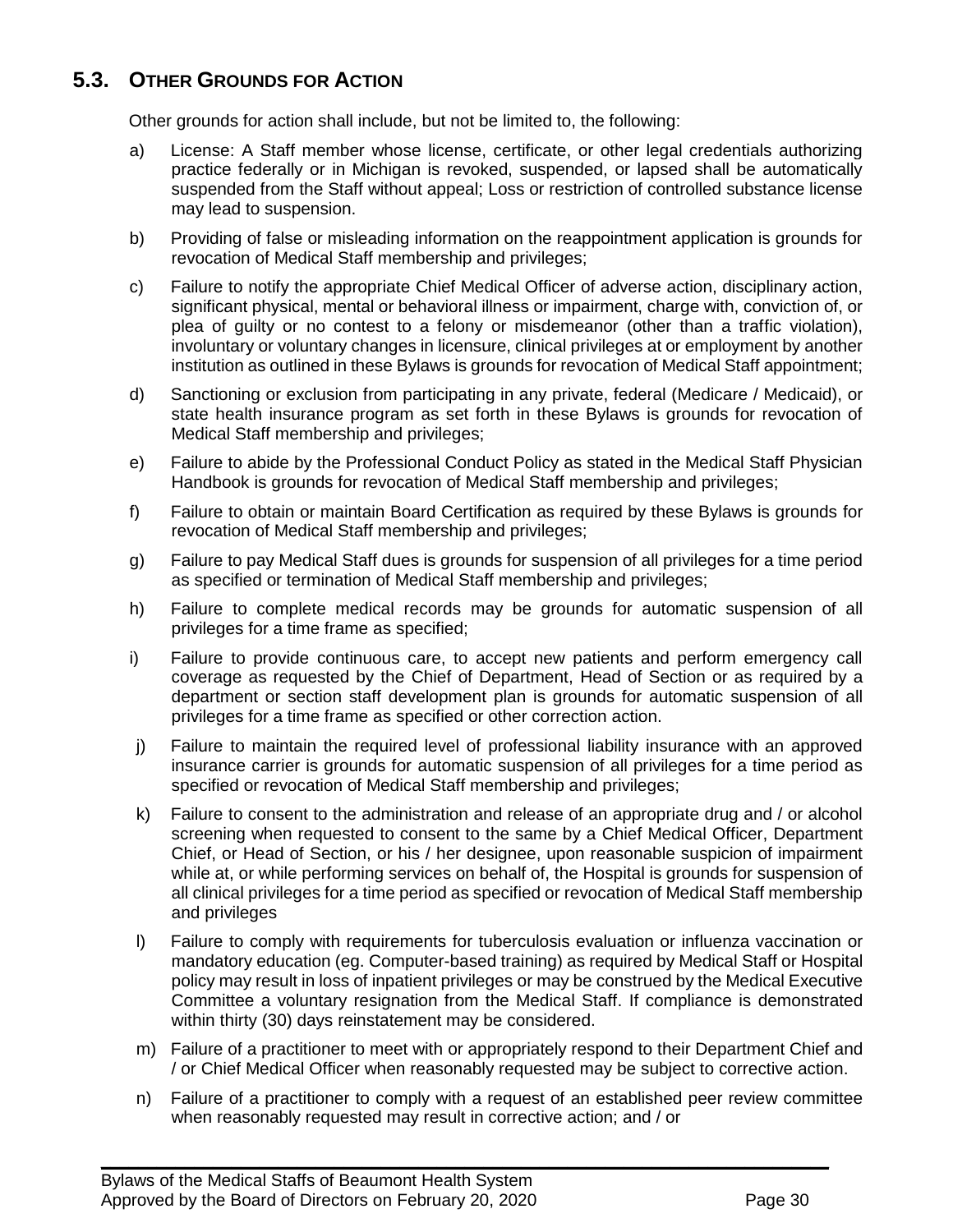- o) Violation of law, Beaumont policies or written agreement pertaining to confidentiality of protected health information.
- p) Any disciplinary or corrective action at one Beaumont Hospital imposed or affirmed by the Board of Directors will automatically apply to all divisions within the Beaumont Health System at which the practitioner has Medical Staff membership.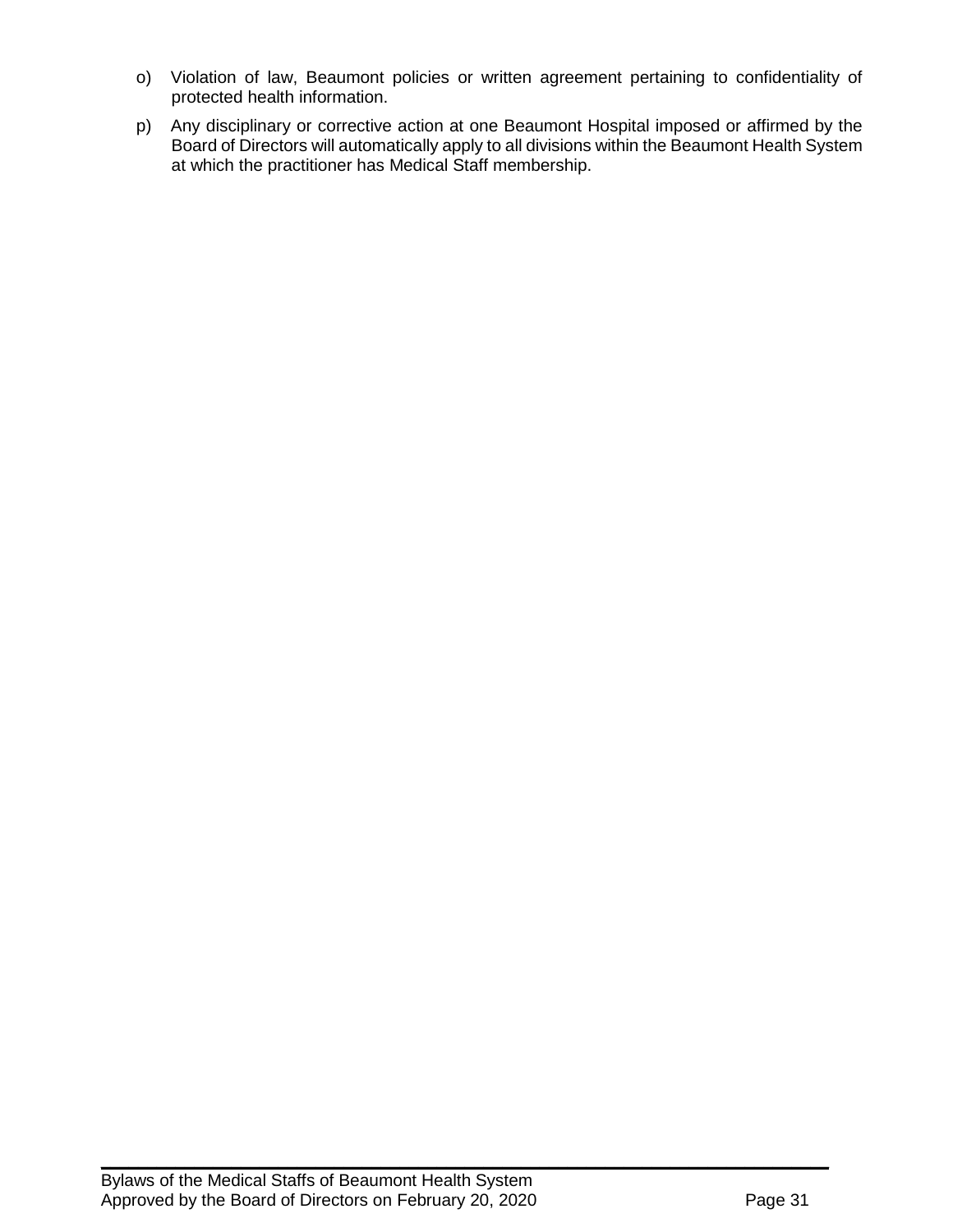# **ARTICLE VI**

# **HEARINGS AND APPEALS**

Members of, and applicants to, the categories of the Medical Staff who may pursue Article VI hearing and appeal rights, who are subject to an Adverse Recommendation or Action (as defined in the Medical Staff Fair Hearing Plan ("Plan")) shall be entitled to the hearing and appeal process set forth in this Article. Capitalized terms used in this Article are defined either in these Bylaws or in the Plan. The hearing and appeal process includes the following, the details of which are set forth in the Plan:

# **6.1 NOTICE OF ADVERSE RECOMMENDATION AND ACTION**

<span id="page-31-0"></span>An applicant or Medical Staff member against whom an Adverse Recommendation or Action has been taken shall promptly be given notice of such Adverse Recommendation or Action, his or her right to request a hearing, and a summary of his or her rights at the hearing.

# **6.2 REQUEST FOR HEARING**

<span id="page-31-2"></span><span id="page-31-1"></span>An applicant or Medical Staff member shall have thirty (30) days following his or her receipt of a notice pursuant to Section 6.1 to request a hearing in the manner described in the Plan.

# **6.3 SCHEDULING AND NOTICE OF HEARING**

Upon receipt of a timely request for hearing, appointment of the Hearing Panel, and scheduling of the hearing, the Chief Medical Officer shall send the applicant or Medical Staff member a Notice of Hearing, the contents of which are specified in the Plan.

# **6.4 HEARING PROCEDURE**

<span id="page-31-3"></span>The hearing shall be held before a Hearing Panel appointed in accordance with Section 6.5. During a hearing, the applicant or Medical Staff member shall have the right to: (1) representation by an attorney or other person of their choice; (2) call, examine, and cross-examine witnesses; and (3) present evidence determined by the presiding officer to be relevant. Upon completion of the hearing, the applicant or Medical Staff member shall have the right to: (1) receive the written recommendation of the Hearing Panel; and (2) timely notice of all subsequent Medical Executive Committee and Board actions with respect to the Adverse Recommendation or Action that prompted the hearing.

### **6.5 COMPOSITION OF HEARING PANEL**

<span id="page-31-4"></span>The hearing shall be conducted by a Hearing Panel appointed jointly by the Chief Medical Officer and the President of the Medical Staff. The Hearing Panel shall be composed of three (3) members, at least two (2) of whom shall be Members of the Medical Staff and satisfy the additional criteria stated in the Plan.

# **6.6 NOTICE OF ACTION BY BOARD**

<span id="page-31-5"></span>Upon receipt of the Hearing Panel's report, a Notice of Appeal Rights shall be sent to the applicant or Medical Staff member and, if applicable, to the Medical Executive Committee. The Notice of Appeal Rights shall inform the parties of their rights to provide written statements and to request an opportunity to make an oral statement, as described in the Plan.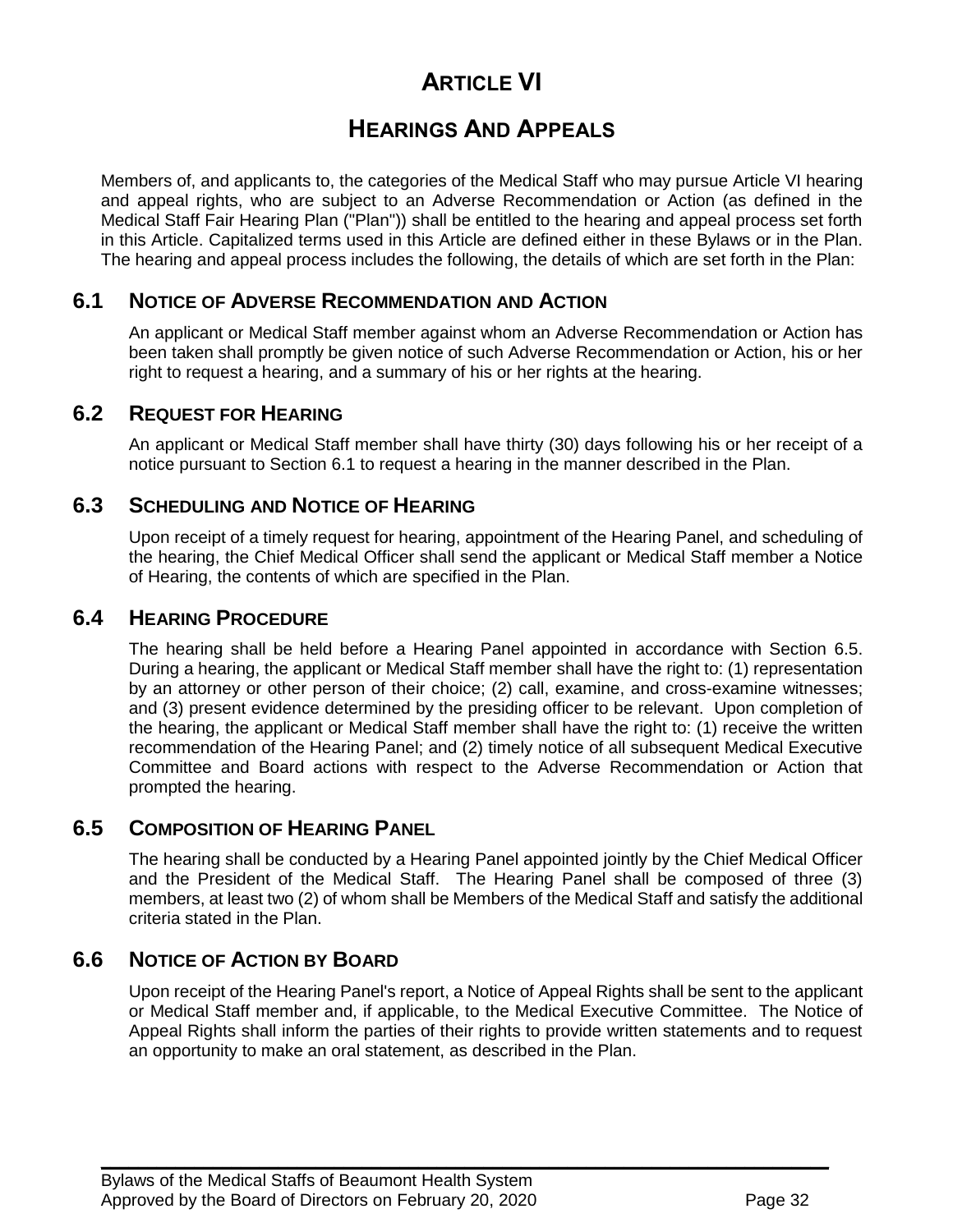# **6.7 BOARD APPEAL BODY**

<span id="page-32-1"></span><span id="page-32-0"></span>The Board as a whole may conduct the appeal, or it may delegate this function to a standing or special committee of the Board.

# **6.8 FINAL ACTION OF THE BOARD**

After the Board's receipt of the Hearing Panel's report, the Board shall consider the matter (including findings of the Board Appeal Body, if any) and affirm, modify, or reverse the original Adverse Recommendation or Action. The decision of the Board will be deemed final, subject to no further appeal. The action of the Board and the basis therefor will be promptly communicated to the applicant or Medical Staff member and to the Medical Executive Committee.

# **6.9 PLAN CONSISTENCY WITH BYLAWS, LAWS, AND REGULATIONS**

<span id="page-32-2"></span>Reference in the Bylaws to this Article shall be also be deemed to refer to the Plan. In case of any conflict between this Article and the Plan, this Article shall control. The Plan, which is a Medical Staff Policy, shall be consistent with the Health Care Quality Improvement Act and any other applicable laws and regulations affecting Medical Staff fair hearings.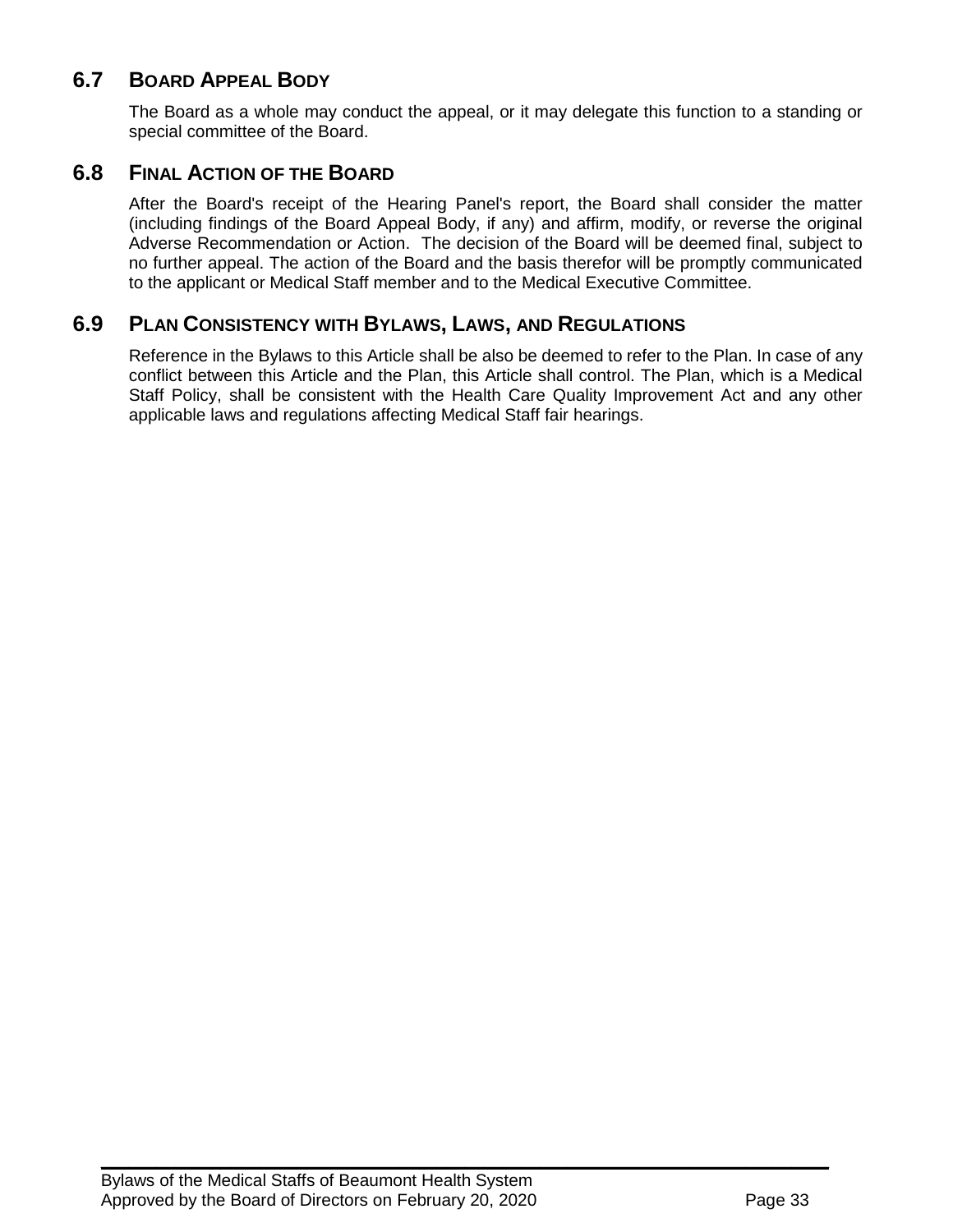# **ARTICLE VII**

# **STAFF ORGANIZATION**

# **7.1. COMPOSITION OF THE MEDICAL EXECUTIVE COMMITTEES**

- <span id="page-33-0"></span>**7.1.1. DUTIES.** The Medical Staff of each Beaumont Health System Hospital shall be governed by a Medical Executive Committee at that Hospital. Each Medical Executive Committee shall engage in or direct ongoing and focused peer review activities including, without limitation, the necessity, appropriateness or quality of care and the qualifications, competence or performance of health care providers, and shall coordinate the activities and general policies of the various Departments, act for the Staff as a whole, receive and act upon reports of all standing and special committees, make recommendations, and account to the Board of Directors on Medical Staff issues and the quality of the overall medical care rendered to patients at each of the hospitals within the Beaumont Health System by the Medical Staff.
	- 7.1.1.1. Each Medical Executive Committee shall meet regularly on a basis determined by it and maintain a permanent record of its proceedings and actions. It shall be governed by the most recent edition of Robert's Rules of Order Revised, to the extent consistent with these Bylaws.
	- 7.1.1.2. A quorum of the Committee shall be the majority of its members eligible to vote. The action of a more than one half (1/2) of the voting members present at a meeting at which a quorum exists shall be the action of the Committee. Members must be present at the time of any vote. Absentee ballots will not be permitted.

#### <span id="page-33-1"></span>**7.1.2. BEAUMONT HOSPITAL, ROYAL OAK MEDICAL EXECUTIVE COMMITTEE.** Will be composed of the following Members:

The following will be voting members:

Sr. Vice President and Chief Medical Officer, Beaumont Hospital, Royal Oak (Chair) In (his/her) absence the CMO may designate the President of the Medical Staff, Department Chief, or other voting member as Chair of the Medical Executive Committee Meeting.

President of the Medical Staff Secretary-Treasurer of the Medical Staff Four (4) elected Representatives of the Medical Staff on a rotational basis Patient Safety Officer Chair, Hospital Credentials and Qualifications Committee Chair, Multi-Disciplinary Peer Review and Best Practice Committee Chiefs of Departments and Section Heads as listed below: Anesthesiology Cardiovascular Medicine Colon & Rectal Surgery Diagnostic Radiology Emergency Medicine Family Medicine and Community Health General Internal Medicine General Surgery Hospital Medicine Internal Medicine

 $\mathcal{L}_\mathcal{L} = \mathcal{L}_\mathcal{L} = \mathcal{L}_\mathcal{L} = \mathcal{L}_\mathcal{L} = \mathcal{L}_\mathcal{L} = \mathcal{L}_\mathcal{L} = \mathcal{L}_\mathcal{L} = \mathcal{L}_\mathcal{L} = \mathcal{L}_\mathcal{L} = \mathcal{L}_\mathcal{L} = \mathcal{L}_\mathcal{L} = \mathcal{L}_\mathcal{L} = \mathcal{L}_\mathcal{L} = \mathcal{L}_\mathcal{L} = \mathcal{L}_\mathcal{L} = \mathcal{L}_\mathcal{L} = \mathcal{L}_\mathcal{L}$ 

Medical Oncology / Hematology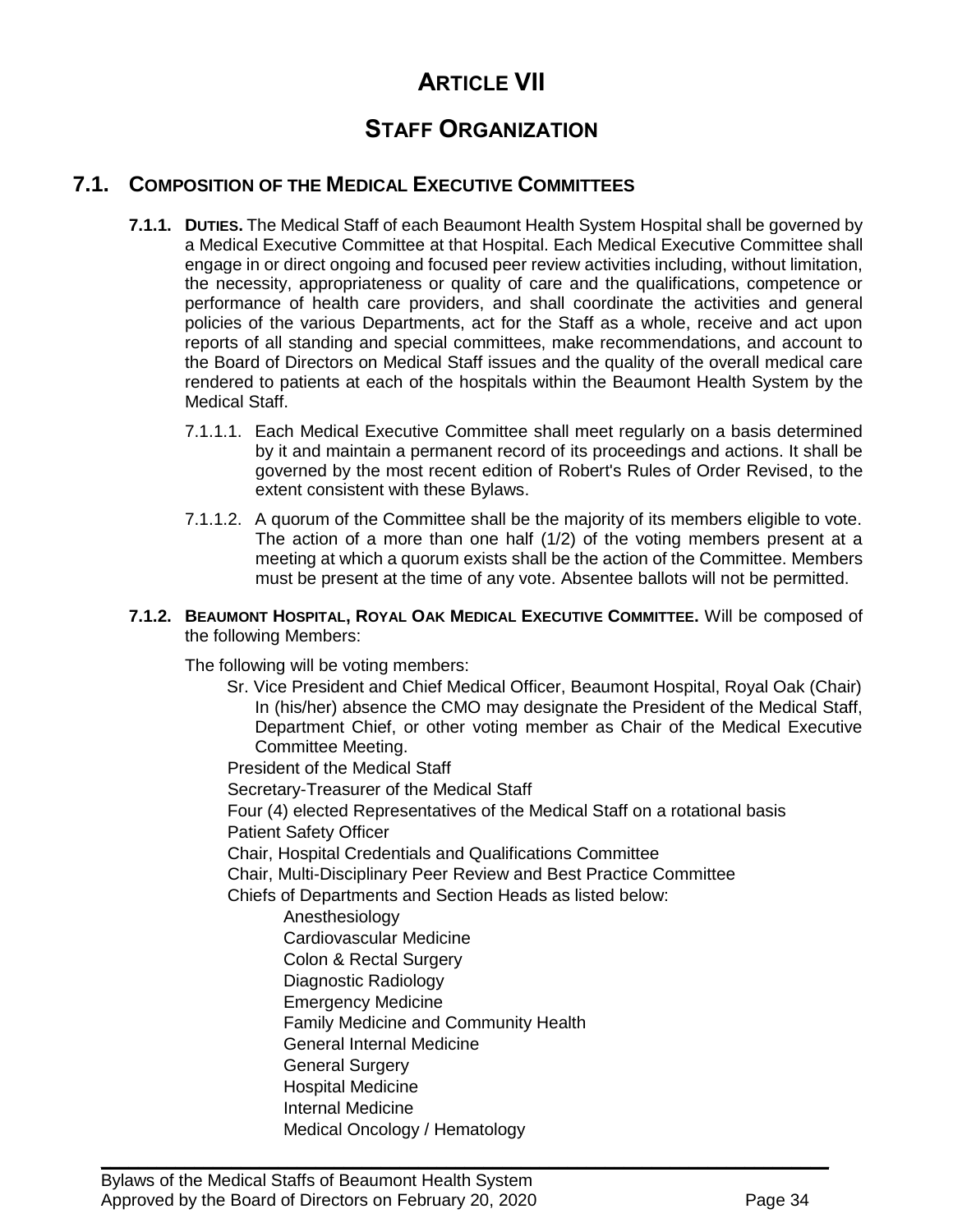Neurology **Neurosurgery** Obstetrics and Gynecology Ophthalmology Orthopaedic Surgery Pathology and Laboratory Medicine **Pediatrics** Physical Medicine & Rehabilitation **Psychiatry** Radiation Oncology **Surgery Urology** Director, Graduate Medical Education or Associate DIO Physician Chair or Vice Chair of Medication Management Committee

The following members will be ex officio, without a vote:

President and Chief Executive Officer

President, Beaumont Physician Partners

Executive Vice President and Corporate Chief Medical Officer

Executive Vice President and Chief Operating Officer

Sr. Vice President and President, Beaumont Hospital, Royal Oak

Sr. Vice President and Chief Quality and Safety Officer

Vice President and Chief Medical Informatics Officer

Vice President, Research

Vice President, Nursing

Chief Academic Officer

Two (2) Representatives of the Board of Directors

Representative from the Office of the General Counsel

Other invited guests may attend at the discretion of the Chief Medical Officer.

#### <span id="page-34-0"></span>**7.1.3. BEAUMONT HOSPITAL, TROY MEDICAL EXECUTIVE COMMITTEE.** Will be composed of the following Members:

The following will be voting members:

Sr. Vice President and Chief Medical Officer, Beaumont Hospital, Troy (Chair) In (his/her) absence the CMO may designate the President of the Medical Staff, Department Chief, or other voting member as Chair of the Medical Executive Committee Meeting.

President of the Medical Staff

Secretary-Treasurer of Medical Staff

Three (3) elected Representatives of the Medical Staff on a rotational basis

Medical Co-Chair, Utilization Management Committee

Patient Safety Officer

Chair, Hospital Credentials and Qualifications Committee

Chiefs of Departments:

Anesthesiology Cardiovascular Medicine Diagnostic Radiology

Emergency Medicine

Family Medicine and Community Health

 $\mathcal{L}_\mathcal{L} = \mathcal{L}_\mathcal{L} = \mathcal{L}_\mathcal{L} = \mathcal{L}_\mathcal{L} = \mathcal{L}_\mathcal{L} = \mathcal{L}_\mathcal{L} = \mathcal{L}_\mathcal{L} = \mathcal{L}_\mathcal{L} = \mathcal{L}_\mathcal{L} = \mathcal{L}_\mathcal{L} = \mathcal{L}_\mathcal{L} = \mathcal{L}_\mathcal{L} = \mathcal{L}_\mathcal{L} = \mathcal{L}_\mathcal{L} = \mathcal{L}_\mathcal{L} = \mathcal{L}_\mathcal{L} = \mathcal{L}_\mathcal{L}$ 

Pathology and Laboratory Medicine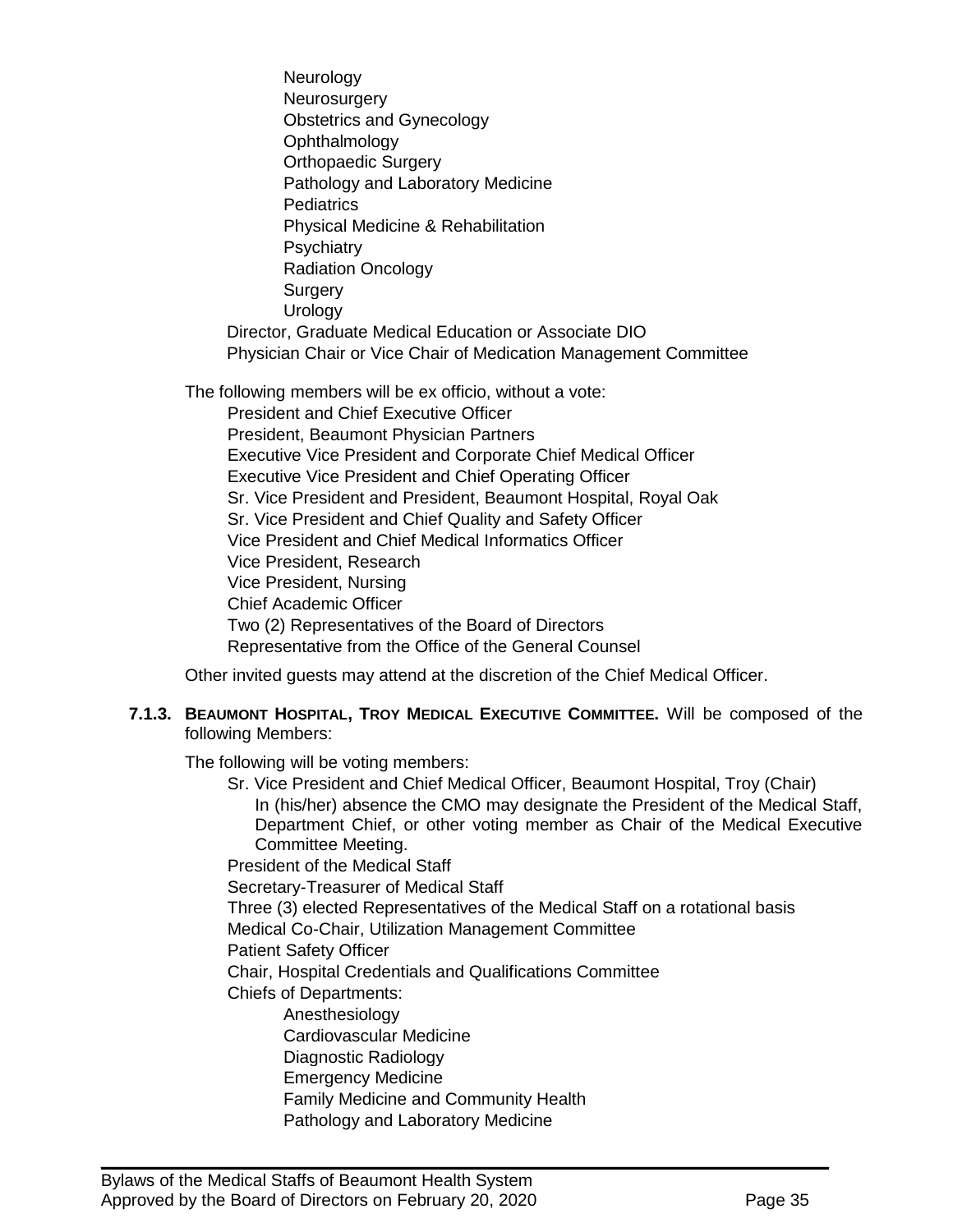Medical Oncology / Hematology Medicine Obstetrics and Gynecology Orthopaedic Surgery **Pediatrics** Radiation Oncology Surgery

The following members will be ex officio, without a vote: President and Chief Executive Officer President, Beaumont Physician Partners Executive Vice President and Corporate Chief Medical Officer Executive Vice President and Chief Operating Officer Sr. Vice President and President, Beaumont Hospital, Troy Sr. Vice President and Chief Quality and Safety Officer Vice President and Chief Medical Informatics Officer Vice President, Research Vice President, Nursing Chief Academic Officer Two (2) Representatives of the Board of Directors Director, Graduate Medical Education or Associate DIO Representative from the Office of the General Counsel

Other invited guests may attend at the discretion of the Chief Medical Officer.

#### <span id="page-35-0"></span>**7.1.4. BEAUMONT HOSPITAL, GROSSE POINTE MEDICAL EXECUTIVE COMMITTEE.** Will be composed of the following Members:

The following will be voting members:

Sr. Vice President and Chief Medical Officer, Beaumont Hospital, Grosse Pointe (Chair) In (his/her) absence the CMO may designate the President of the Medical Staff, Department Chief, or other voting member as Chair of the Medical Executive Committee Meeting. President of the Medical Staff

Secretary-Treasurer of Medical Staff

Three (3) elected Representatives of the Medical Staff on a rotational basis Patient Safety Officer

Chair, Hospital Credentials and Qualifications Committee

Chair, Quality Care and Safety Committee

Chair, Utilization Management Committee

Chair, Primary Care Network Council

Chiefs of Departments:

Anesthesiology

Cardiovascular Medicine

Diagnostic Radiology

Emergency Medicine

Family Medicine and Community Health

 $\mathcal{L}_\mathcal{L} = \mathcal{L}_\mathcal{L} = \mathcal{L}_\mathcal{L} = \mathcal{L}_\mathcal{L} = \mathcal{L}_\mathcal{L} = \mathcal{L}_\mathcal{L} = \mathcal{L}_\mathcal{L} = \mathcal{L}_\mathcal{L} = \mathcal{L}_\mathcal{L} = \mathcal{L}_\mathcal{L} = \mathcal{L}_\mathcal{L} = \mathcal{L}_\mathcal{L} = \mathcal{L}_\mathcal{L} = \mathcal{L}_\mathcal{L} = \mathcal{L}_\mathcal{L} = \mathcal{L}_\mathcal{L} = \mathcal{L}_\mathcal{L}$ 

Pathology and Laboratory Medicine

Medical Oncology / Hematology

Medicine

Obstetrics and Gynecology

- **Pediatrics**
- **Surgery**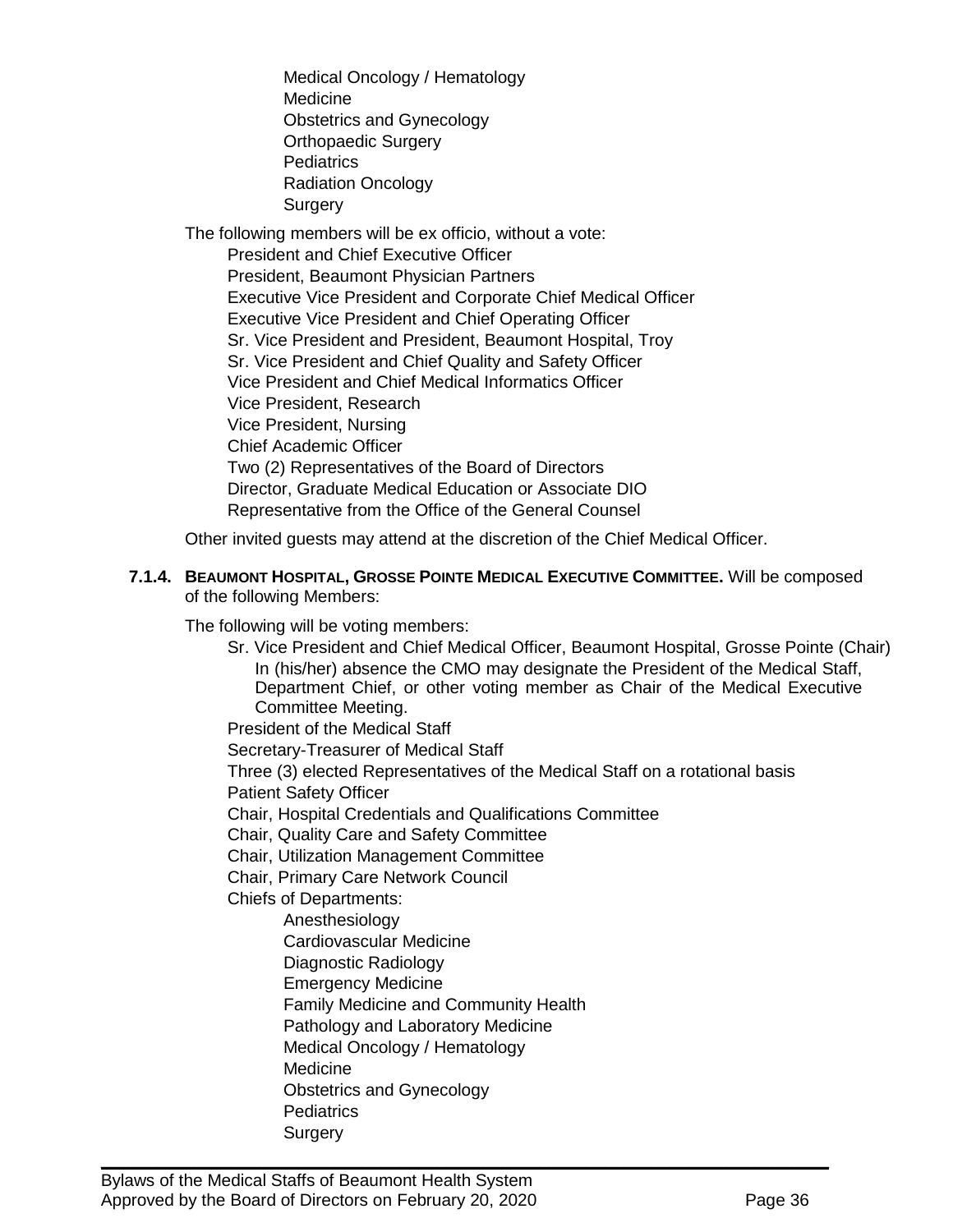The following members will be ex officio, without a vote: President and Chief Executive Officer President, Beaumont Physician Partners Executive Vice President and Corporate Chief Medical Officer Executive Vice President and Chief Operating Officer Sr. Vice President and President, Beaumont Hospital, Grosse Pointe Sr. Vice President and Chief Quality and Safety Officer Vice President and Chief Medical Informatics Officer Vice President, Research Vice President, Nursing Chief Academic Officer Two (2) Representatives of the Board of Directors Director, Graduate Medical Education or Associate DIO Director, Quality Care Representative from the Office of the General Counsel

Other invited guests may attend at the discretion of the Chief Medical Officer.

#### **7.1.5. APPOINTMENT TO ADDITIONAL / VACATED POSITION.**

In the event any member serves on a Medical Executive Committee by virtue of the position he or she holds and is at the same time holding another position provided for on the membership of the same Medical Executive Committee, the additional office may be filled by the appropriate Chief Medical Officer by appointment of an additional member of the Staff, or if such member is an elected Representative of the Medical Staff by the President of the Medical Staff.

### **7.2. STAFF OFFICERS**

<span id="page-36-0"></span>The Officers of the Staff shall consist of the Chief Medical Officers, Health System Chairs, and the Secretary-Treasurer appointed by the Board of Directors.

**7.2.1. CHIEF MEDICAL OFFICER.** The appropriate Chief Medical Officer at each Hospital, as appointed by the Board of Directors, shall be the Chair of that Hospital's Medical Executive Committee, shall be a member ex-officio of all Hospital committees, and have general supervision of all of the medical affairs of the Hospital. Their term shall be without fixed duration.

**7.2.2. HEALTH SYSTEM CHAIR.** The Health System Chair shall be responsible for promoting excellence in, research and education in the Departments across the Beaumont Health System in collaboration with hospital and medical administrative leadership. Their term shall be without fixed duration.

**7.2.3. SECRETARY-TREASURER.** The Secretary-Treasurers, as appointed biennially by the Board of Directors, shall: (1) keep accurate and complete minutes of all meetings, (2) attend to other correspondence, (3) account where there are funds to be accounted for, (4) supervise the election process for the positions of President of the Staff and Staff representatives at large to the Medical Executive Committees, and (5) perform such other duties as ordinarily pertain to such office.

<span id="page-36-1"></span>**7.2.4. TERM OF OFFICE.** The term of office of the Officers of the Staff is outlined above. All officers shall be eligible to succeed themselves without restriction as to the number of terms.

### **7.3. ELECTED POSITIONS**

The elected positions of the Medical Staff shall consist of the President of the Medical Staff and the Representatives of the Medical Staff.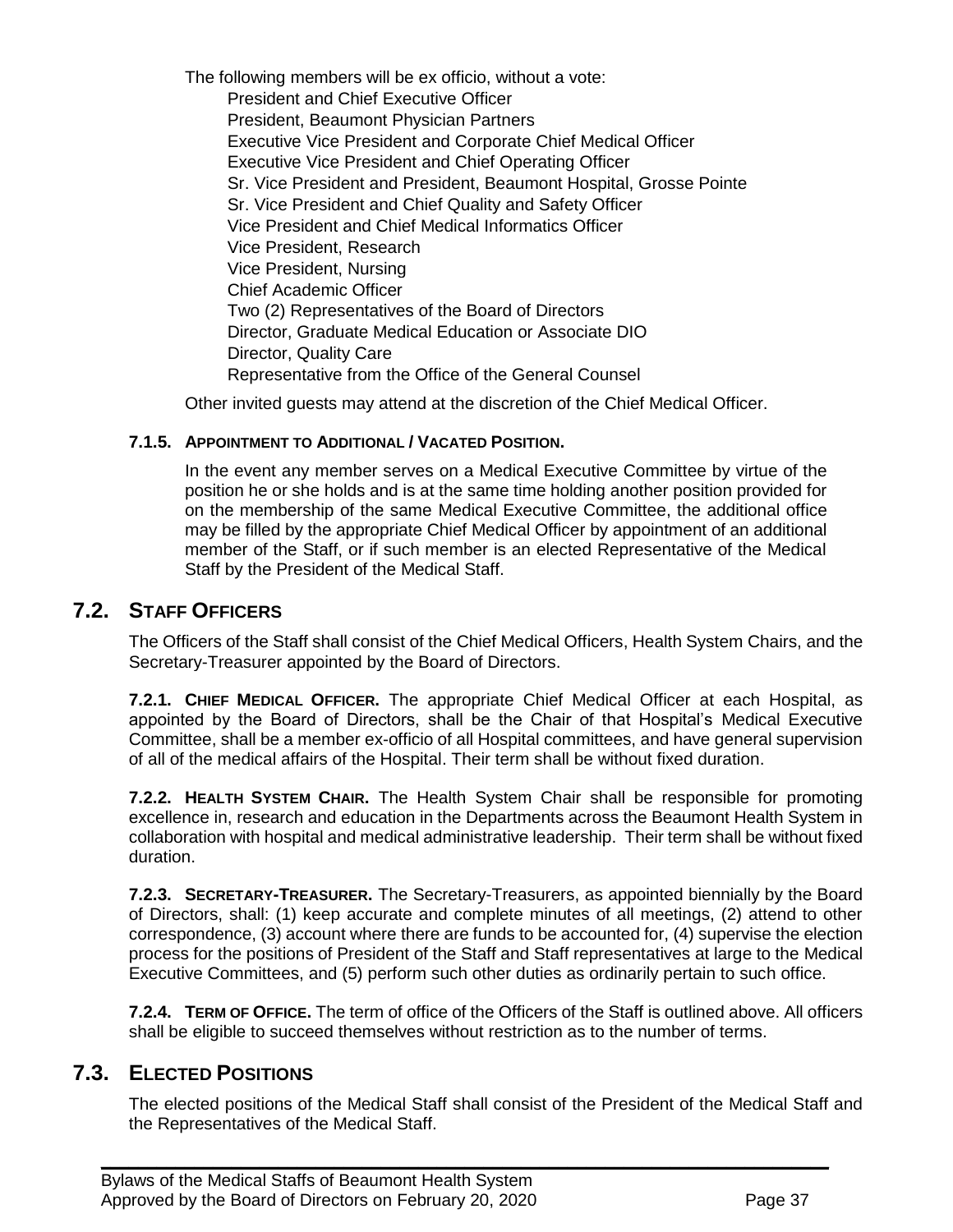No individual may simultaneously serve as President of the Medical Staff or Member at Large and as a Beaumont Corporate Chief Medical Officer, President of Beaumont Physician Partners, Chief Medical Officer, Health System Chair or Department Chief.

**7.3.1. PRESIDENT OF THE MEDICAL STAFF.** The duties of the President of the Medical Staff of each Hospital will be to: serve as a member of the Hospital Credentials and Qualifications Committee, the Medical Executive Committee of that Hospital; to serve as a liaison between the Staff and Hospital / Medical Administration; to serve in the highest elected position of the Staff of that Hospital; to represent the views, policies, needs and grievances of the Staff to the appropriate Chief Medical Officer, the Medical Executive Committee, and the Corporate Chief Medical Officer. The term of the position will be four (4) calendar years, and the President may serve only two (2) consecutive terms without a break in service.

The President of the Medical Staff shall: (1) chair regular Medical Staff meetings and the President's Council; (2) serve on Hospital committees; (3) manage the Medical Staff Fund and present a summary of the annual budget at the Medical Executive Committee; (4) coordinate the activities of the elected Representatives; (5) plan and coordinate Medical Staff events.

- **7.3.2. REPRESENTATIVES OF THE MEDICAL STAFF.** Six (6) Representatives of the Medical Staff known as Members at Large shall be elected to represent the Medical Staff at each Hospital of the Corporation. They shall serve three (3) calendar year terms, with two (2) positions becoming vacant and filled by election in each year in consecutive rotation. They may serve no more than three (3) consecutive terms without a break in service. At all times the six (6) serving Members at Large shall be elected one (1) each from Staff Members of the following categories / specialties:
	- 1 from Surgery
	- 1 from Medicine
	- 1 from Employed / Hospital-Based Physicians
	- 1 from the Ambulatory Staff
	- 2 from Primary Care (such as Family Medicine, Internal Medicine, Obstetrics / Gynecology; and Pediatrics)

The Nominating Committee of each Hospital's Medical Staff, in consultation with the President of the Medical Staff, may delineate differing initial terms of service for Members at Large at the inception of the six (6) Members at Large panel in order to establish the above representation and an appropriate rotation. Thereafter the Nominating Committee shall establish, in consultation with the President of the Medical Staff, the categories / specialties from which each Member at Large may be nominated and elected. The President of the Medical Staff has the authority to name appropriate individuals to fill Members at Large positions between Medical Staff Elections.

The duty of a Member at Large to the Medical Staff is to represent the Medical Staff as a voting member of their Medical Executive Committee on a rotational basis established by the serving Members at Large and the President of the Medical Staff; to serve on Hospital and / or Medical Staff committees upon request; to assist the President of the Medical Staff in discharging his / her responsibilities; to serve on the President's Council and to accept assignments directed by that Hospital's President of the Medical Staff in collaboration with its Chief Medical Officer.

**7.3.3. NOMINATION AND ELECTION PROCESS.** Any member of the Medical Staff may make nominations for the elected positions of the Medical Staff. Nominees shall be solicited by the Secretary-Treasurer through email, written publication and / or by announcements at meetings no later than three (3) months prior to the Annual Medical Staff Meeting.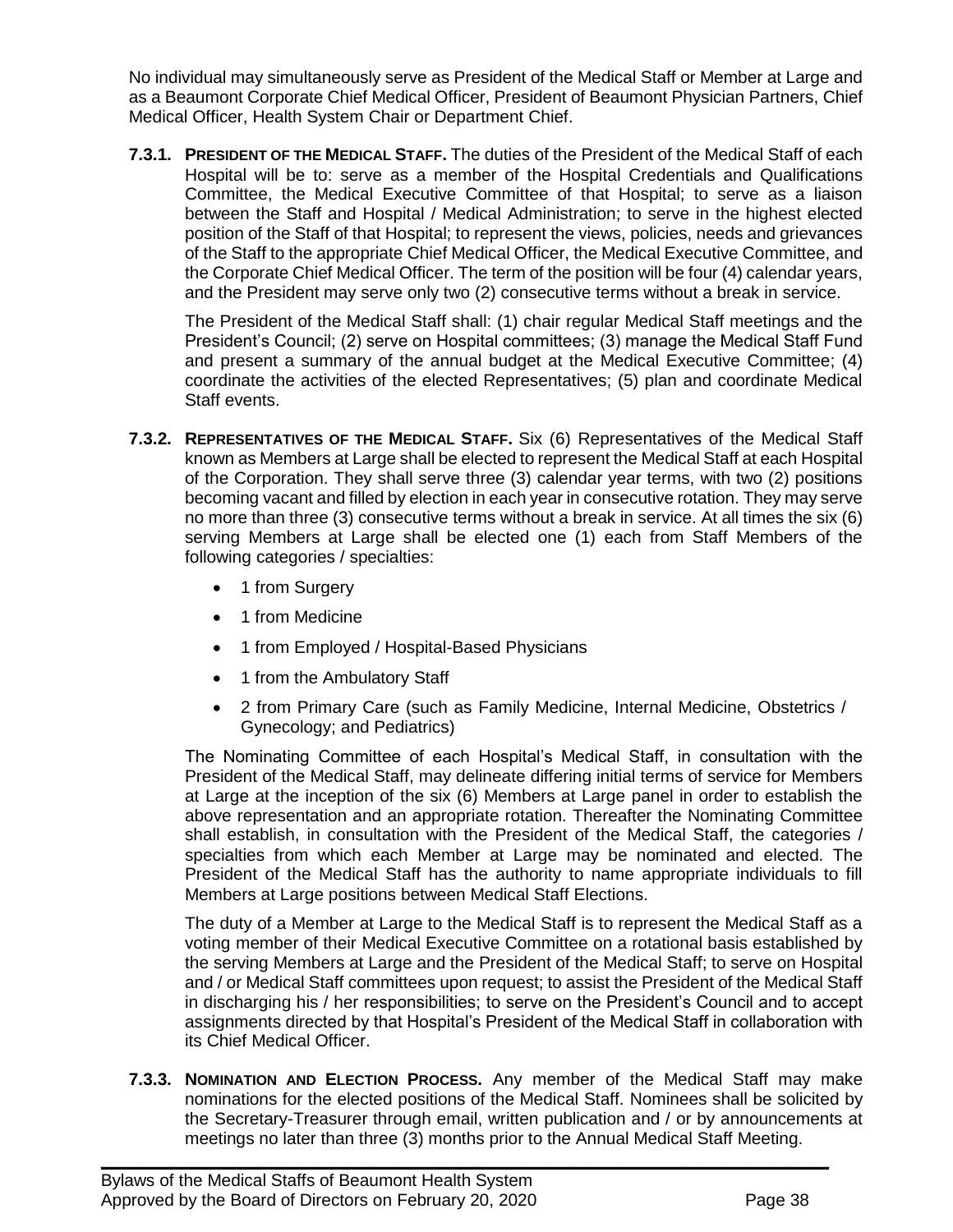At least two months before the annual Medical Staff meeting, a Nominating Committee shall be convened, comprised of the elected representatives of the Medical Staff and the Secretary-Treasurer, who will serve as chairperson. Individuals may not participate in the nomination process for any position for which they are running.

#### 7.3.3.1. **NOMINATING COMMITTEE PROVISIONS.**

- (a) The Nominating Committee shall prepare a slate of nominees for each position that is open. A minimum of two (2) candidates for each position shall be nominated. For the position of President of the Medical Staff the Nominating Committee will give consideration to individuals who have had the experience of serving as a Member at Large;
- (b) The Nominating Committee shall confirm each nominee's eligibility, standing in their respective departments, and willingness to run for the position before announcing the nominations;
- (c) The slate of candidates shall be reviewed by the appropriate Chief Medical Officer in consultation with the Corporate Chief Medical Officer for approval prior to its finalization;

Election of the members representing the Staff from among the list of candidates proposed by the Nominating Committee shall be accomplished by mail, electronic voting, or any other method which in the opinion of the Nominating Committee assures the integrity of the process. They shall be elected by a plurality vote of the eligible voting members of the Medical Staff.

# <span id="page-38-0"></span>**7.4. REMOVAL / RECALL**

- **7.4.1. OFFICERS / POSITIONS APPOINTED BY THE BOARD – REMOVAL.** Those Medical Staff Officers / Positions appointed by the Board of Directors, the Chief Medical Officers, Health System Chairs, the Secretary-Treasurers and the Department Chiefs or Section Heads may be removed from office / position for failure to appropriately discharge the responsibilities of their office / position, as set forth in these Bylaws, in the Bylaws of the Corporation, and as otherwise decided by the Board of Directors under removal policies and procedures determined by the Board of Directors.
- **7.4.2. POSITIONS ELECTED BY THE MEDICAL STAFF – RECALL.** The Presidents of the Staff and the Representatives of Medical Staff to the Medical Executive Committees ("Members-atlarge") may be recalled by the Board of Directors or the Medical Staff on appropriate grounds, including, without limitation, for failure to appropriately discharge the responsibilities of the position as set forth in these Bylaws; failure to appropriately represent the Medical Staff; and in the case of the President of the Staff, for failure to act as appropriate liaison between the Staff and the Hospital / Medical Administration; or in any case where there is a loss of confidence by the Medical Staff in the Presidents or Representatives of the Medical Staff.
	- 7.4.2.1. **RECALL.** The recall of such elected positions may occur at a Medical Staff meeting or by the Board of Directors at any time. If the recall is by the Board of Directors, it shall occur under such terms and procedures as determined by the Board of Directors. If the recall is by the Medical Staff, it must be initiated by a petition of at least one hundred (100) signatures submitted to the Corporate Chief Medical Officer prior to a Medical Staff meeting. The matter will then be put on the agenda and a paper ballot will be used. If a recall vote is sustained by a majority of those voting, then the nomination and election process, as described above, shall be put into effect for the next Medical Staff meeting.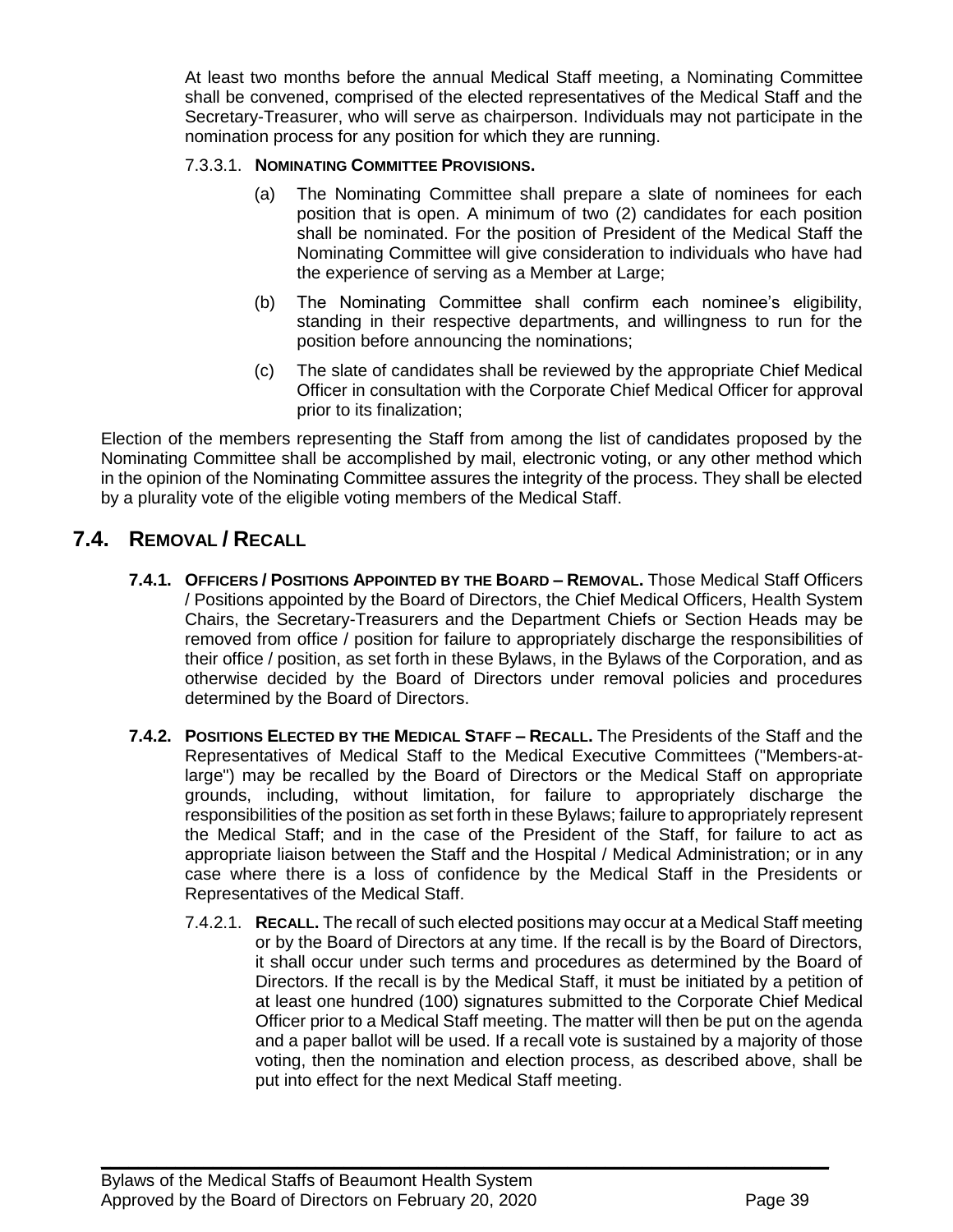# **7.5. ORGANIZATION OF DEPARTMENTS AND SECTIONS**

<span id="page-39-0"></span>A Chief of each Department and a Head of each Section, each of whom shall be a member of the Staff and board certified, shall be appointed every two (2) years by the Board of Directors who shall give due consideration to the recommendations of the appropriate Chief Medical Officer, Health System Chair, and the Medical Executive Committee. There shall be no restriction upon the number of terms to which a Department Chief or Section Head may be appointed, provided that such appointment may be terminated by the Board of Directors at any time, for any reason, with or without cause.

- **7.5.1. DEPARTMENT CHIEFS AND SECTION HEADS.** The Chief of each Department and Head of each Section shall be responsible for the assignment and organization of members within their respective Department and Section under the authority of the Chief Medical Officer of the respective Hospital**.**
- **7.5.2. RESPONSIBILITIES.** The Chief of each Department and Head of each Section shall be responsible for:
	- (a) Clinically related activities of the Department and / or Section;
	- (b) Administratively related activities of the Department and / or Section;
	- (c) Education-related activities of the Department and / or Section (UME, GME and CME);
	- (d) Research-related activities of the Department and / or Section (Basic Science, Translational and Clinical Research Programs);
	- (e) Continuing surveillance of the professional performance of all individuals in the Department and / or Section based on individual assessment and on information supplied by the audit and peer review procedures, as well as the information supplied by other Hospital committees reviewing Staff performance;
	- (f) Recommending to the Staff the criteria for clinical privileges that are relevant to the care provided in the Department and / or Section;
	- (g) Recommending clinical privileges for each Member of the respective Department and / or Section;
	- (h) Assessing and recommending to the relevant Hospital authority off-site sources for needed patient care, treatment, and services not provided by the organization;
	- (i) The integration of the Department and / or Section into the primary functions of the organization;
	- (j) The coordination and integration of inter and intra Department and / or Section services;
	- (k) The development and implementation of policies and procedures that guide and support the provision of care, treatment, and services;
	- (l) The recommendations for a sufficient number of qualified and competent persons to provide care, treatment, and services;
	- (m) The determination of the qualification and competence of Department and / or Section personnel who are not licensed independent practitioners and who provide patient care, treatment, and services;
	- (n) The continuous assessment and improvement of the quality of care, treatment, and services;
	- (o) The maintenance of quality control programs as appropriate;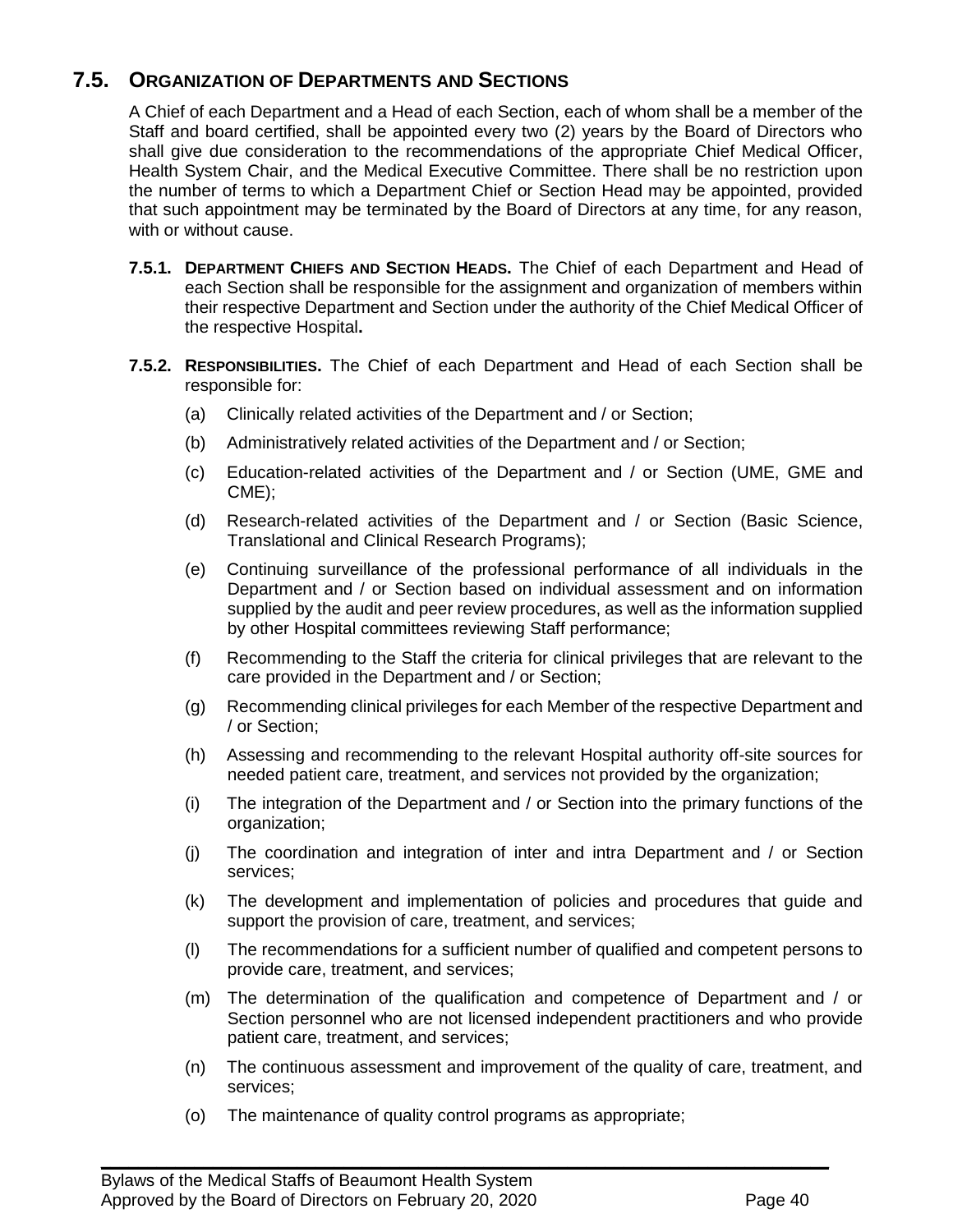- (p) The orientation and continuing education of all persons in the Department and / or Section;
- (q) Recommending space and other resources needed by the Department and / or Section; and
- (r) When applicable, assuring effective communication with and resource support to the department's residency, fellowship and medical student program directors to enable them to fulfill their educational and administrative duties and responsibilities.
- **7.5.3.** A Vice Chief, or other Medical Staff Member may discharge the duties and responsibilities of such Chief in their absence with the permission and knowledge of the Chief Medical Officer. In the absence of such appointment, the Chief Medical Officer may designate an individual to carry out the Chief's duties in their absence.
- **7.5.4.** The Officers of the Medical Staff, and the Corporate Medical Staff Officers such as the Executive Vice President and Corporate Chief Medical Officer, Senior Vice President and Chief Medical Officers and Senior Vice President and Chief Quality and Safety Officer, may designate another Medical Staff Member to discharge the duties and responsibilities assigned to them under these Bylaws in their absence.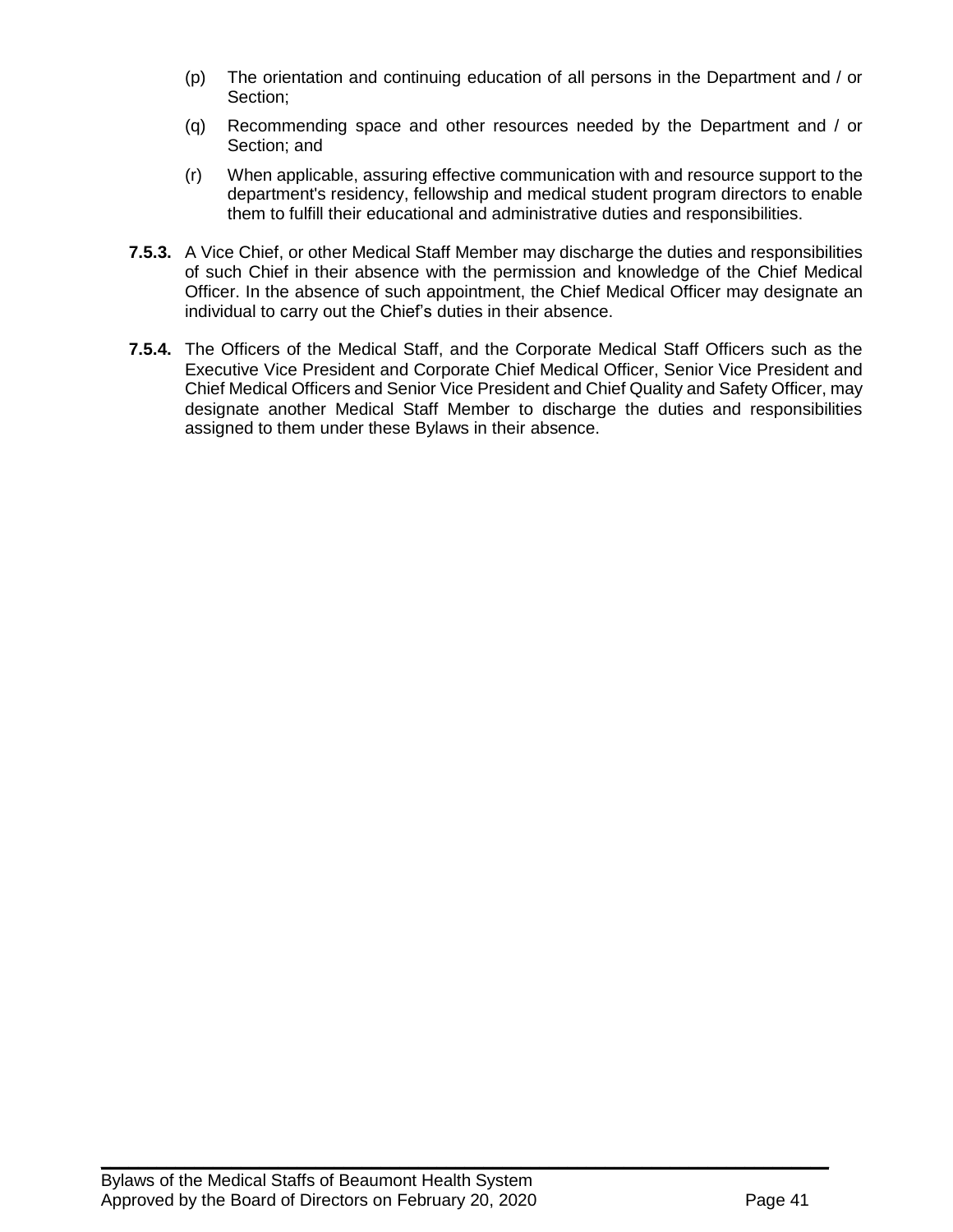# **ARTICLE VIII**

# **DEPARTMENTS AND SECTIONS OF THE MEDICAL STAFF**

### **8.1. ORGANIZATION OF THE STAFF**

<span id="page-41-0"></span>Notwithstanding the Hospital Medical Staff structure set forth below, the Medical Staff may establish Services and Integrated Service Lines across the Hospitals of the Corporation. In such circumstances the medical leadership of the Service and Integrated Service Line will be appointed by, and report to, the Corporate Chief Medical Officer or his / her designee.

<span id="page-41-1"></span>The Medical Staff shall be organized along the following lines:

### **8.2. FOR BEAUMONT HOSPITAL, ROYAL OAK:**

- **8.2.1. DEPARTMENT OF ANESTHESIOLOGY AND PERI-OPERATIVE MEDICINE, THE SECTIONS OF WHICH ARE:**
	- 1. Critical Care Anesthesiology
	- 2. General Anesthesiology and Peri-Operative Medicine
	- 3. Pain Medicine

#### **8.2.2. DEPARTMENT OF CARDIOVASCULAR MEDICINE**

#### **8.2.3. DEPARTMENT OF COLON AND RECTAL SURGERY**

#### **8.2.4. DEPARTMENT OF DIAGNOSTIC RADIOLOGY, THE SECTIONS OF WHICH ARE:**

- 1. Body Imaging
- 2. Breast Imaging
- 3. Emergency Radiology
- 4. Musculoskeletal Radiology
- 5. Neuroradiology
- 6. Nuclear Medicine
- 7. Pediatric Radiology
- 8. Vascular / Interventional Radiology

#### **8.2.5. DEPARTMENT OF EMERGENCY MEDICINE, THE SECTIONS OF WHICH ARE:**

- 1. Emergency Observation Medicine
- 2. Pediatric Emergency Medicine

#### **8.2.6. DEPARTMENT OF FAMILY MEDICINE AND COMMUNITY HEALTH, THE SECTIONS OF WHICH ARE:**

 $\mathcal{L}_\mathcal{L} = \mathcal{L}_\mathcal{L} = \mathcal{L}_\mathcal{L} = \mathcal{L}_\mathcal{L} = \mathcal{L}_\mathcal{L} = \mathcal{L}_\mathcal{L} = \mathcal{L}_\mathcal{L} = \mathcal{L}_\mathcal{L} = \mathcal{L}_\mathcal{L} = \mathcal{L}_\mathcal{L} = \mathcal{L}_\mathcal{L} = \mathcal{L}_\mathcal{L} = \mathcal{L}_\mathcal{L} = \mathcal{L}_\mathcal{L} = \mathcal{L}_\mathcal{L} = \mathcal{L}_\mathcal{L} = \mathcal{L}_\mathcal{L}$ 

1. Integrative Medicine

#### **8.2.7. DEPARTMENT OF GENERAL SURGERY, THE SECTIONS OF WHICH ARE:**

- 1. Acute Care / Trauma Surgery
- 2. Minimally Invasive / Bariatric Surgery
- 3. Oncologic Surgery
- 4. Transplantation Surgery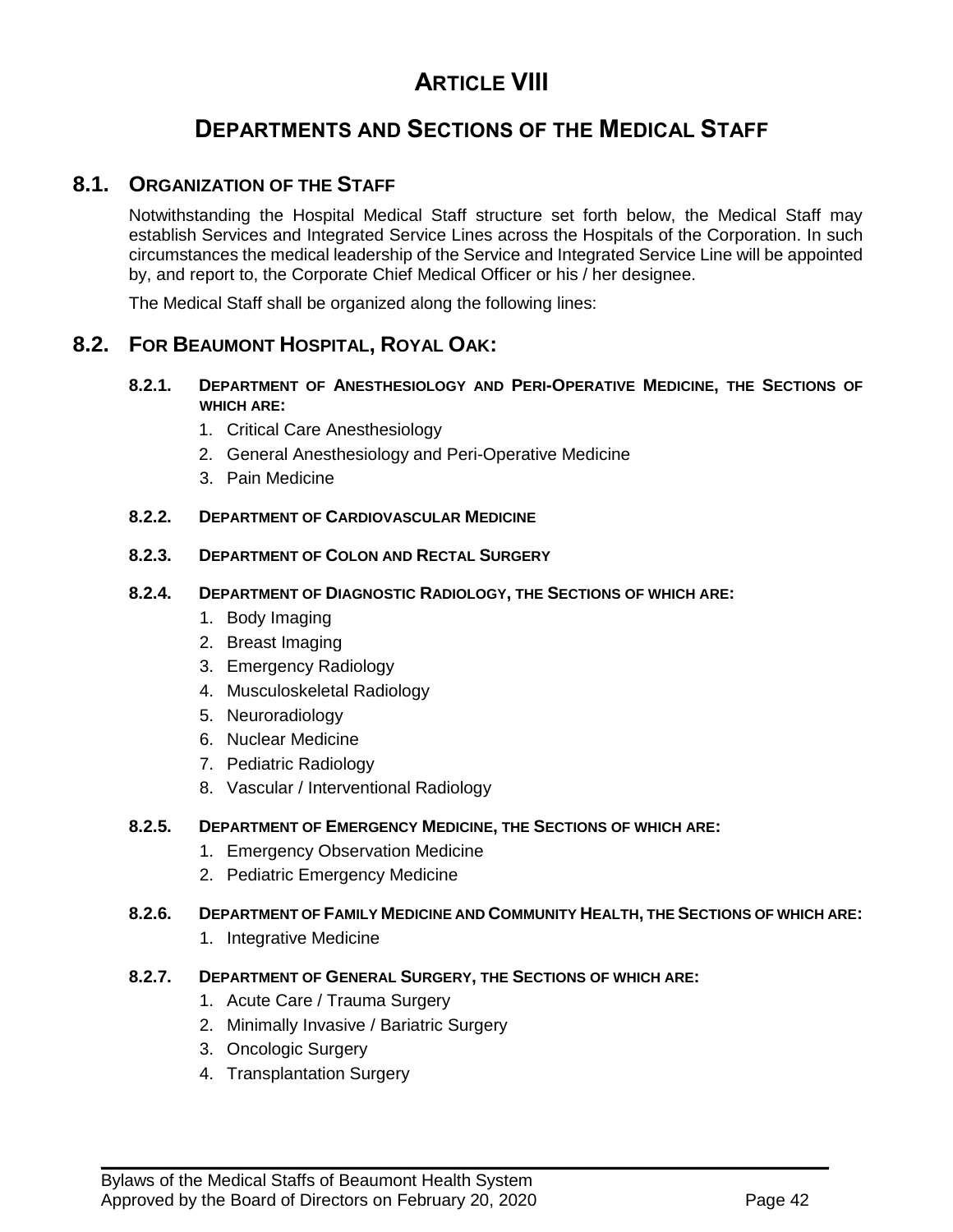#### **8.2.8. DEPARTMENT OF INTERNAL MEDICINE, THE SECTIONS OF WHICH ARE:**

- 1. Allergy / Immunology
- 2. Dermatology
- 3. Endocrinology / Metabolism
- 4. Gastroenterology and Hepatology
- 5. General Internal Medicine
- 6. Geriatric Medicine
- 7. Hospital Medicine
- 8. Infectious Disease and International Medicine
- 9. Nephrology
- 10. Nutrition and Preventive Medicine
- 11. Occupational Medicine
- 12. Palliative Medicine
- 13. Pulmonary and Critical Care Medicine
- 14. Rheumatology

#### **8.2.9 DEPARTMENT OF MEDICAL ONCOLOGY / HEMATOLOGY**

#### **8.2.10 DEPARTMENT OF NEUROLOGY**

#### **8.2.11 DEPARTMENT OF NEUROSURGERY**

#### **8.2.12. DEPARTMENT OF OBSTETRICS AND GYNECOLOGY, THE SECTIONS OF WHICH ARE:**

- 1. Gynecology
- 2. Maternal Fetal Medicine
- 3. Obstetrics
- 4. Obstetric Ultrasound and Fetal Imaging
- 5. Oncology
- 6. Reproductive Endocrinology
- 7. Urogynecology

#### **8.2.13. DEPARTMENT OF OPHTHALMOLOGY, THE SECTIONS OF WHICH ARE:**

- 1. Cornea and External Diseases
- 2. General Ophthalmology
- 3. Glaucoma
- 4. Neuro-ophthalmology
- 5. Oculoplastic Ophthalmology
- 6. Pediatric Ophthalmology
- 7. Refractive Surgery
- 8. Vitreoretinal Diseases and Surgery

#### **8.2.14. DEPARTMENT OF ORTHOPAEDIC SURGERY, THE SECTIONS OF WHICH ARE:**

- 1. Foot and Ankle
- 2. Hand and Upper Extremity
- 3. Joint Replacement
- 4. Pediatrics
- 5. Podiatry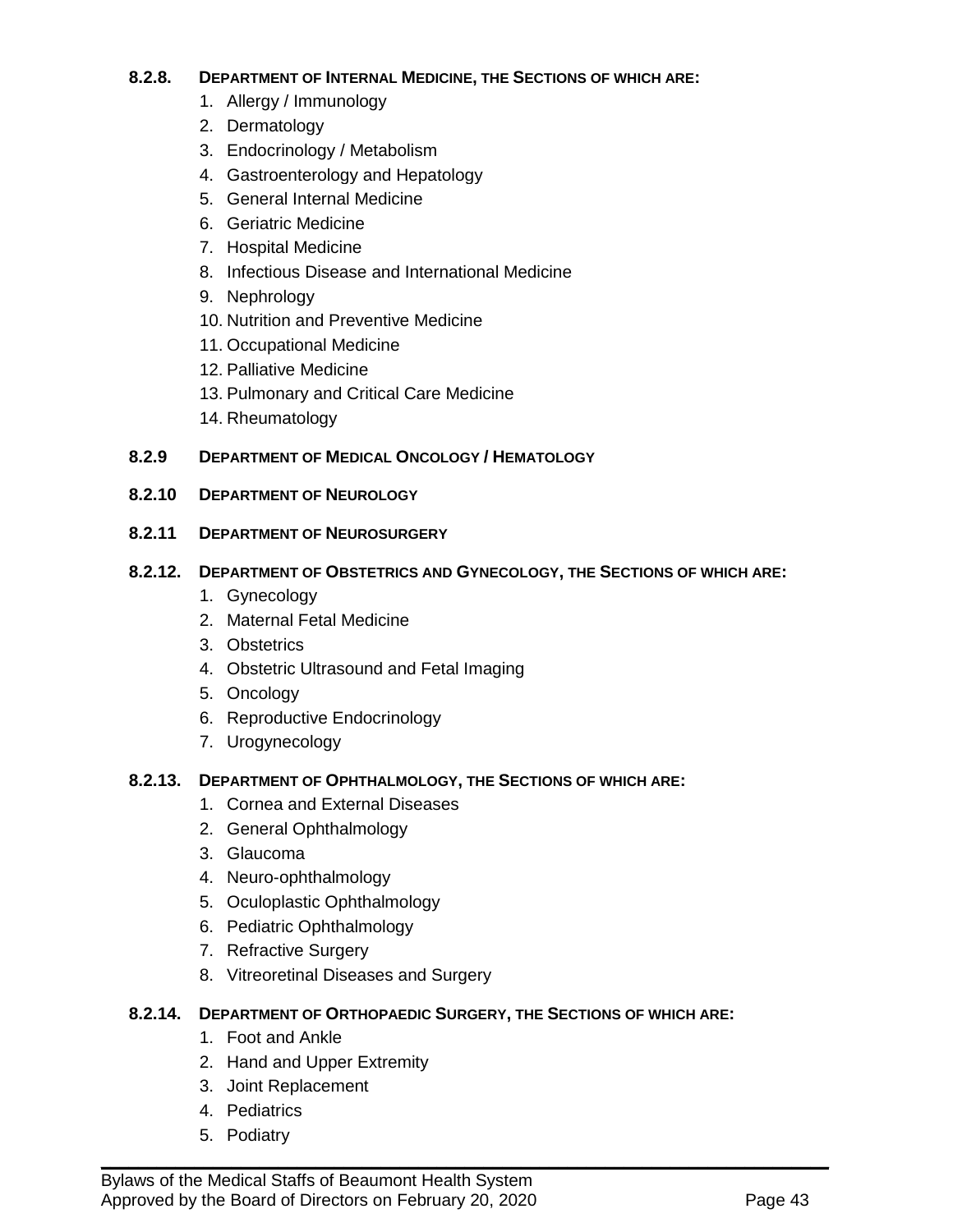- 6. Shoulder
- 7. Spine
- 8. Sports Medicine
- 9. Trauma
- 10. Tumor

#### **8.2.15. DEPARTMENT OF PATHOLOGY AND LABORATORY MEDICINE, THE SECTIONS OF WHICH ARE:**

- 1. Autopsy Pathology
- 2. Blood Bank and Transfusion Medicine
- 3. Chemistry and Specialized Testing
- 4. Coagulation and Hemostasis
- 5. Cytogenetics & Molecular Genetics
- 6. Cytology
- 7. Electron Microscopy
- 8. Flow Cytometry
- 9. Hematopathology
- 10. Immunopathology and Molecular Pathology
- 11. Microbiology and Virology
- 12. Surgical Pathology

#### **8.2.16. DEPARTMENT OF PEDIATRICS, THE SECTIONS OF WHICH ARE:**

- 1. Adolescent Medicine
- 2. Allergy / Immunology
- 3. Ambulatory Pediatrics
- 4. Cardiology
- 5. Dermatology
- 6. Developmental and Behavioral Pediatrics
- 7. Endocrinology / Metabolism
- 8. Gastroenterology
- 9. General Inpatient Pediatric
- 10. General Pediatrics
- 11. Genetics
- 12. Hematology / Oncology
- 13. Infectious Disease
- 14. Nephrology
- 15. Neonatology
- 16. Neurology
- 17. Pediatric Critical Care
- 18. Pulmonology

#### **8.2.17. DEPARTMENT OF PHYSICAL MEDICINE AND REHABILITATION**

 $\mathcal{L}_\mathcal{L} = \mathcal{L}_\mathcal{L} = \mathcal{L}_\mathcal{L} = \mathcal{L}_\mathcal{L} = \mathcal{L}_\mathcal{L} = \mathcal{L}_\mathcal{L} = \mathcal{L}_\mathcal{L} = \mathcal{L}_\mathcal{L} = \mathcal{L}_\mathcal{L} = \mathcal{L}_\mathcal{L} = \mathcal{L}_\mathcal{L} = \mathcal{L}_\mathcal{L} = \mathcal{L}_\mathcal{L} = \mathcal{L}_\mathcal{L} = \mathcal{L}_\mathcal{L} = \mathcal{L}_\mathcal{L} = \mathcal{L}_\mathcal{L}$ 

**8.2.18. DEPARTMENT OF PSYCHIATRY**

#### **8.2.19. DEPARTMENT OF RADIATION ONCOLOGY**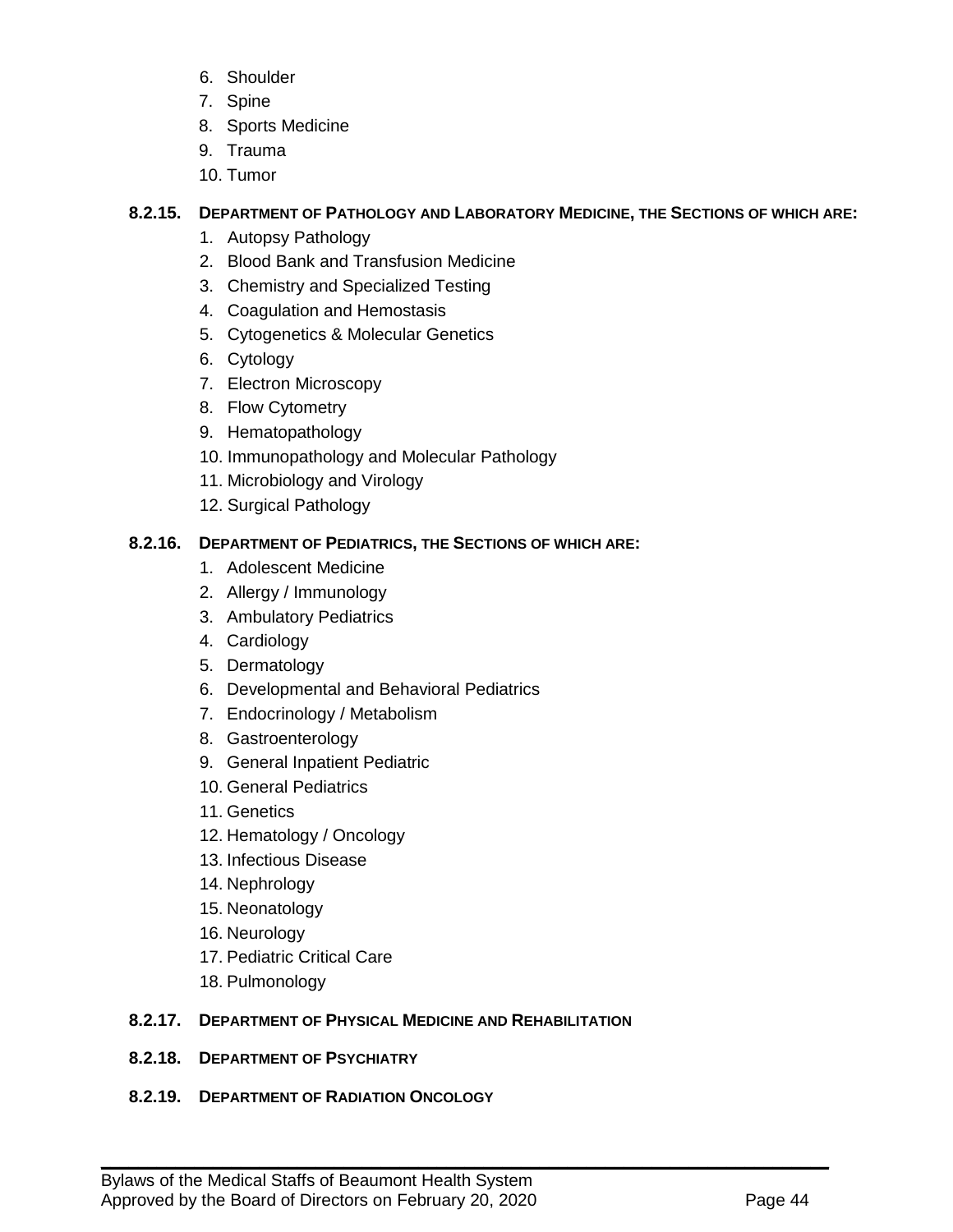#### **8.2.20. DEPARTMENTS OF SURGERY, THE SECTIONS OF WHICH ARE:**

- 1. Cardiovascular Surgery
- 2. Oral and Maxillofacial Surgery and Dentistry
- 3. Otolaryngology
- 4. Pediatric Surgery
- 5. Plastic Surgery
- 6. Surgical Critical Care
- 7. Thoracic Surgery
- 8. Vascular Surgery

#### **8.2.21. DEPARTMENT OF UROLOGY, THE SECTIONS OF WHICH ARE.**

- 1. Endourology / Laparoscopy
- 2. Female Urology
- 3. Infertility
- 4. Pediatric Urology
- 5. Sexual Dysfunction
- 6. Transplantation
- 7. Urodynamics
- 8. Urologic Oncology
- 9. Vascular Pathology

# <span id="page-44-0"></span>**8.3. FOR BEAUMONT HOSPITAL, TROY:**

#### **8.3.1. DEPARTMENT OF ANESTHESIOLOGY AND PERIOPERATIVE MEDICINE, THE SECTIONS OF WHICH ARE:**

- 1. Critical Care Anesthesiology
- 2. General Anesthesiology and Peri-Operative Medicine
- 3. Pain Medicine

#### **8.3.2. DEPARTMENT OF CARDIOVASCULAR MEDICINE**

#### **8.3.3. DEPARTMENT OF DIAGNOSTIC RADIOLOGY, THE SECTIONS OF WHICH ARE:**

- 1. Body Imaging CT / MR
- 2. Breast Imaging
- 3. Musculoskeletal Radiology
- 4. Neuroradiology
- 5. Nuclear Medicine
- 6. Vascular / Interventional Radiology
- 7. Ultrasound

#### **8.3.4. DEPARTMENT OF EMERGENCY MEDICINE**

#### **8.3.5. DEPARTMENT OF FAMILY MEDICINE AND COMMUNITY HEALTH, THE SECTIONS OF WHICH ARE:**

- 1. Behavioral Medicine
- 2. Integrative Medicine
- 3. Sports Medicine Medical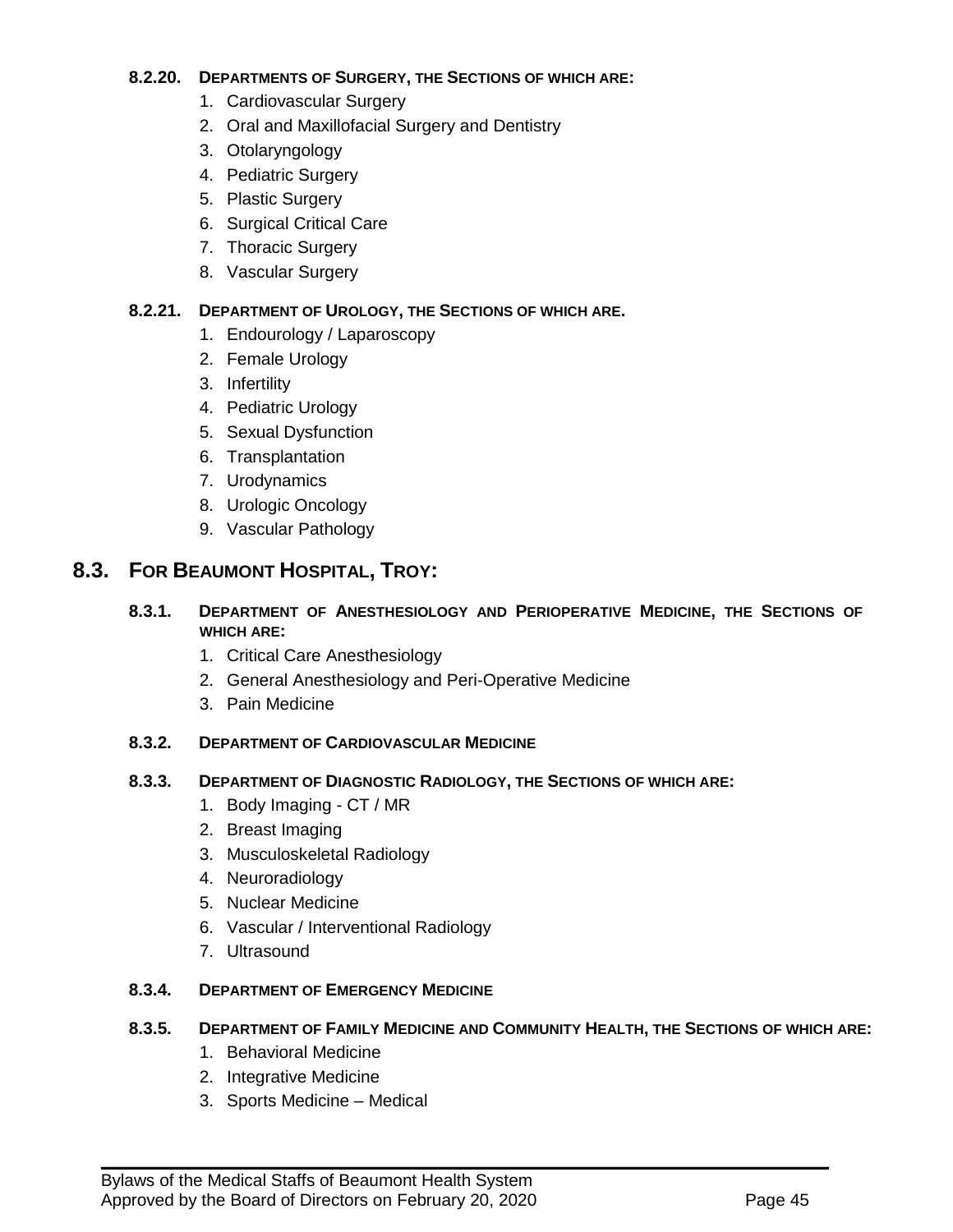#### **8.3.6. DEPARTMENT OF MEDICAL ONCOLOGY / HEMATOLOGY**

#### **8.3.7. DEPARTMENT OF MEDICINE, THE SECTIONS OF WHICH ARE:**

- 1. Allergy
- 2. Dermatology
- 3. Endocrinology
- 4. Gastroenterology
- 5. Infectious Diseases
- 6. Internal Medicine
	- a. Geriatric Medicine
	- b. Hospital Medicine
- 7. Nephrology
- 8. Neurology
- 9. Palliative Medicine
- 10. Physical Medicine
- 11. Psychiatry
- 12. Pulmonary and Critical Care Medicine
- 13. Rheumatology

#### **8.3.8. DEPARTMENT OF OBSTETRICS AND GYNECOLOGY, THE SECTIONS OF WHICH ARE:**

- 1. Maternal Fetal Medicine
- 2. OB Ultrasound / Fetal Imaging
- 3. Gynecologic Oncology

#### **8.3.9. DEPARTMENT OF ORTHOPAEDIC SURGERY, THE SECTIONS OF WHICH ARE:**

- 1. Foot and Ankle
- 2. Hand and Upper Extremity
- 3. Joint Replacement
- 4. Pediatrics
- 5. Podiatry
- 6. Spine
- 7. Sports Medicine Surgical
- 8. Trauma

#### **8.3.10. DEPARTMENT OF PATHOLOGY AND LABORATORY MEDICINE**

#### **8.3.11. DEPARTMENT OF PEDIATRICS, THE SECTIONS OF WHICH ARE:**

 $\mathcal{L}_\mathcal{L} = \mathcal{L}_\mathcal{L} = \mathcal{L}_\mathcal{L} = \mathcal{L}_\mathcal{L} = \mathcal{L}_\mathcal{L} = \mathcal{L}_\mathcal{L} = \mathcal{L}_\mathcal{L} = \mathcal{L}_\mathcal{L} = \mathcal{L}_\mathcal{L} = \mathcal{L}_\mathcal{L} = \mathcal{L}_\mathcal{L} = \mathcal{L}_\mathcal{L} = \mathcal{L}_\mathcal{L} = \mathcal{L}_\mathcal{L} = \mathcal{L}_\mathcal{L} = \mathcal{L}_\mathcal{L} = \mathcal{L}_\mathcal{L}$ 

- 1. Pediatric Allergy
- 2. Pediatric Cardiology
- 3. Pediatric Endocrinology
- 4. Pediatric Gastroenterology (GI)
- 5. Pediatric Neurology
- 6. Neonatology

#### **8.3.12. DEPARTMENT OF RADIATION ONCOLOGY**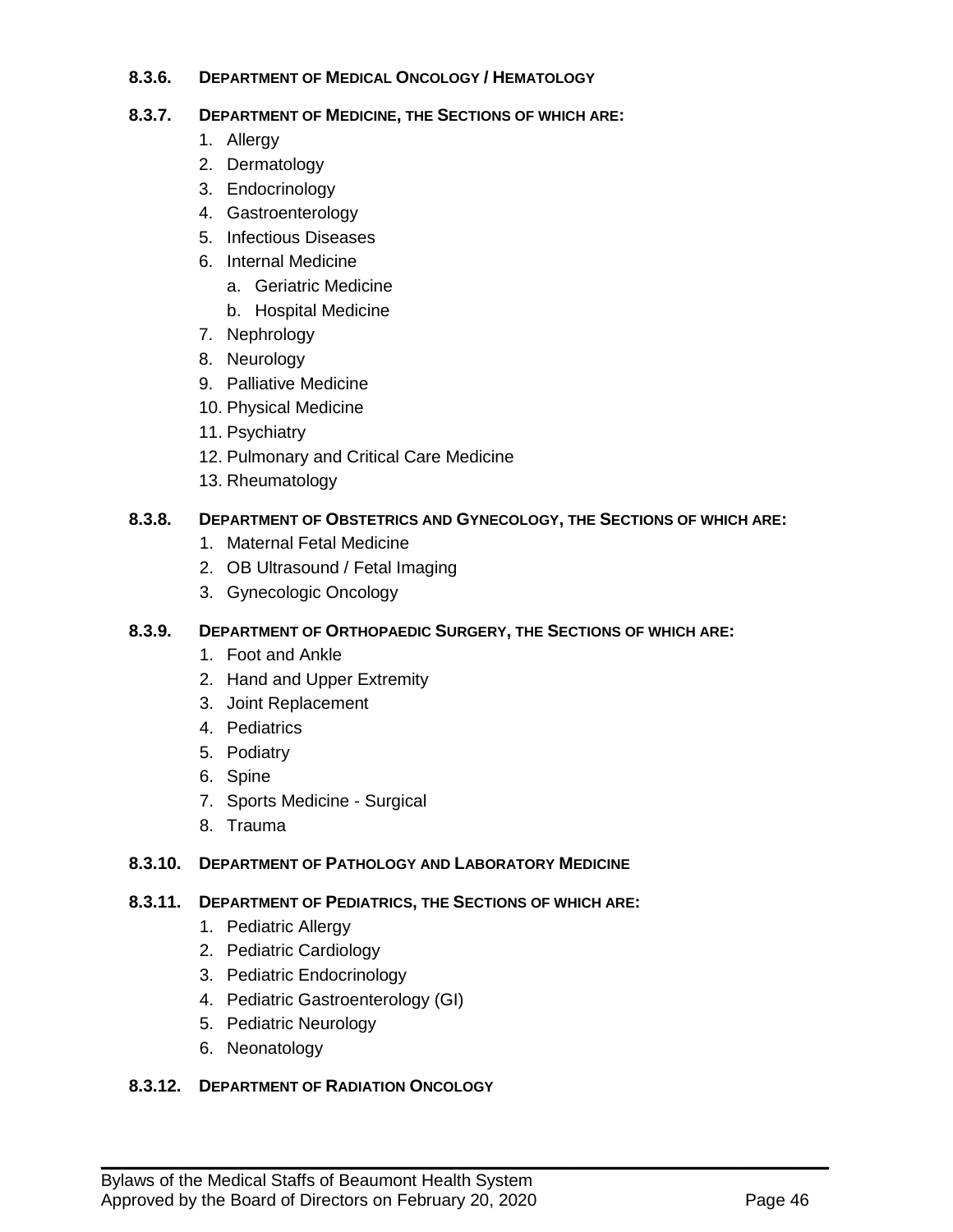#### **8.3.13. DEPARTMENT OF SURGERY, THE SECTIONS OF WHICH ARE:**

- 1. Acute Care/Trauma Surgery
- 2. Bariatric Surgery
- 3. Cardiovascular Surgery
- 4. Critical Care Surgery
- 5. Colon / Rectal Surgery
- 6. General Surgery
- 7. Neurosurgery
- 8. Ophthalmology
- 9. Oral and Maxillofacial Surgery and Dentistry
- 10. Otolaryngology
- 11. Pediatric Surgery
- 12. Plastic Surgery
- 13. Thoracic Surgery
- 14. Urology
	- a. Pediatric Urology
- 15. Vascular Surgery

# <span id="page-46-0"></span>**8.4 FOR BEAUMONT HOSPITAL, GROSSE POINTE:**

- **8.4.1 DEPARTMENT OF ANESTHESIOLOGY**
- **8.4.2. DEPARTMENT OF CARDIOVASCULAR MEDICINE**
- **8.4.3. DEPARTMENT OF DIAGNOSTIC RADIOLOGY, THE SECTIONS OF WHICH ARE:** 1. Nuclear Medicine
- **8.4.4. DEPARTMENT OF EMERGENCY MEDICINE**
- **8.4.5. DEPARTMENT OF FAMILY MEDICINE AND COMMUNITY HEALTH**
- **8.4.6. DEPARTMENT OF MEDICAL ONCOLOGY / HEMATOLOGY**
- **8.4.7. DEPARTMENT OF MEDICINE, THE SECTIONS OF WHICH ARE:**
	- 1. Allergy
	- 2. Dermatology
	- 3. Endocrinology
	- 4. Gastroenterology
	- 5. Geriatrics
	- 6. Hospital Medicine
	- 7. Infectious Diseases
	- 8. Internal Medicine
	- 9. Nephrology
	- 10. Neurology
	- 11. Physical Medicine and Rehabilitation

- 12. Psychiatry
- 13. Pulmonary and Critical Care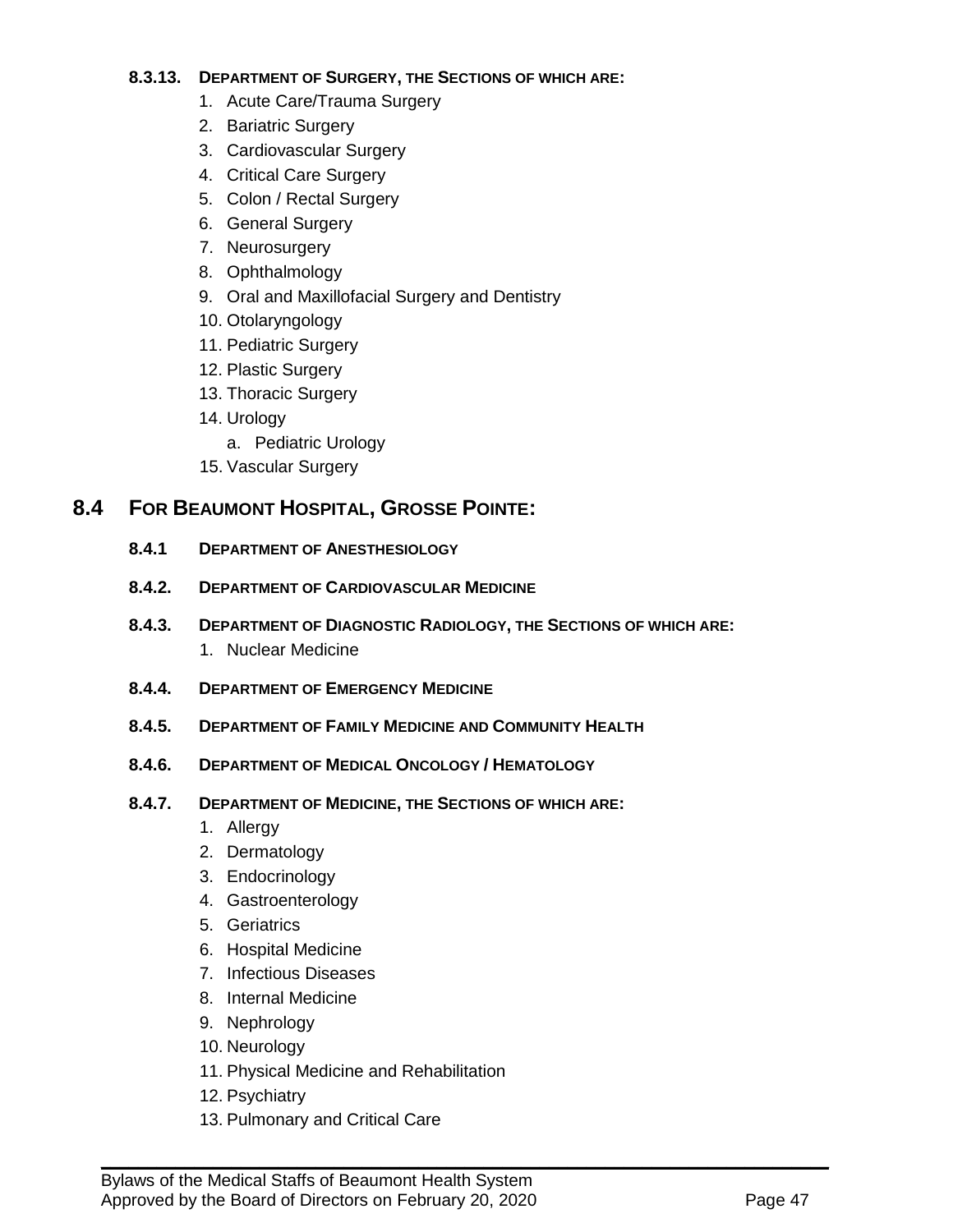14. Rheumatology

#### **8.4.8 DEPARTMENT OF OBSTETRICS AND GYNECOLOGY, THE SECTIONS OF WHICH ARE:**

- 1. Gynecological Oncology
- 2. Maternal Fetal Medicine
- 3. OB Ultrasound / Fetal Imaging

#### **8.4.9. DEPARTMENT OF PATHOLOGY AND LABORATORY MEDICINE**

- **8.4.10. DEPARTMENT OF PEDIATRICS, THE SECTIONS OF WHICH ARE:**
	- 1. Neonatology

#### **8.4.11 DEPARTMENT OF RADIATION ONCOLOGY**

#### **8.4.12 DEPARTMENT OF SURGERY, THE SECTIONS OF WHICH ARE:**

- 1. Colon / Rectal Surgery
- 2. General Surgery
- 3. Plastic / Hand Surgery
- 4. Neurosurgery
- 5. Ophthalmology
- 6. Oral and Maxillofacial Surgery and Dentistry
- 7. Orthopedic Surgery
	- a. Podiatry
- 8. Otolaryngology
- 9. Thoracic Surgery
- 10. Trauma
- 11. Urology
- 12. Vascular Surgery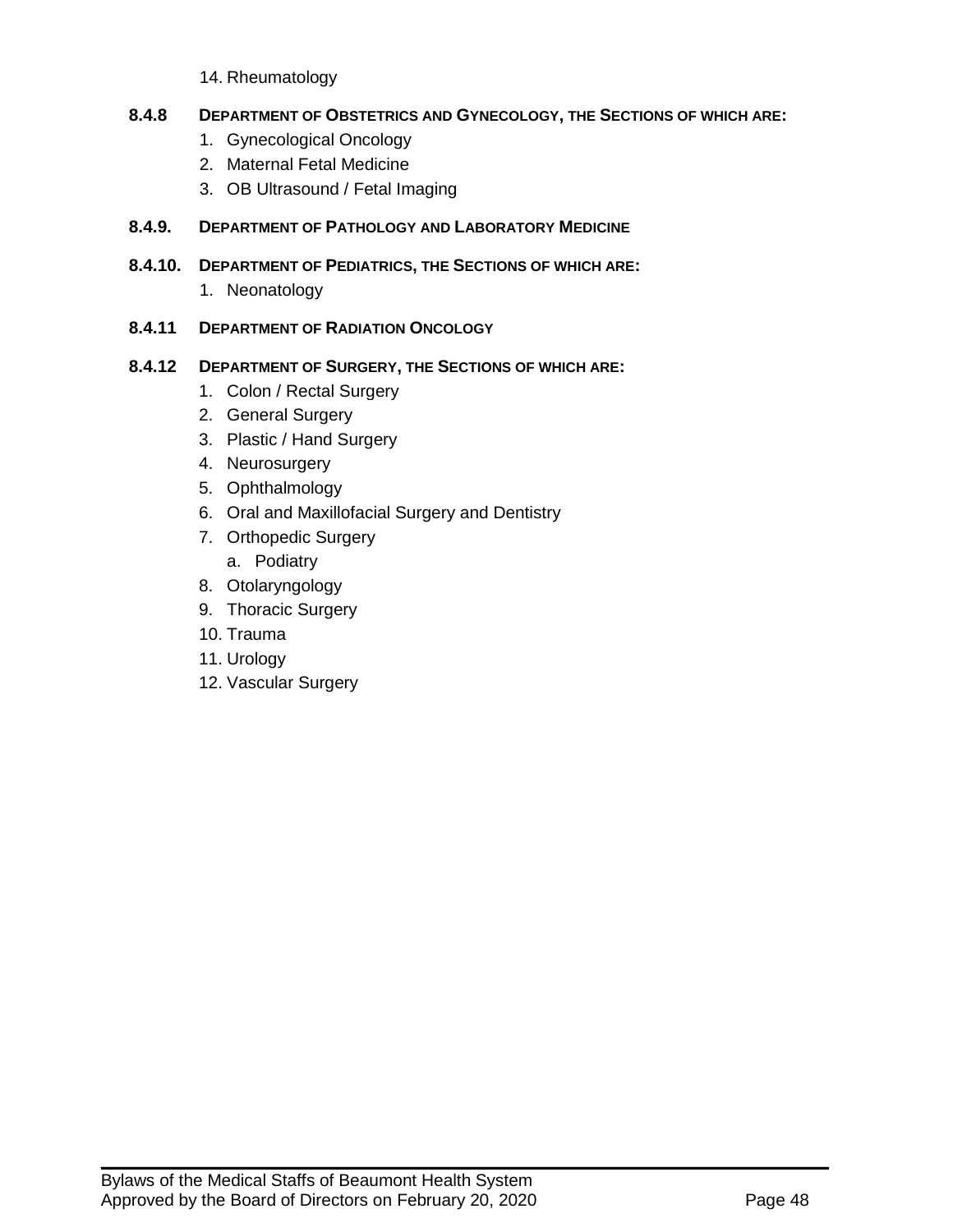# **ARTICLE IX**

# **CATEGORIES OF THE MEDICAL STAFF**

# <span id="page-48-3"></span>**9.1. CATEGORIES**

<span id="page-48-0"></span>The categories of each Medical Staff shall include the following: Active, Affiliate, Institutional, Administrative, Ambulatory, Bioscientific, Limited, Honorary / Consulting, Allied, Emeritus, and Retired Staff. The categories of the Medical Staff members shall be determined by the Board of Directors, at each appointment or reappointment.

# <span id="page-48-1"></span>**9.2. ACTIVE STAFF**

- **9.2.1. QUALIFICATIONS.** The Active Staff shall consist of all duly appointed Staff members who are Board certified and who do not belong to another category described in this Article. They shall pay Staff dues.
- **9.2.2. PREROGATIVES.** Members of the Active Staff may:
	- (a) admit patients and exercise clinical privileges as are granted under Article IV;
	- (b) vote at general and special meetings of the Staff and of the Department, Section or committee of which they are a member;
	- (c) hold office on the Staff or one of its subdivisions and committees; and
	- (d) pursue a hearing and appeal of adverse actions as delineated in Article VI.

Note: A member of the Active Staff category will be automatically transferred to the appropriate Affiliate Staff category if he / she becomes a full-time employee of or is in a similar compensated relationship in the opinion of the Hospital Credentials and Qualifications Committee with an institution that has no established formal relationship with Beaumont Hospital, as defined in Section 9.4.1.

### <span id="page-48-2"></span>**9.3. AFFILIATE STAFF**

- **9.3.1. QUALIFICATIONS.** The Affiliate Staff shall consist of all duly appointed Staff members who are Board certified and are appointed or transferred to this category to attend to occasional patients in the Hospital or those duly appointed Staff members who are full-time employees of or are in a similar compensated relationship in the opinion of the Hospital Credentials and Qualifications Committee with institutions that have no established formal relationship with Beaumont Health System, as defined in Section 9.4.1. For this category "occasional" is defined by the Department Chief or Section Head with the concurrence of the appropriate Chief Medical Officer. This category may be used only to satisfy the special needs of a Department or Section as determined by the Department Chief or Section Head. The duration of appointment to this Staff category shall not exceed two (2) years, whereupon the appointment may be renewed or terminated. They shall pay Staff dues.
- **9.3.2. PREROGATIVES.** Members of the Affiliate Staff may:
	- (a) admit patients and exercise clinical privileges as are granted under Article IV;
	- (b) not vote at general and special meetings of the Staff and of the Department, Section or committee of which they are a member;
	- (c) not hold office on the Staff or one of its subdivisions and committees; and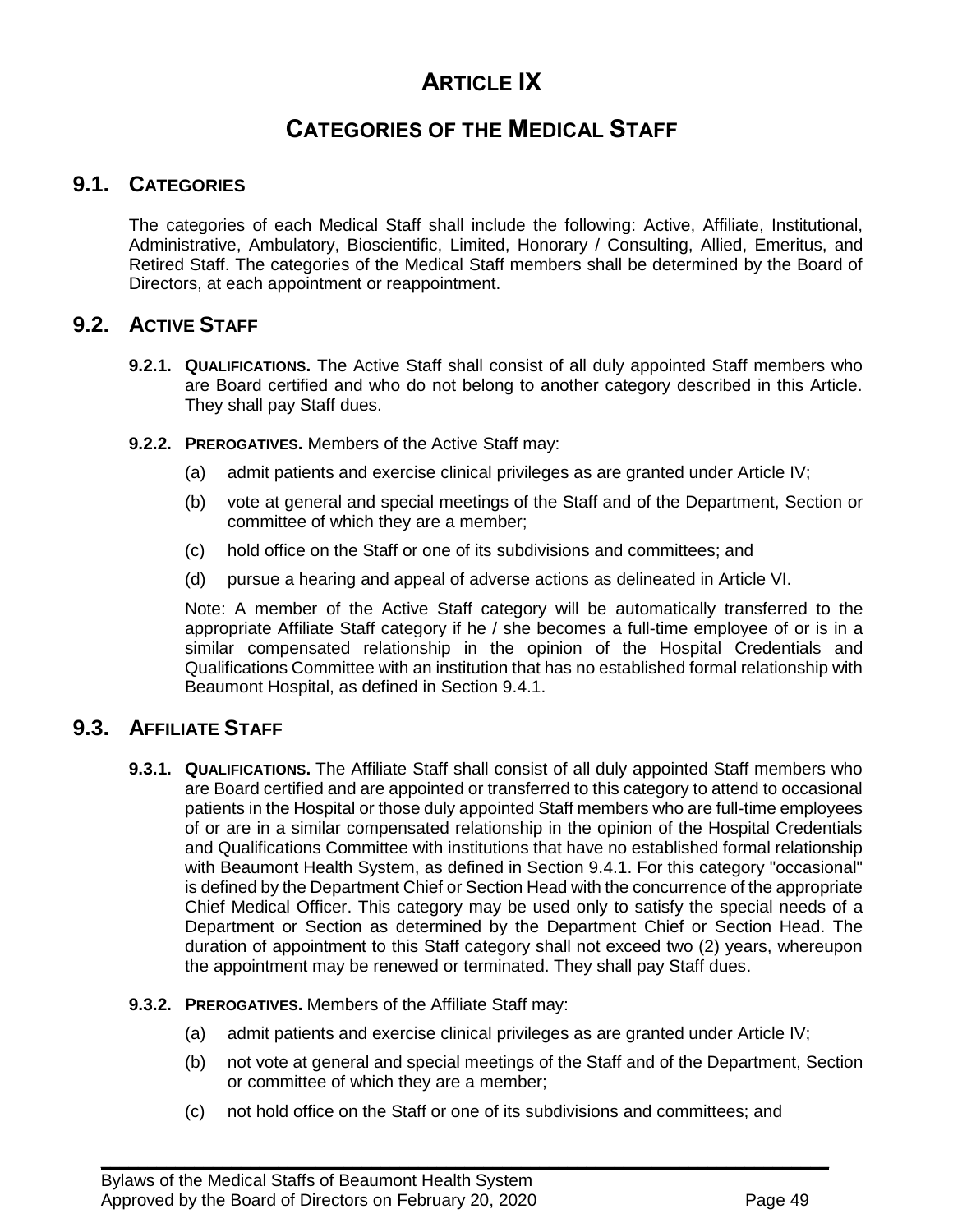(d) pursue a hearing and appeal of adverse actions as delineated in Article VI.

# <span id="page-49-1"></span>**9.4. INSTITUTIONAL STAFF**

- **9.4.1. QUALIFICATIONS.** The Institutional Staff shall consist of duly appointed members who are Board certified and are full-time employees of an institution which has an established formal relationship with Beaumont Health System. Upon discontinuance of their relationship with such institution or upon severance of their institution's relationship with Beaumont Health System, the Staff member will relinquish this appointment. A Staff member terminated solely by reason of such discontinuance will be eligible to reapply to the Staff on an individual basis without a waiting period as required in Section 3.10.1. Institutional Staff members shall pay Staff dues.
	- (a) If an existing member of the Staff subsequently becomes a full-time employee of an institution having a formal relationship with Beaumont Health System, he / she will be transferred to this category of the Staff;
	- (b) For purposes of this category of Staff membership, institution and established formal relationship with Beaumont Health System will be defined by the Beaumont Health System's Board of Directors on the recommendation of the Medical Executive Committees;
- **9.4.2. PREROGATIVES.** Members of the Institutional Staff may:
	- (a) admit patients and exercise clinical privileges as are granted under Article IV;
	- (b) vote at general and special meetings of the Staff and of the Department, Section or committee of which they are a member;
	- (c) not hold office on the Staff or one of its subdivisions and committees; and
	- (d) pursue a hearing and appeal of adverse actions as delineated in Article VI. No hearing or appeal may be taken if the termination of Staff membership is related to the existence, discontinuance, status, or conditions of the institution's relationship with Beaumont Health System.

### <span id="page-49-0"></span>**9.5 ADMINISTRATIVE STAFF**

- **9.5.1. QUALIFICATIONS.** The Administrative Staff category shall consist of physicians who are not otherwise eligible for another staff category and who are employed by the Health System solely to perform ongoing medical administrative activities or are appointed as faculty for the purpose of teaching in the Oakland University / William Beaumont School of Medicine. Such individuals shall meet the general qualifications for Medical Staff membership set forth in Article III of these Bylaws except that the applicant need not demonstrate qualifications for clinical privileges under Article IV of these Bylaws. Such appointment will be automatically relinquished upon termination of employment or faculty appointment. They do need to maintain a current Michigan medical license but do not have to maintain Board Certification. They shall pay staff dues
- **9.5.2. PREROGATIVES.** Members of the Administrative Staff may:
	- (a) not admit patients or exercise any clinical privileges;
	- (b) vote at general and special meetings of the Staff and of the Department, Section or committee of which they are a member;
	- (c) hold office on the Staff or one of its subdivisions and committees; and

 $\mathcal{L}_\mathcal{L} = \mathcal{L}_\mathcal{L} = \mathcal{L}_\mathcal{L} = \mathcal{L}_\mathcal{L} = \mathcal{L}_\mathcal{L} = \mathcal{L}_\mathcal{L} = \mathcal{L}_\mathcal{L} = \mathcal{L}_\mathcal{L} = \mathcal{L}_\mathcal{L} = \mathcal{L}_\mathcal{L} = \mathcal{L}_\mathcal{L} = \mathcal{L}_\mathcal{L} = \mathcal{L}_\mathcal{L} = \mathcal{L}_\mathcal{L} = \mathcal{L}_\mathcal{L} = \mathcal{L}_\mathcal{L} = \mathcal{L}_\mathcal{L}$ 

(d) pursue a hearing and appeal of adverse actions as delineated in Article VI.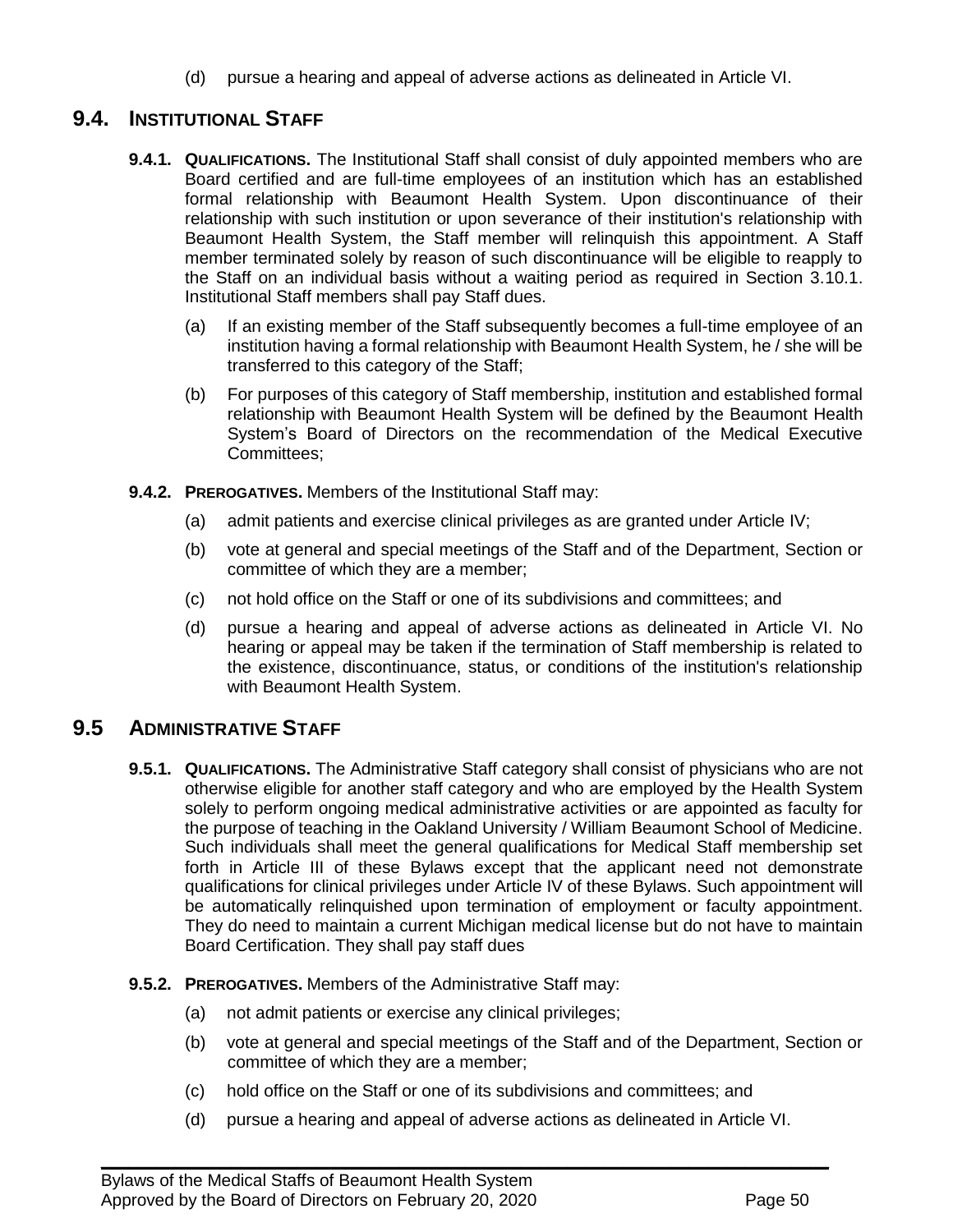# **9.6. AMBULATORY STAFF**

**9.6.1. QUALIFICATIONS.** The Ambulatory Staff shall consist of physicians who provide office-based care only but wish to maintain a strong relationship with Beaumont Health System. Appointment of physicians and dentists may be made directly to this category upon completion a of satisfactory office assessment and the normal Staff appointment process. Reappointment shall likewise be subject to a satisfactory office assessment as well as

the normal Staff reappointment. They shall pay staff dues.

- **9.6.2. PREROGATIVES.** Members of the Ambulatory Staff may:
	- (a) not admit patients or exercise any inpatient clinical privileges at any hospital; unless otherwise indicated by their Department's or Section's staff development plan.
	- (b) visit the Hospital and render advice, teach, but may not write inpatient orders;
	- (c) may render consultations only with specific prior approval by the Department Chief;
	- (d) vote at general and special meetings of the Staff and the Department, Section or committee of which they are a member;
	- (e) pursue a hearing and appeal of adverse actions as delineated in Article VI.
	- (f) May exercise office-based clinical procedures in ambulatory settings as defined in their privileges / job description if compensated by Beaumont Health System.

Note: A member of the Ambulatory Staff category will be transferred to an appropriate Staff category (Affiliate) if he / she becomes a full-time employee of or is in a similar compensated relationship in the opinion of the Hospital Credentials and Qualifications Committee with an institution that has no established formal relationship with Beaumont Health System, as defined in these Bylaws.

### <span id="page-50-0"></span>**9.7. BIOSCIENTIFIC STAFF**

**9.7.1. QUALIFICATIONS.** Hospital employees with a doctorate degree in any of the health care scientific disciplines designated by the Board of Directors as eligible for membership in this category may apply for membership on the Bioscientific Staff. They must have the appropriate licenses, certificates, or other legal credentials required by Michigan law to authorize them to provide professional services. Applicants for membership on the Bioscientific Staff shall apply for such membership and privileges as set forth in Articles III and IV. Members of the Bioscientific Staff shall be assigned to one or more appropriate Departments or Sections. Insofar as they do not conflict with this section, other provisions of the Medical Staff Bylaws, Rules / Regulations / Policies shall apply to members of the Bioscientific Staff. As a condition of such membership, the individual shall maintain status as an employee of the Hospital. They shall pay Staff dues.

#### **9.7.2. PREROGATIVES.** Members of the Bioscientific Staff may:

- (a) be accorded privileges and prerogatives and abide by terms and conditions as approved for the relevant category of health care practitioner by the Board of Directors. Department or Section privileges, scope of activity and quality of work of each member of the Bioscientific Staff will be defined and supervised by the Department Chief or Section Head, within the terms and conditions established by the Board of Directors for such category of Bioscientific Staff;
- (b) vote at general and special meetings of the Staff and of the Department, Section or committee of which they are a member;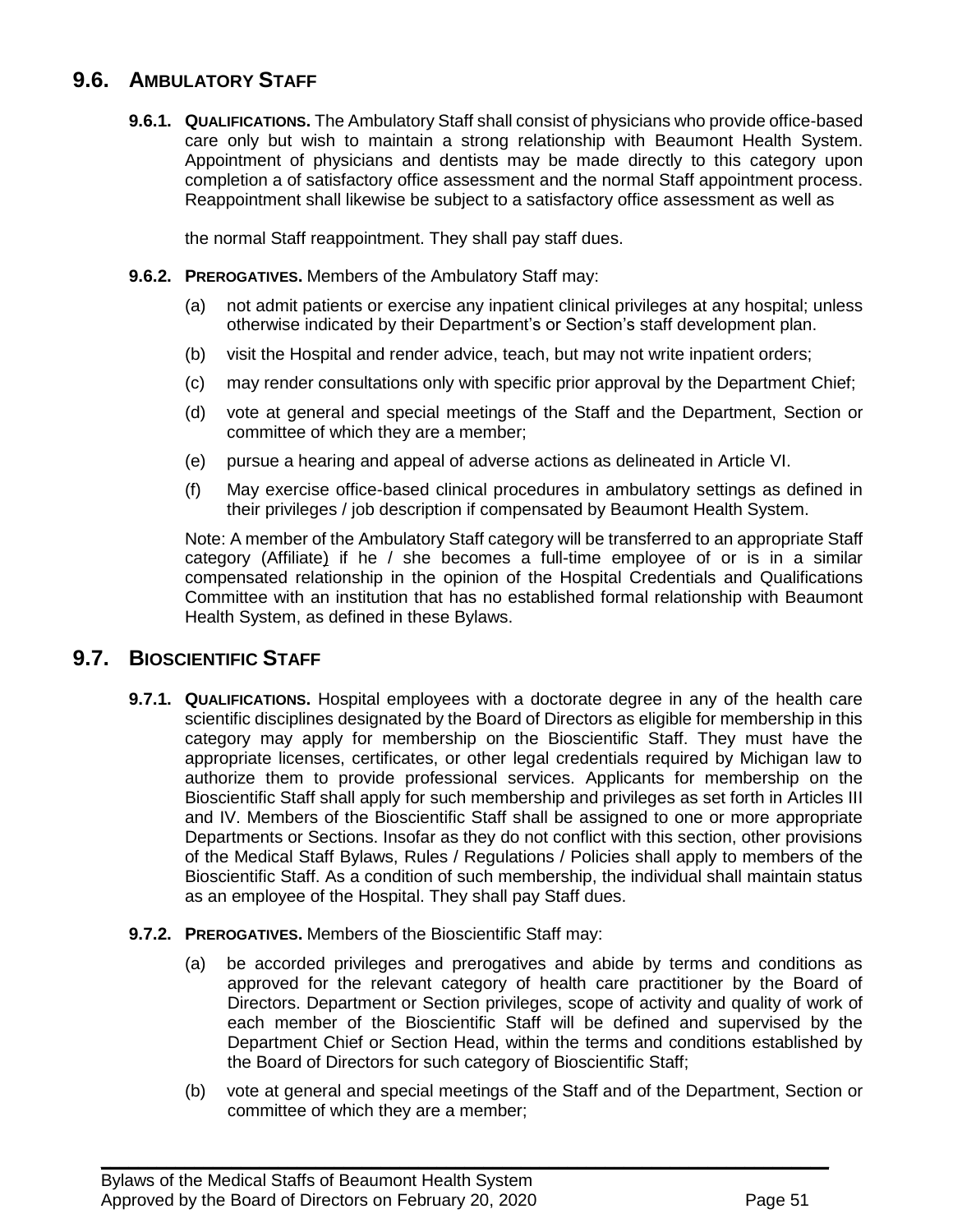- <span id="page-51-2"></span>(c) hold office on the Staff or one of its subdivisions and committees; and
- (d) appeal an adverse appointment decision by invoking the appeals procedure set forth in Article VI. Members of the Bioscientific Staff who have a grievance or whose employment has been terminated may invoke the grievance procedure for physician employees set forth in Section 3.11.11.

# <span id="page-51-0"></span>**9.8. LIMITED STAFF**

- **9.8.1. QUALIFICATIONS.** The Limited Staff shall consist of appropriately licensed physicians who are employed clinical fellows, residents or physicians employed on a contingent basis to provide a needed service, including moonlighting, but who are not otherwise members of the Medical Staff. They have Staff privileges but limited tenure. Their Staff membership ceases when their employment ends. They shall perform duties as defined in the job descriptions / clinical privileges approved by the appropriate Department or Section. They do not pay Staff dues.
- **9.8.2. PREROGATIVES.** Members of the Limited Staff:
	- (a) Employed clinical fellows may not admit patients or be the attending physician of record, but may be the principal physician of record and write orders on behalf of the Staff member responsible for the admission;
	- (b) are not required to attend Staff or Departmental meetings;
	- (c) must abide by all Department, Section and Staff Rules / Regulations / Policies;
	- (d) will be subject to any and all disciplinary actions as provided by these Bylaws;
	- (e) may not vote at general and special meetings of the Staff and of the Department or Section;
	- (f) may not hold office on the Staff or one of its subdivisions and committees;
	- (g) Members of the Limited Staff who have a grievance or whose employment has been terminated may only invoke the grievance procedure for physician employees set forth in Section 3.11.

# <span id="page-51-1"></span>**9.9. HONORARY CONSULTING STAFF**

- **9.9.1**. **QUALIFICATIONS.** The Honorary Consulting Staff shall consist of medical and dental practitioners in the community and other distinguished scientists who have attained distinctive status by virtue of academic achievements or special skills, who are not members of another category of the Staff, and who have signified willingness to accept such appointment of an honorary and temporary nature. Physicians and dentists associated with academic institutions and physicians and dentists of outstanding professional stature and other distinguished scientists may also be appointed in this capacity, even though their primary affiliation is other than the Hospital. They do not pay Staff dues.
- **9.9.2. PREROGATIVES.** Members of the Honorary Consulting Staff may:
	- (a) not admit patients, but shall exercise clinical privileges as are granted under Article IV;
	- (b) not vote at general and special meetings of the Staff and of the Department, Section or committee of which they are a member;
	- (c) not hold office on the Staff or one of its subdivisions and committees; and
	- (d) pursue a hearing and appeal of adverse actions as delineated in Article VI.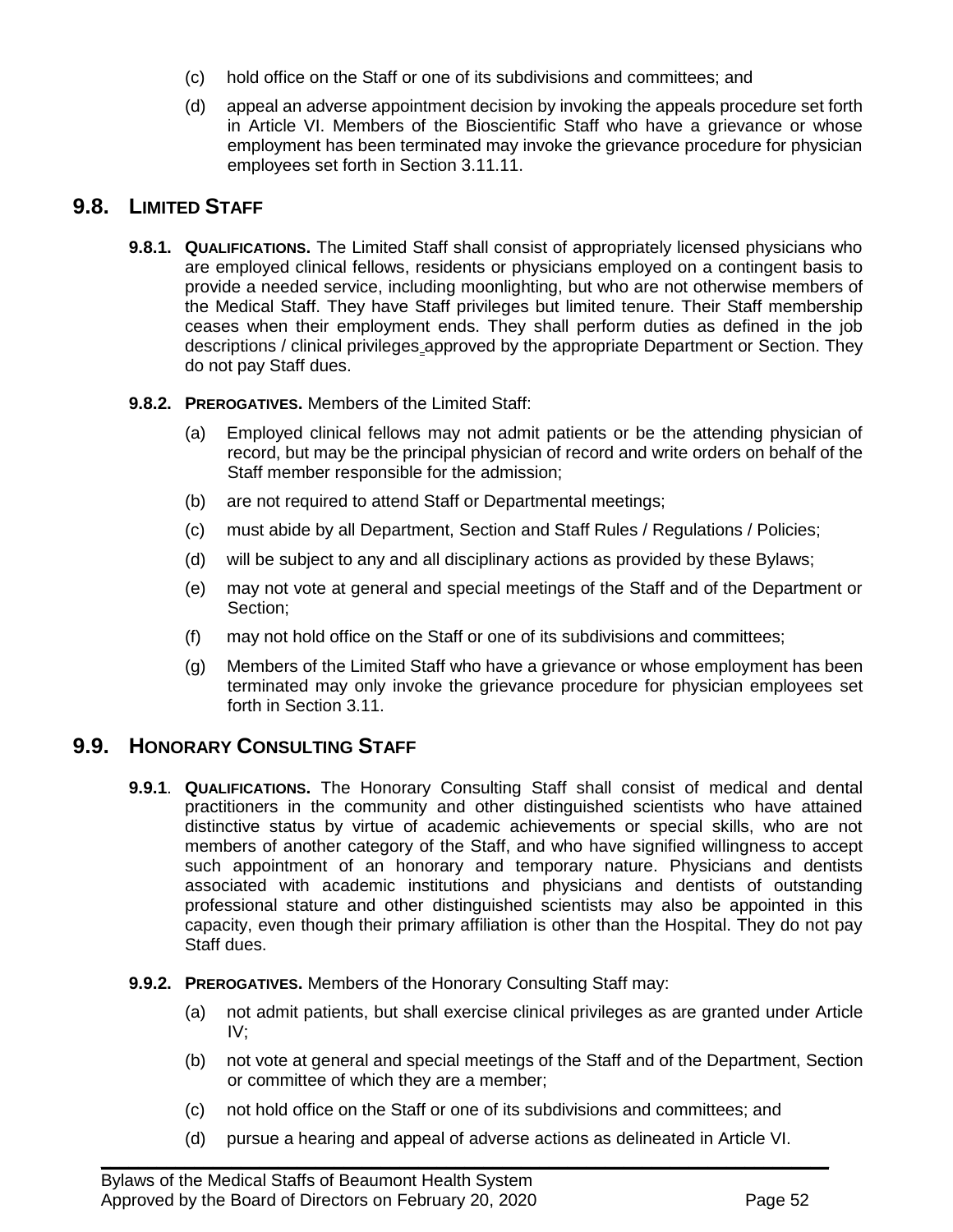# **9.10. ALLIED STAFF (CLOSED TO NEW APPOINTMENTS)**

**9.10.1. QUALIFICATIONS.** The Allied Staff shall consist of appropriately licensed physicians and dentists in the community who may not necessarily be Board certified, and who are not otherwise members of the Staff, but whose patients receive care at the Hospital. Members of the Allied Staff are encouraged to visit their patients. They may be temporarily appointed to this Medical Staff category for the limited purposes described in this Section. They shall pay Staff dues.

#### **9.10.2. PREROGATIVES.** Members of the Allied Staff:

- (a) may not admit patients or exercise any clinical privileges;
- (b) may review the clinical chart;
- (c) may use the Hospital medical library and dining rooms;
- (d) are not required to attend Staff meetings;
- (e) may not vote at general and special meetings of the Staff and of the Department or Sections;
- (f) may not hold office on the Staff or one of its subdivisions and committees; and
- (g) may pursue a hearing and appeal of adverse actions as delineated in Article VI.

#### <span id="page-52-0"></span>**9.11. EMERITUS STAFF**

- **9.11.1. QUALIFICATIONS.** The Emeritus Staff shall consist of Staff physicians and dentists who have retired from the practice of medicine or dentistry. Appointment must be supported and approved by either the Department Chief or Section Head based on outstanding contributions to the Hospital. They need not pay Staff dues.
- **9.11.2. PREROGATIVES.** Members of the Emeritus Staff:
	- (a) will have no clinical privileges and may not attend patients;
	- (b) will be exempt from regular biennial reappointment process;
	- (c) may not vote at general and special meetings of the Staff and of the Department, Section or committee of which they are a member;
	- (d) may teach physical diagnosis to medical students at the discretion of the Department Chief.
	- (e) may not hold office on the Staff or one of its subdivisions and committees, except upon authorization of the Department Chief. They may participate in educational activities and attend meetings;

# <span id="page-52-1"></span>**9.12. RETIRED STAFF**

- **9.12.1**. **QUALIFICATIONS**. The Retired Staff shall consist of Staff physicians and dentists who have retired from the practice of medicine or dentistry, but desire to remain part of the Medical Staff. They need not pay dues.
- **9.12.2. PREROGATIVES.** Members of the Retired Staff:
	- (a) will have no clinical privileges and may not attend patients;
	- (b) will be exempt from regular biennial reappointment process;

 $\mathcal{L}_\mathcal{L} = \mathcal{L}_\mathcal{L} = \mathcal{L}_\mathcal{L} = \mathcal{L}_\mathcal{L} = \mathcal{L}_\mathcal{L} = \mathcal{L}_\mathcal{L} = \mathcal{L}_\mathcal{L} = \mathcal{L}_\mathcal{L} = \mathcal{L}_\mathcal{L} = \mathcal{L}_\mathcal{L} = \mathcal{L}_\mathcal{L} = \mathcal{L}_\mathcal{L} = \mathcal{L}_\mathcal{L} = \mathcal{L}_\mathcal{L} = \mathcal{L}_\mathcal{L} = \mathcal{L}_\mathcal{L} = \mathcal{L}_\mathcal{L}$ 

(c) may not vote at general and special meetings of the Staff and of the Department,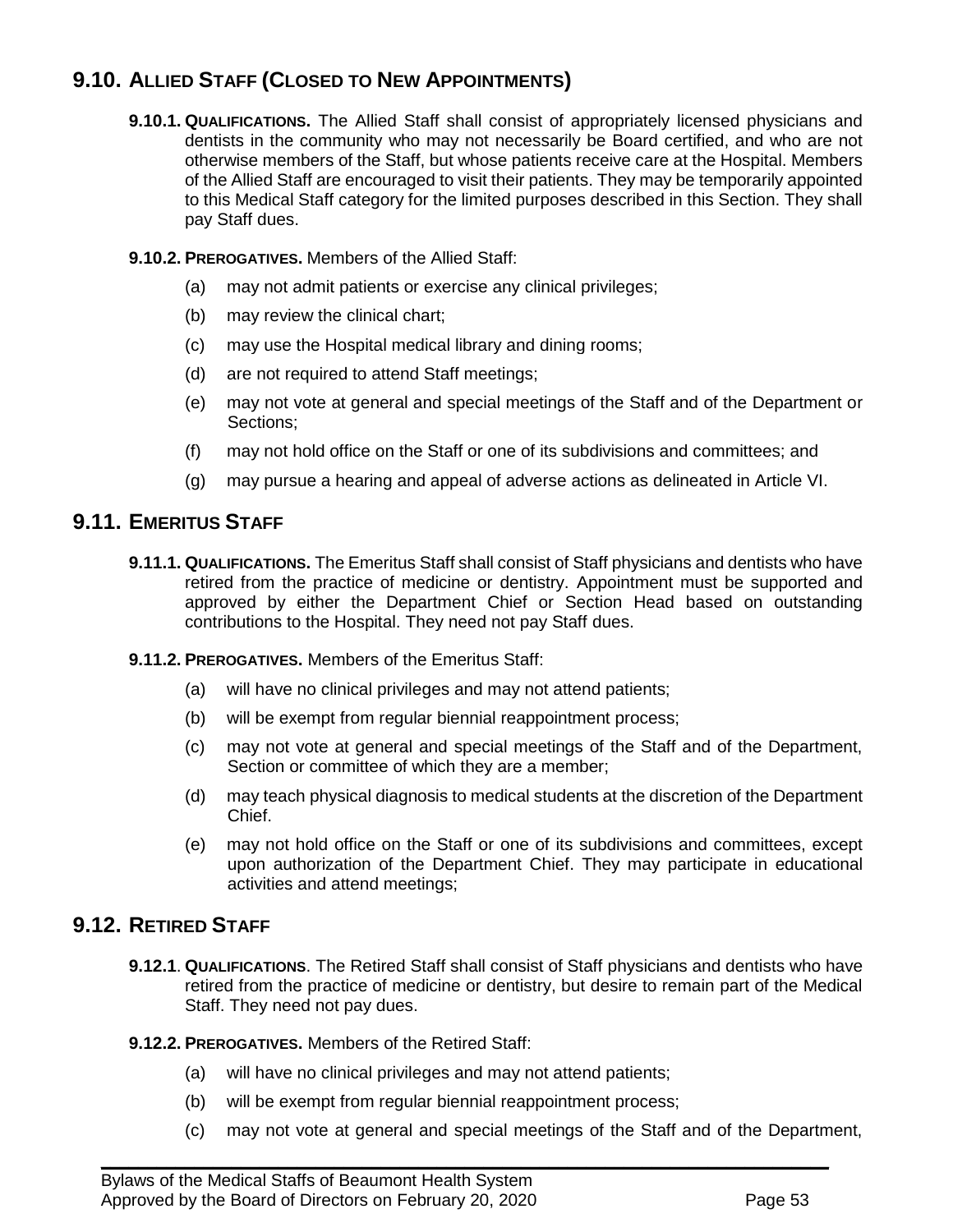Section or committee of which they are a member;

(d) may not hold office on the Staff or one of its subdivisions and committees, except upon authorization of the Department Chief. They may participate in educational activities and attend meetings.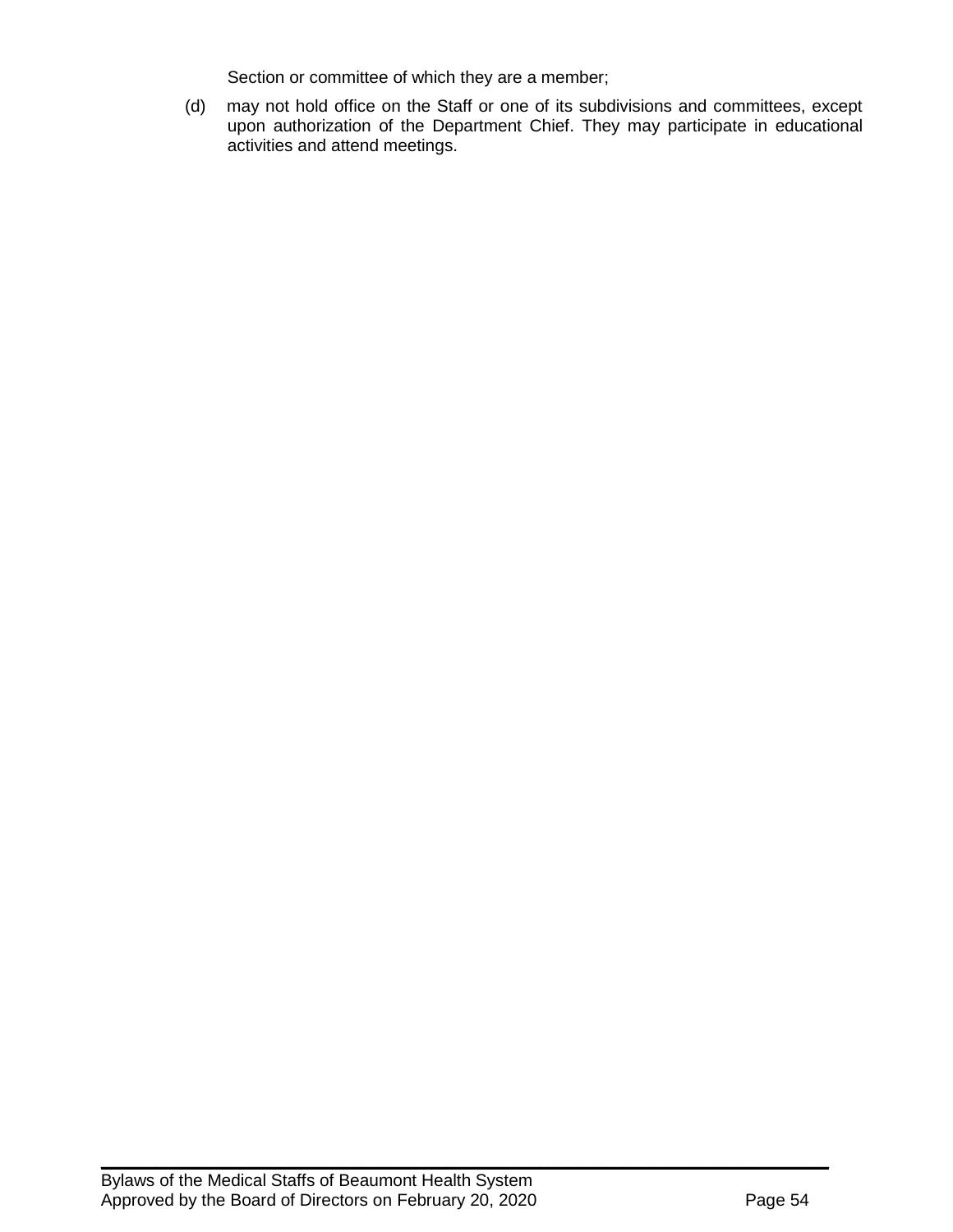# **ARTICLE X**

# **DIVISION STAFF MEETINGS**

### <span id="page-54-0"></span>**10.1. REGULAR MEETINGS**

<span id="page-54-1"></span>Each Division's Medical Staff shall meet three times per year, one meeting of which shall be designated as the annual meeting.

### **10.2. SPECIAL MEETINGS**

Shall be called by the appropriate Chief Medical Officer or President of the Staff by any of the following methods:

**10.2.1.** at any time upon his or her own initiative, or

- **10.2.2.** at any time upon such written request of the appropriate Medical Executive Committee or Board of Directors, or
- <span id="page-54-2"></span>**10.2.3.** within fourteen (14) days of written request signed by fifty (50) members of the Active Staff stating the reason and purpose for such meeting.

### **10.3. QUORUM**

Ten percent (10%) of the current members of the Medical Staff entitled to vote under these Bylaws shall constitute a quorum at any regular or special meeting of the Medical Staff. Each Department and Section shall establish the required quorum for its respective meetings.

# <span id="page-54-3"></span>**10.4. ATTENDANCE**

Each member of the Staff, except for Emeritus-Retired, Honorary-Consulting, and Allied members shall be expected to attend at least one (1) of the three (3) regular Medical Staff meetings.

#### <span id="page-54-4"></span>**10.5. AGENDA**

- **10.5.1. REGULAR MEDICAL STAFF MEETINGS.** The agenda format for the regular Medical Staff meetings will be as follows and will be distributed five (5) days prior to the scheduled meeting. The most recent edition of Robert's Rules of Order Revised will be used to guide parliamentary procedures, to the extent consistent with these Bylaws:
	- (a) Call to order by the President of the Staff
	- (b) Reading and approval of the minutes of the last regular and all special meetings held since the last regular meeting
	- (c) Report of the Secretary-Treasurer
	- (d) Report of Medical Staff President
	- (e) Report of the Chief Medical Officer
	- (f) Communications, announcements and elections when appropriate

 $\mathcal{L}_\mathcal{L} = \mathcal{L}_\mathcal{L} = \mathcal{L}_\mathcal{L} = \mathcal{L}_\mathcal{L} = \mathcal{L}_\mathcal{L} = \mathcal{L}_\mathcal{L} = \mathcal{L}_\mathcal{L} = \mathcal{L}_\mathcal{L} = \mathcal{L}_\mathcal{L} = \mathcal{L}_\mathcal{L} = \mathcal{L}_\mathcal{L} = \mathcal{L}_\mathcal{L} = \mathcal{L}_\mathcal{L} = \mathcal{L}_\mathcal{L} = \mathcal{L}_\mathcal{L} = \mathcal{L}_\mathcal{L} = \mathcal{L}_\mathcal{L}$ 

(g) Report(s) of Medical Administration, Department Chiefs, Section Heads and Committee Chairs, when indicated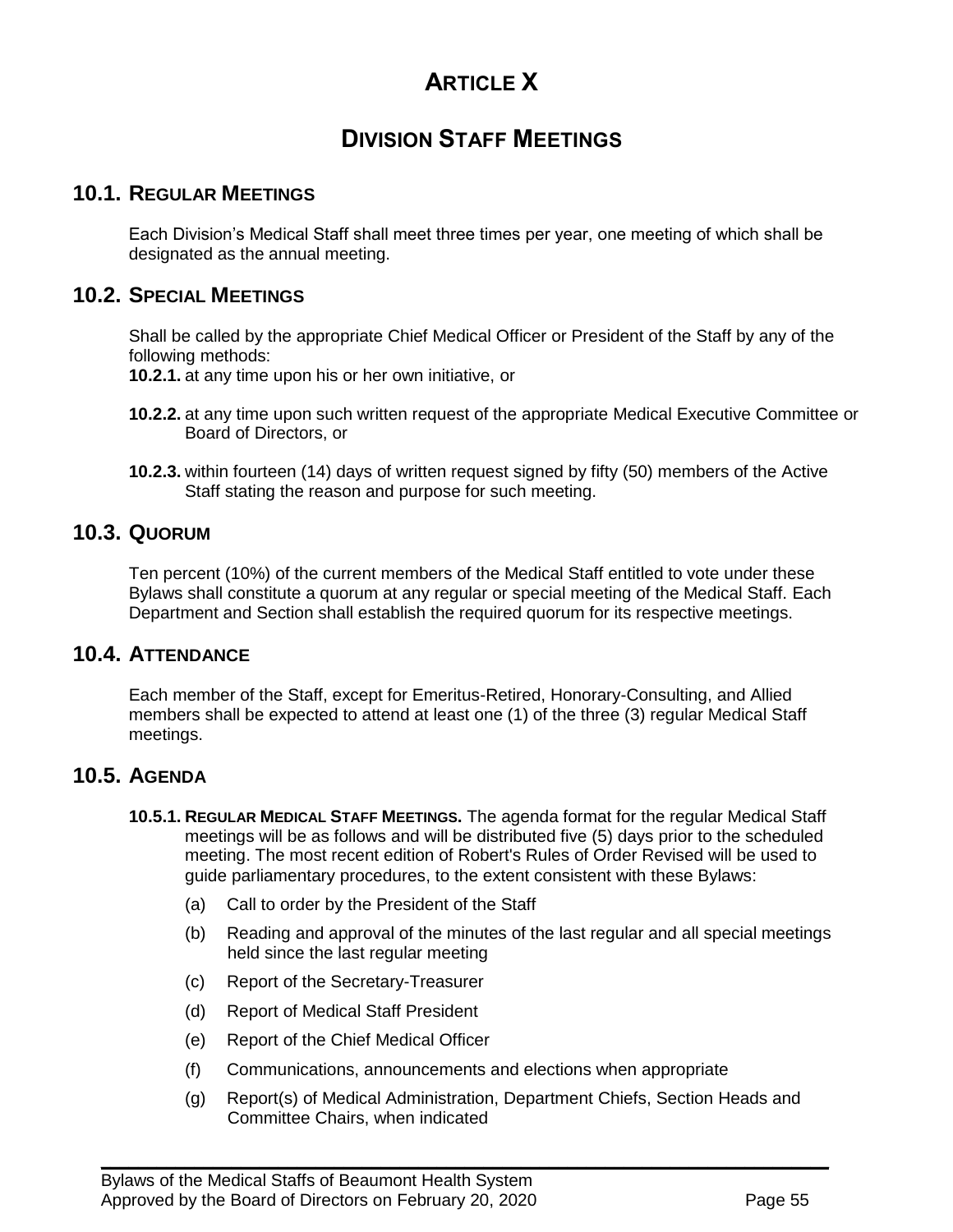- (h) Unfinished business
- (i) New business
- (j) Adjournment
- **10.5.2. SPECIAL MEETINGS.** The agenda format for special meetings of the Staff will be as follows and will be distributed five (5) days before the meeting:
	- (a) Reading of the notice calling for the meeting
	- (b) Transaction of the business for which the meeting was called
	- (c) Adjournment

# <span id="page-55-0"></span>**10.6. NOTICE**

Notice of the date, time and place of all annual and regular meetings shall be provided to all members of the Staff at least fourteen (14) days prior to the meeting by the appropriate Medical Executive Committee unless the emergency nature of a special meeting makes that notice impractical.

# <span id="page-55-1"></span>**10.7. DEPARTMENT AND SECTION MEETINGS**

Each Department and Section of the Staff as determined shall be required to hold meetings of its membership for the purpose of reviewing the medical or dental work done by that Department / Section and to communicate findings, conclusions and recommendations and actions taken to improve organizational performance. These Departmental and Section meetings should provide for a comprehensive review of all clinical care activities including any significant morbidities and all mortalities. The frequency of these meetings shall be determined by Department Chief or Section Head but must occur at least quarterly. Members of the Active Staff are required to attend fifty percent (50%) of the required Departmental and Section meetings. Failure to comply with this attendance requirement will be considered in the evaluation of the Staff member's request for reappointment and may result in modification of the Staff member's clinical privileges. Minutes of the Departmental / Section meetings shall be recorded and submitted to the Department Chief, or Section Head.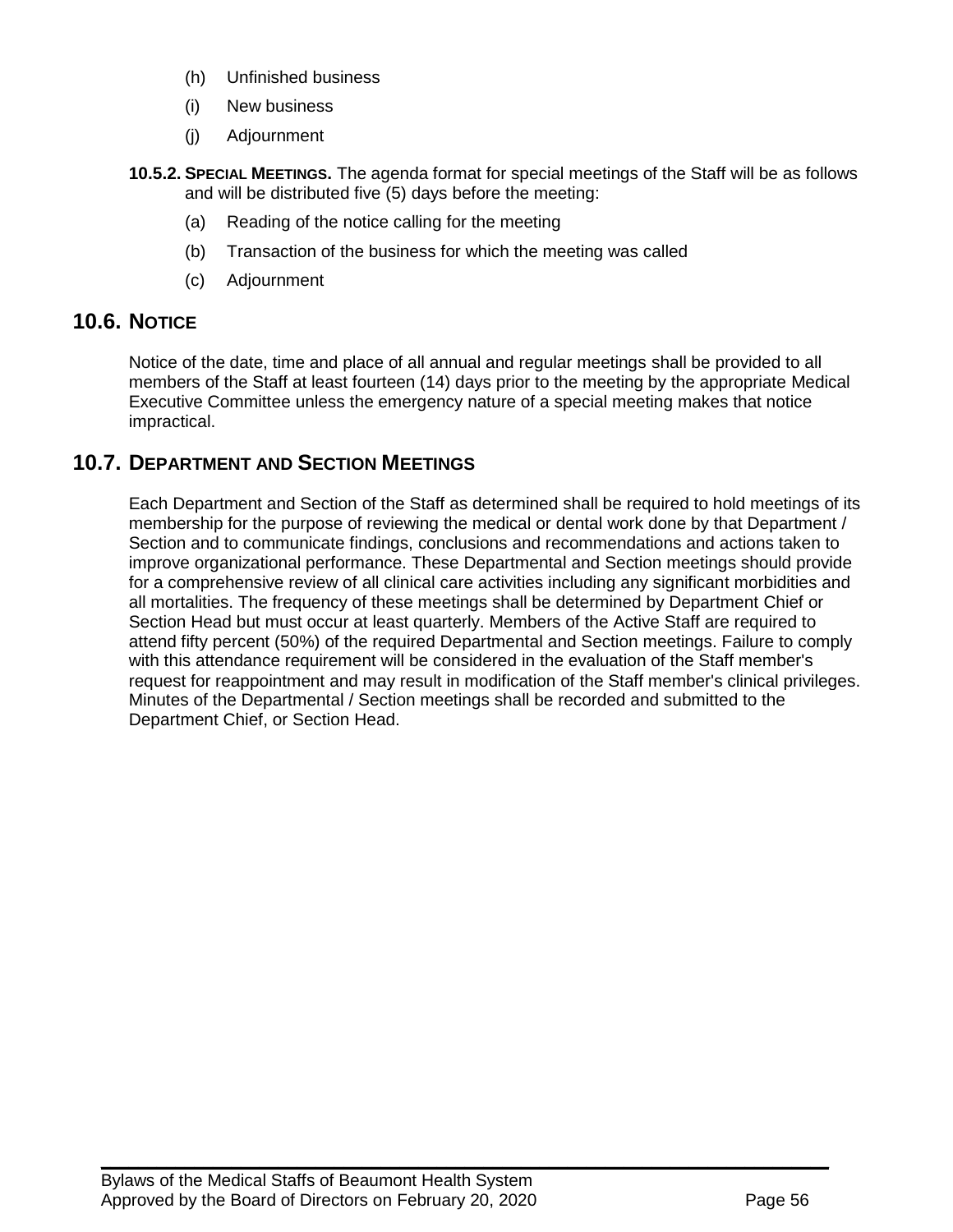# **ARTICLE XI**

# **COMMITTEES**

# **11.1. COMMITTEE ESTABLISHMENT AND PROCEDURE**

<span id="page-56-0"></span>To further implement policies and procedures governing the Staff and the monitoring of its activities, the appropriate Chief Medical Officer shall, with the approval of the appropriate Medical Executive Committee, appoint members and chairs to the following committees. These committees are created and established to, among other duties, conduct peer review activities in review of the professional practices of the Hospital employees and Staff members for the purpose of reducing morbidity and mortality and for the improvement of the care of patients in the Hospital. The most recent edition of Robert's Rules of Order Revised will be used to guide parliamentary procedures, to the extent consistent with these Bylaws.

- **11.1.1. QUORUM.** A quorum of any of the following committees shall be a majority of its members.
- **11.1.2. ACTION.** The action of a majority of members present at a meeting at which a quorum is present shall be the action of the committee.
- **11.1.3. MINUTES.** A secretary for each committee will be appointed by the committee Chair. The committee secretary shall keep minutes and forward one copy of those minutes to the appropriate Chief Medical Officer, while retaining another copy as a permanent record of that committee's activities.
- **11.1.4. CONFIDENTIALITY OF COMMITTEE FUNCTIONS.** Confidentiality is essential to the effective functioning of each of the following committees. Accordingly, all records, data and knowledge collected for or by the committees or individuals operating under the direction of such committees shall be confidential to the fullest extent as provided by law. All such records, data, and knowledge shall be used only for the purposes for which the respective committees have been formed and shall not be public record. These committees, and individuals and entities providing information or data to them, when conducting review functions as defined in law are protected, privileged and immune from suit or production of information under State and / or Federal law.
- **11.1.5. TERM OF APPOINTMENT.** Unless otherwise specified in the appointment, appointments to a Medical Staff Committee shall be for a term of one (1) year or until a replacement member is appointed.
- **11.1.6. DELEGATION.** Individuals appointed to a Medical Staff Committee who are unable to attend a meeting of such Committee may delegate their Committee membership for that meeting to another Medical Staff member or qualified individual with the concurrence of the Chair of such Committee with the concurrence of the Department Chief.

# <span id="page-56-1"></span>**11.2. BYLAWS COMMITTEE (CORPORATE)**

The Bylaws Committee shall be appointed by the Executive Vice President and Corporate Chief Medical Officer and shall be composed of members from each Hospital Staff, including at least six (6) Active Staff members, at least one (1) physician employee of the Hospital, one (1) or more representative(s) of Medical Administration, and one (1) elected Representative of the Medical Staff from each Hospital, as well as a representative from the Department of Legal Affairs, exofficio, without vote. One Committee member shall serve as Chair of the Committee as appointed by the Corporate Chief Medical Officer. Committee members representing each of the Hospitals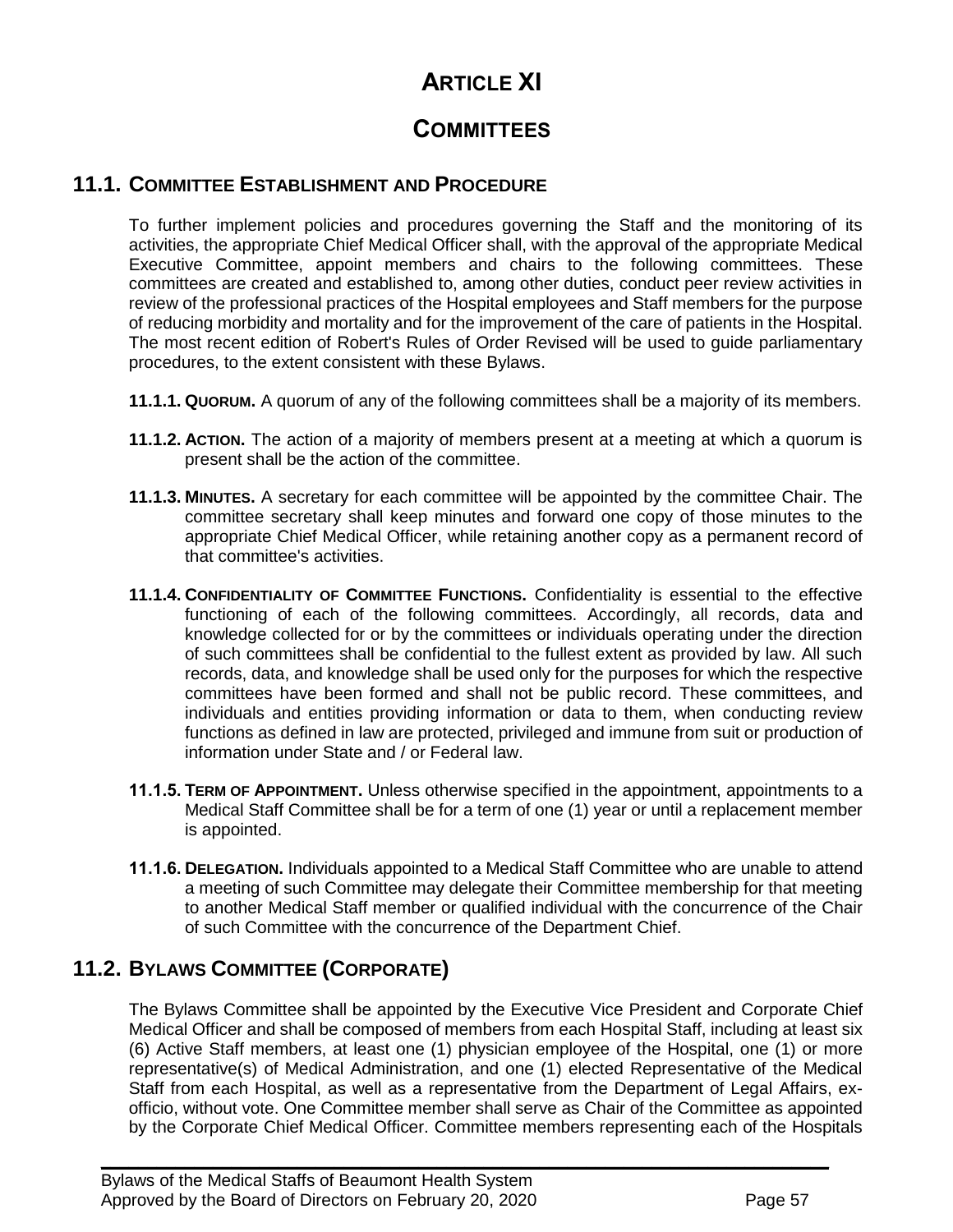may be appointed as Vice Chairs to represent the Committee at matters before their Hospital's Medical Executive Committee. The Committee shall meet at least annually to review the Bylaws of the Staff to ensure that they remain current and properly reflect developments in administration and procedure and to make recommendations for revision or amendment to the Medical Executive Committees. The Medical Executive Committees may also, prior to the consideration of any proposal, refer proposed amendments or revisions of the Bylaws to the Bylaws Committee for review. At the inception of its annual review, the Bylaws Committee shall notify the Staff in writing and request written suggestions for revision and amendment. If there are recommended changes, the Committee shall submit a written report to the Medical Executive Committees at least annually.

# <span id="page-57-0"></span>**11.3. CREDENTIALS AND QUALIFICATIONS COMMITTEES**

Each Hospital's Credentials and Qualifications Committee is a peer review committee to ensure the competent and representative evaluation of Staff appointments, extension of privileges and assignments to various Departments and Sections as well as the discharge of those other review functions as are entrusted to it. The Hospital Committees shall meet as specified in these Bylaws and / or as directed by the Corporate Chief Corporate Medical Officer.

The voting members of the Credentials and Qualifications Committee of each Hospital shall consist of: a Chair of the Hospital Committee; the Chief Medical Officer of that Hospital; the President of the Medical Staff of that Hospital; the Director of Quality and Safety of that Hospital; the Chiefs of the Departments of Medicine, Surgery, Obstetrics and Gynecology, Pediatrics, Emergency Medicine, Family Medicine, Anesthesiology and Radiology of that Hospital; one (1) elected Member at Large of the Medical Staff of that Hospital; and a Chief of a Department of ancillary services as appointed by that Hospital's Chief Medical Officer. A non-voting representative of the Department of the Office of the General Counsel and Medical Staff Services shall serve as a member

The Credentials and Qualifications Committees of each Hospital shall: (1) review credentials and make recommendations for appointment, reappointment or changes in category status, as well as delineation of clinical privileges; (2) report on each applicant for Staff membership and / or clinical privileges, including specific consideration of the recommendations from the Departments and / or Sections in which such applicant requests privileges; (3) review periodically all information available regarding the competence and professionalism of Staff members and as a result of such reviews make recommendations for the granting of privileges, reappointments, and the assignment of practitioners to the various Staff categories, Departments and / or Sections; (4) investigate any reported breach of ethics; and (5) review reports that are referred by Medical Executive Committees, and all other Staff, audit and peer review committees.

<span id="page-57-1"></span>The Hospital Credentials and Qualifications Committees shall make recommendations on the above matters to the Hospital Medical Executive Committees.

# **11.4. GRADUATE MEDICAL EDUCATION COMMITTEE (CORPORATE)**

The System Graduate Medical Education Committee shall be chaired by the Director, Graduate Medical Education and shall be composed of voting members to include appropriate Program Directors, other members of the faculty and residents nominated by their peers. The Committee shall be responsible for planning, implementation and coordination of all Residency and Fellowship programs at the Hospital and affiliated institutions. The Committee shall provide recommendations for continuing medical education programs to the Continuing Medical Education Committee. The Committee shall be responsible for implementation of ACGME Institutional Requirements pertaining to Graduate Medical Education. The Committee shall meet at least quarterly and report to the Chief Academic Officer and Medical Executive Committees.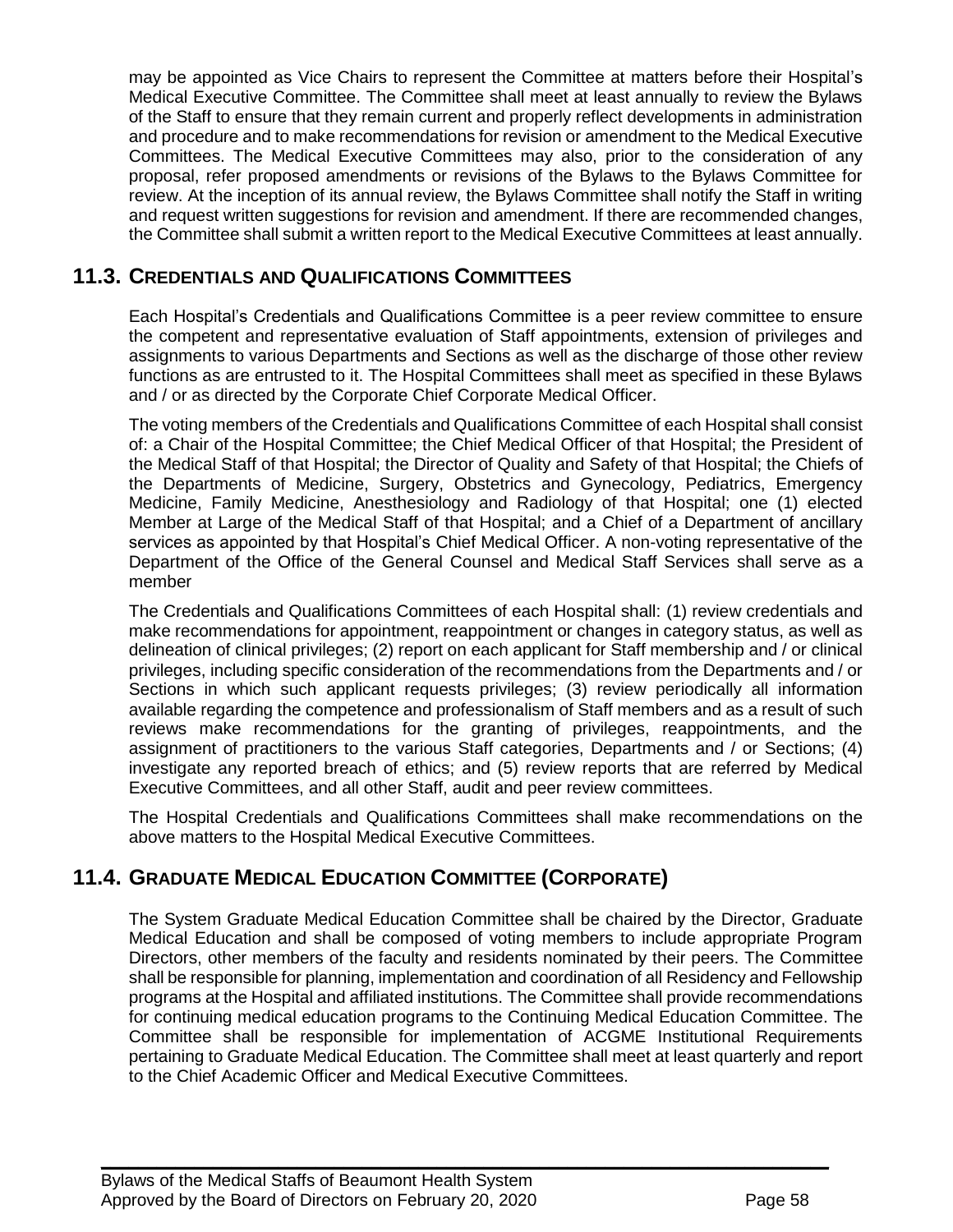# <span id="page-58-5"></span>**11.5. INFECTION CONTROL COMMITTEE**

<span id="page-58-0"></span>The Infection Control Committee of each Hospital shall consist of those Staff members and Hospital personnel who have special knowledge, skills or interest in the problem of hospital infection and their sequelae. These Committees shall have the responsibility for surveillance of inadvertent hospital infection potentials and cases as well as for the promotion of a preventative and corrective program designed to minimize those hazards. They shall meet at least every other month and report to the Quality and Safety Committee. Medical Executive Medical

# <span id="page-58-1"></span>**11.6. MEDICAL STAFF PRESIDENT'S COUNCIL**

Each Hospital will have a President's Council chaired by the President of the Medical Staff and include the elected Medical Staff representatives. Other individuals may be invited to participate. The Council will serve as a forum to exchange ideas and develop strategies designed to make it easier for our Medical Staff to practice excellent medicine. In addition, the Council will also advise the President on matters related to Medical Staff activities, review and approve the Medical Staff budget and unbudgeted expenditures greater than five thousand (\$5,000.00) dollars. It may consider matters in review of the professional practices of the Medical Staff of the Hospital.

# <span id="page-58-2"></span>**11.7. MEDICATION USE COMMITTEE (RO, TROY, GP)**

The Medication Use Committee of each Hospital shall consider site level medication safety data, antimicrobial stewardship data, antibiograms, drug utilization, regulatory issues, floor stock, shortages, other site-specific medication-related issues, and implementation of Pharmacy & Therapeutics Committee (P&T) recommendations. The committee shall consist of a physician chairperson, the Director of Pharmacy (Secretary), members of the Medical Staff, and representatives from clinical pharmacy, nursing and Quality. Each hospital committee shall meet monthly and consider recommendations from the P&T committee. It will report its recommendations as well as the recommendations of the P&T committee to each hospital's Medical Executive Committee.

# <span id="page-58-3"></span>**11.8. QUALITY AND SAFETY COMMITTEE (RO, TROY, & GP)**

The committee of each Hospital shall consist of at least the Chiefs of the Departments of Medicine, Surgery, Obstetrics and Gynecology, Pediatrics, Anesthesiology, Pathology, Laboratory Medicine, Radiology, Emergency Medicine, a member of the Medical Staff Presidents Council, representatives from Nursing and Hospital Administration, and other staff members as needed. The committee's meetings shall be scheduled monthly, but in no event, shall meet less than nine times a year. The Quality and Safety Committee will evaluate and ensure the quality and safety of medical care provided to patients at the hospital and shall recommend policy regarding patient care. The committees shall receive reports from but not limited to quality reviews, infection control, core measure and pay for performance measures, regulatory compliance data, radiation safety. The committee will report to the Hospital Medical Executive Committee and shall provide reports and recommendations to other committees as appropriate.

# <span id="page-58-4"></span>**11.9. RADIATION SAFETY COMMITTEE (CORPORATE)**

The Radiation Safety Committee shall be composed of representatives from Medical Physics, Nuclear Medicine, Radiation Oncology and Diagnostic Radiology and others as appointed by the appropriate Chief Medical Officer. The Committee will be responsible for the approval and review of all radioactive materials and other modalities of ionizing radiation used at the Hospitals and the Research Institute in accordance with the regulations of the Nuclear Regulatory Commission. It shall meet at least quarterly and report to the Hospitals' Quality and Safety Committees.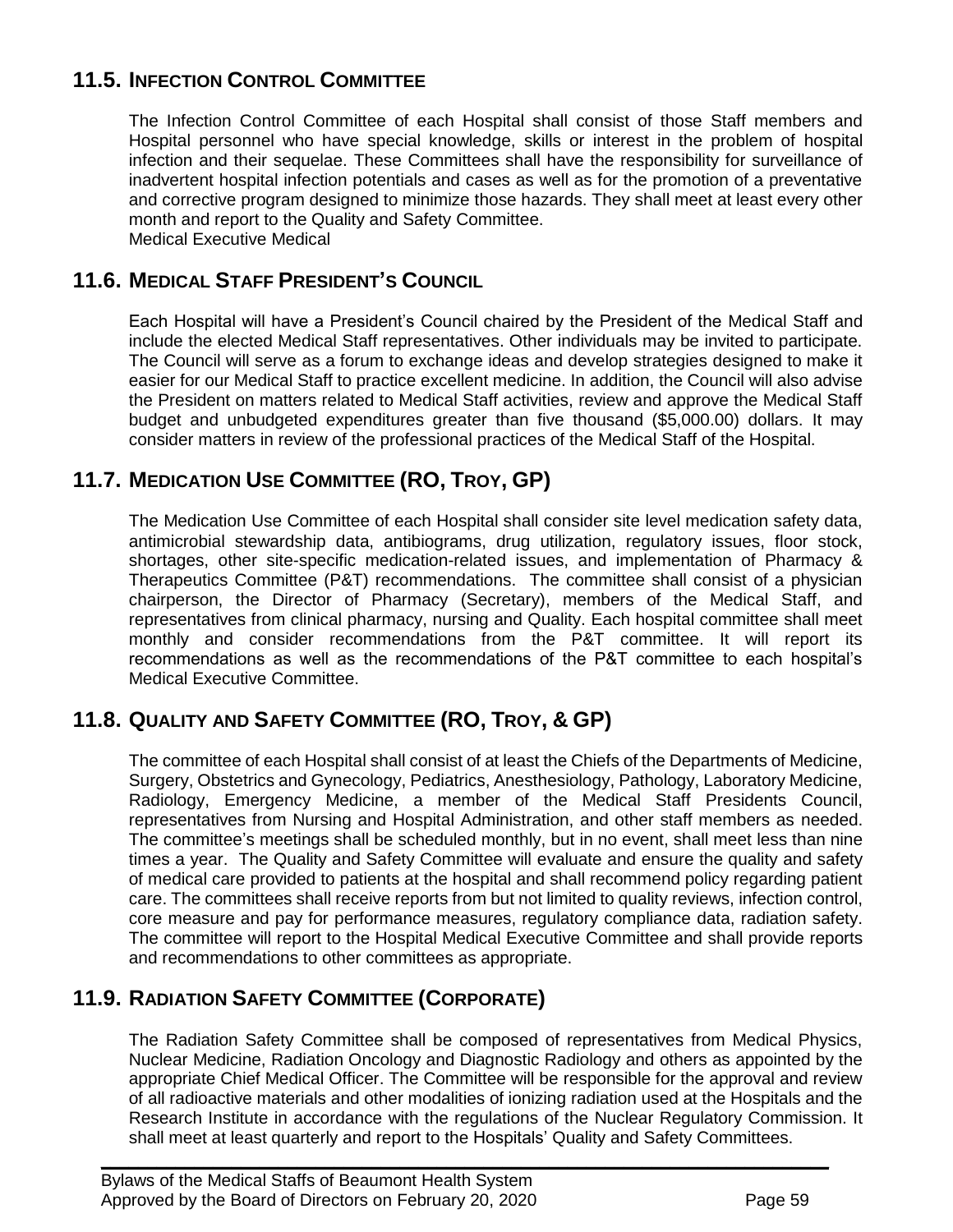# **11.10. SPECIAL COMMITTEES**

Other special and standing committees may be appointed by the appropriate Chief Medical Officer from time to time as may be required to carry out properly the duties of the Staff and the requirements of these Bylaws. They shall not have authority to establish medical policy except as such authority is extended by recommendation to the Medical Executive Committees with the approval of the Board of Directors.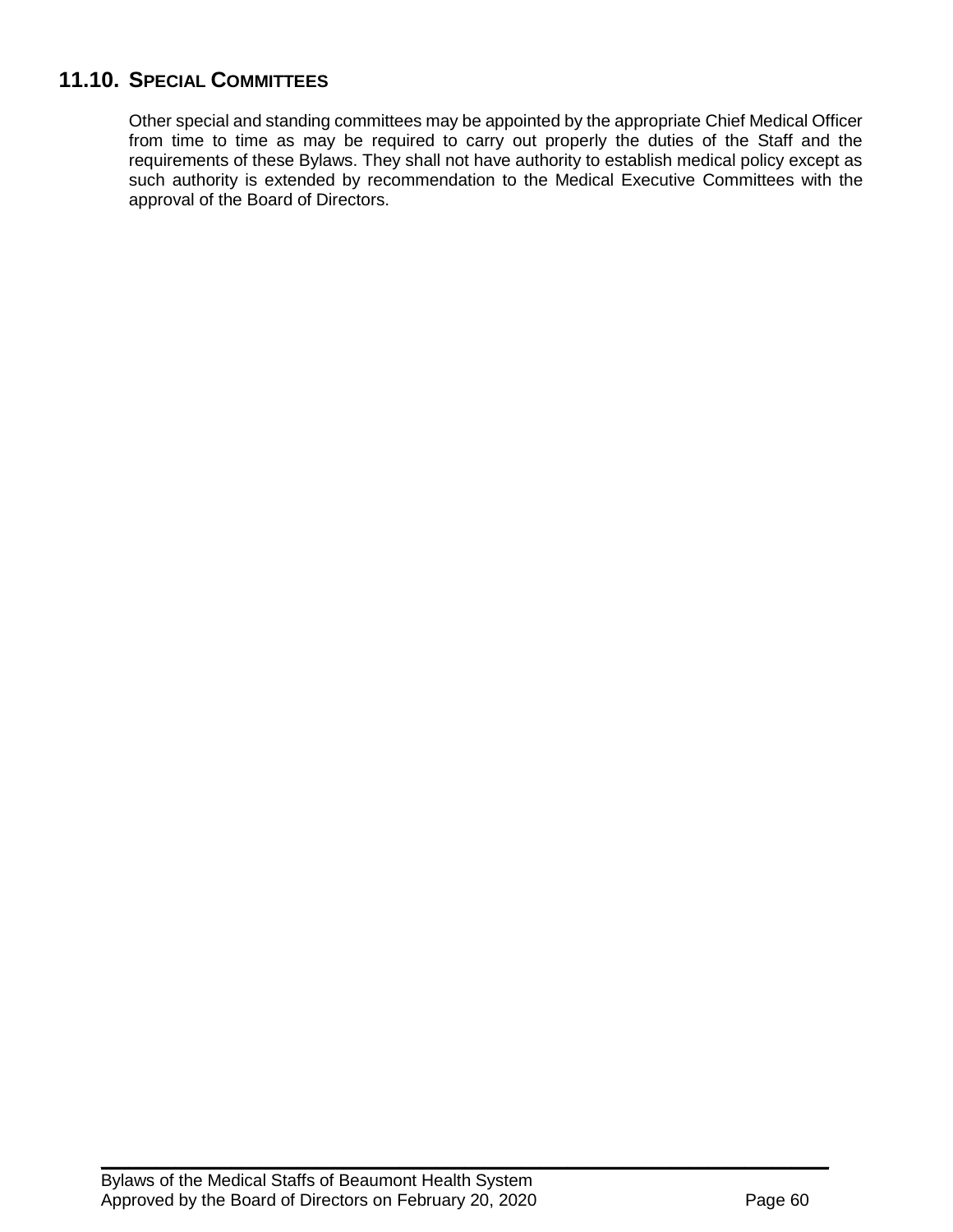# **ARTICLE XII**

# **AMENDMENTS TO BYLAWS OR RULES / REGULATIONS / POLICIES**

# **12.1. AMENDMENTS TO BYLAWS OR RULES / REGULATIONS AND POLICIES**

<span id="page-60-1"></span><span id="page-60-0"></span>These Bylaws and Rules / Regulations / Policies may be amended only in accordance with the following procedures. Policies may be created or amended by the Medical Executive Committees.

### **12.2. INITIATION OF AMENDMENTS**

Recommendations for amendments to Bylaws and Rules / Regulations / Policies shall be initiated by or through the Bylaws Committee of the Medical Staff, the Chief Medical Officers, the Medical Executive Committees, or the Board of Directors without submission to or approval of the Bylaws Committee.

### <span id="page-60-2"></span>**12.3. PROCEDURE**

If amendments to Bylaws or Rules / Regulations / Policies are proposed to be adopted by any Medical Executive Committee, such proposed amendments shall first be presented at such Hospital's next regular or special Medical Staff meeting or through some other means for review and for approval in the case of a proposed Bylaw amendment. Adoption of an amendment to a Bylaw or Rule and Regulation by a Medical Executive Committee shall be communicated to its Medical Staff.

If amendments to Bylaws or Rules / Regulations / Policies are proposed to be adopted by any Hospital's Medical Staff, such amendments shall first be presented at such Hospital's Medical Executive Committee's next regular or special meetings or through some other means for review and approval, and shall be communicated to its Hospital's Medical Executive Committee if adopted by the Medical Staff. However, any Medical Staff which does adopt such amendments may propose them directly to the Board of Directors through a committee it designates to receive such proposals.

### **12.4. PROPOSAL AND APPROVAL, CONFLICT**

<span id="page-60-3"></span>Amendments of Rules / Regulations / Policies approved by any or each Medical Executive Committee and amendments of these Bylaws approved by any or each Medical Executive Committee(s) and / or any or each Medical Staff shall then be proposed to the Board of Directors and shall be effective when approved by the Board of Directors. Conflicts arising out of such proposed amendments, or any other matter between the Medical Staff(s) and the Medical Executive Committee(s) and or Medical Staff members, shall be addressed through the conflict resolution procedures as set forth by Medical Staff policy on conflict resolution.

# <span id="page-60-4"></span>**12.5. URGENT AMENDMENTS**

In cases of documented need for an urgent amendment to the Rules / Regulations / Policies necessary to comply with law or regulations, the Medical Executive Committee(s) may provisionally adopt, and the Board of Directors may provisionally approve, an urgent amendment without prior notification of the Medical Staffs. In such cases, the Medical Staffs will be immediately notified by the Medical Executive Committee(s). The Medical Staffs will have the opportunity for retrospective review of and comment on the provisional amendment. If there is no conflict between the Medical Staffs and the Medical Executive Committee, the provisional amendment stands. If there is conflict over the provisional amendment, that conflict shall be addressed through the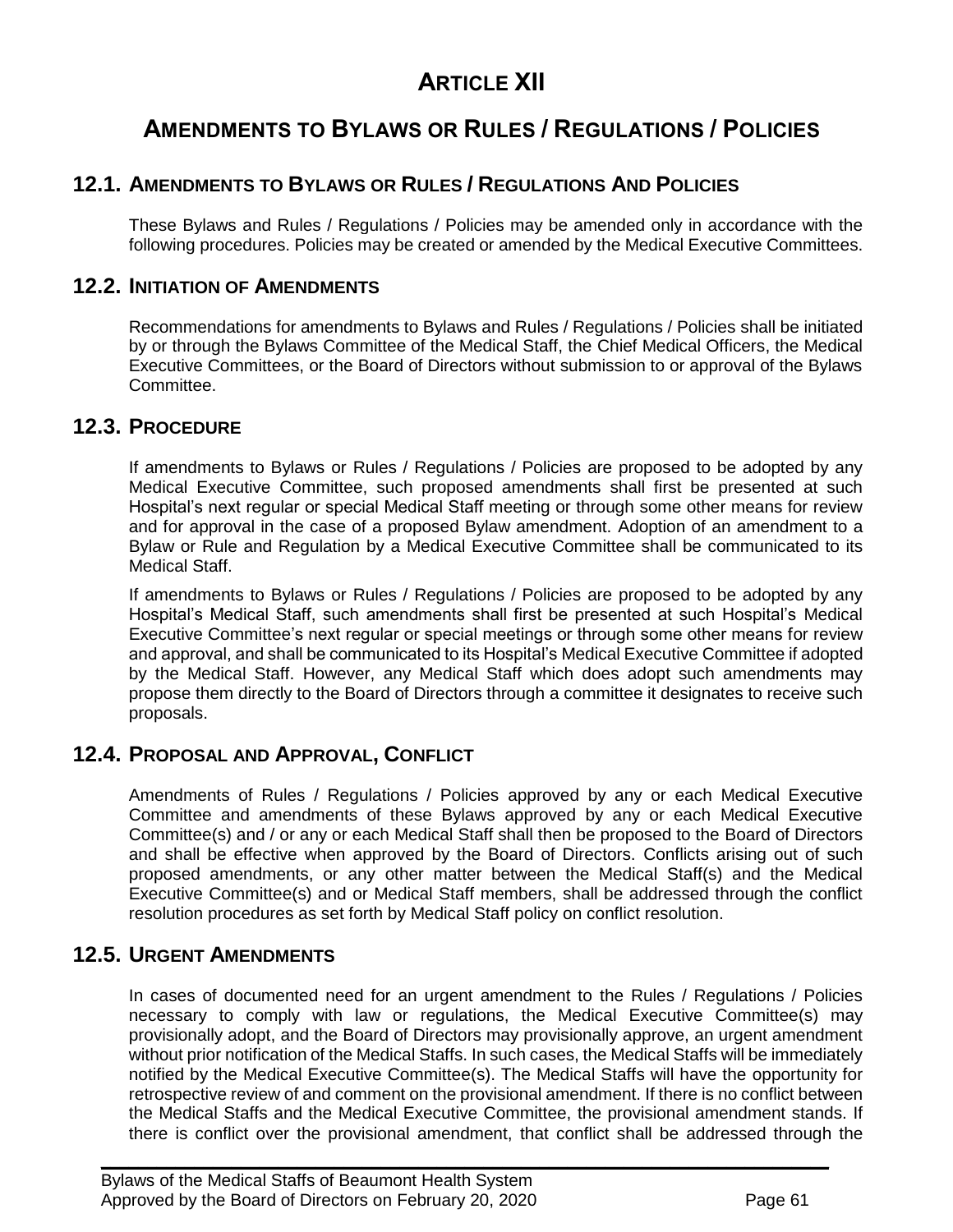<span id="page-61-0"></span>Medical Staff policy on conflict resolution. If necessary, a revised amendment is then submitted to the Board of Directors for action.

# **12.6. ADOPTED BYLAWS AND RULES / REGULATIONS / POLICIES**

Bylaws and Rules / Regulations / Policies approved by the Board of Directors shall be communicated to each Medical Staff.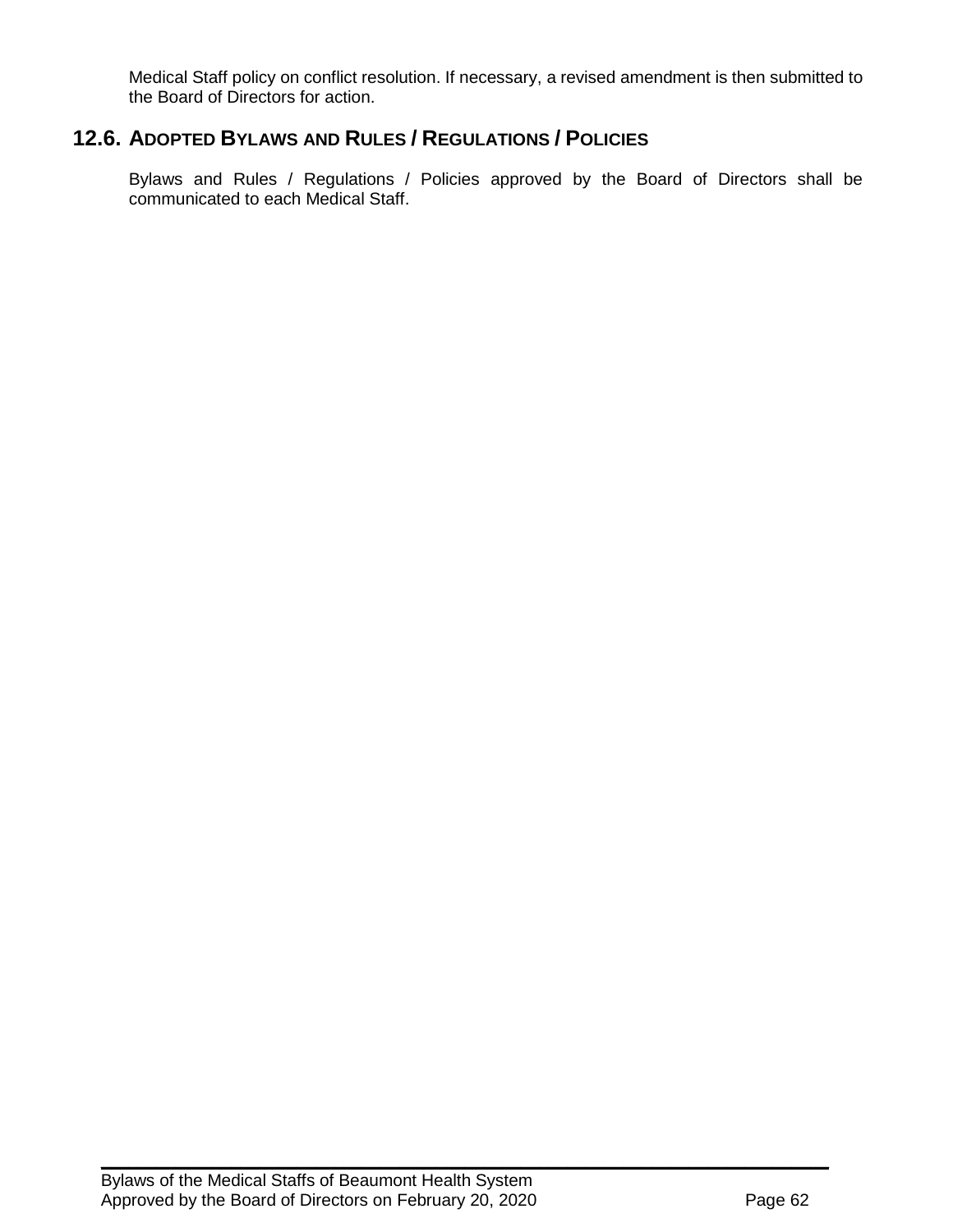# **ARTICLE XIII**

# **AUTHORIZATIONS AND IMMUNITY FROM LIABILITY**

### **13.1. EXPRESS CONDITIONS**

<span id="page-62-0"></span>The following shall be express conditions to any applicant or Staff member's application for, or exercise of Staff membership or clinical privileges at these Hospitals.

- **13.1.1. GOOD FAITH DISCLOSURES PRIVILEGED.** Any act, communication, report, recommendation, or disclosure, with respect to the professional ability and qualifications of any such individual made in good faith and without malice at the request of an authorized representative of this or any other health facility or review entity, for the purpose of achieving and maintaining the quality of appropriate patient care in this or any other health facility, shall be privileged to the fullest extent permitted by law.
- **13.1.2. EXTENSION OF PRIVILEGE.** Such privileges shall extend to members of the Board of Directors, the Staff and its officers and committees and to third parties who supply information to any of the foregoing authorized to receive, release or act on the same. For the purpose of this Article the term "third parties" means both individuals and organizations from which information has been requested by an authorized representative of the Hospital.
- **13.1.3. IMMUNITY FROM LIABILITY.** There shall be, to the fullest extent permitted by law, absolute immunity from civil liability arising from any such act, communication, report, recommendation, or disclosure, even where the information involved would otherwise be deemed privileged.
- **13.1.4. SCOPE OF IMMUNITY.** Such immunity shall apply to all acts, communications, reports, recommendations or disclosures performed or made in connection with this or any other health care institution's activities related, but not limited to:
	- (a) application for appointment or clinical privileges;
	- (b) periodic reappraisals for reappointment or clinical privileges;
	- (c) corrective action, including immediate action;
	- (d) hearings and appellate reviews;
	- (e) medical care evaluations;
	- (f) utilization reviews;
	- (g) peer or professional review organizations, activities or procedures;
	- (h) other Hospital, Department, Section, program or committee activities related to quality patient care and inter-professional conduct.
- **13.1.5. NATURE OF INFORMATION.** The acts, communications, reports, recommendations and disclosures referred to in this Article may relate to an applicant or Staff member's professional qualification, clinical competency, character, mental or emotional stability, physical condition, ethics, or any other matter that might directly or indirectly have an effect on maintaining the quality of appropriate patient care.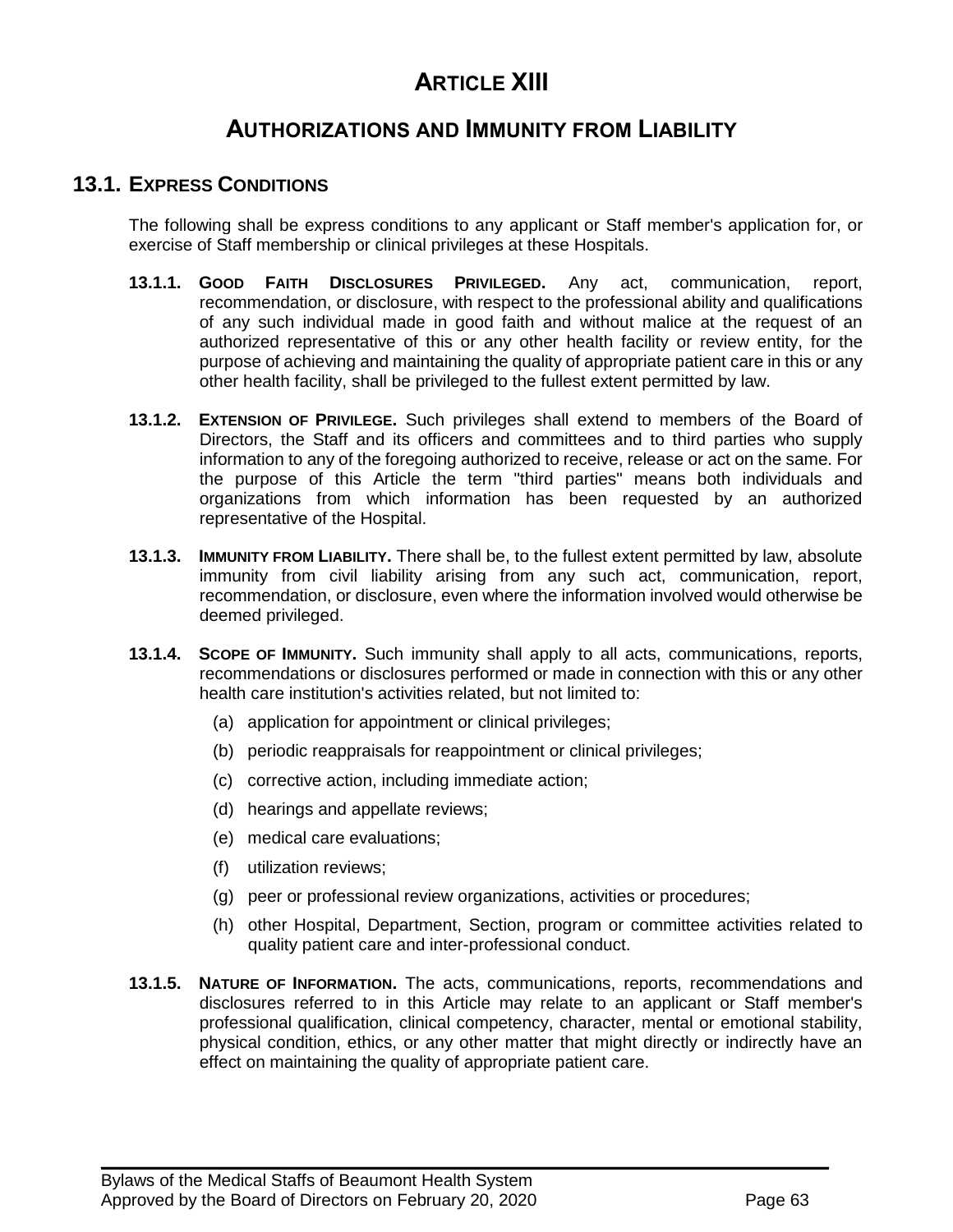- **13.1.6**. **EXECUTION OF RELEASES.** Each applicant or Staff member shall upon request of the Hospitals execute releases as required by the individuals and organizations described above.
- **13.1.7. AUTHORIZATION FOR CONSULTATION AND REVIEW.** The applicant or Staff member authorizes the Hospitals, the Board of Directors, the Staff and their officers and committees to consult with members of the medical staffs of other hospitals with which the applicant or Staff member is or has been associated and with others who may have information bearing on his / her competence, character and ethical qualification. Furthermore, the applicant or Staff member consents to the Hospitals' inspection of all records and documents that may be material to an evaluation of his or her professional qualifications and competence to carry out the clinical privileges requested or maintained as well as their moral and ethical qualifications for Staff membership. The applicant or Staff member also releases from any liability all representatives of the Hospitals and their Staff for their acts performed in good faith and without malice concerning the applicants or Staff member's competence, ethics, character and other qualifications for Staff appointment and clinical privileges, including otherwise privileged or confidential information.
- **13.1.8. CONFIDENTIALITY OF INFORMATION.** The applicant or Staff member recognizes and agrees that all records (including, without limitation, medical records), information, data and knowledge respecting professional practice review functions of the Hospitals are required to be kept confidential pursuant to federal and state law, including without limitation, proceedings for appointment, reappointment, advancement, denial or termination of appointment; reduction, suspension or termination of privileges; transfer to any other division of the Staff; and the work of committees and individuals assigned professional practice review functions pursuant to these Bylaws, the Rules / Regulations / Policies and the policies and procedures of the Hospitals and the Staff, and that dissemination of such information and records shall only be made where expressly required by law, pursuant to officially adopted policies of the Staff, or with the express approval of the Medical Executive Committees or their designee(s). The applicant or Staff member specifically agrees to keep all such information confidential, recognizing that any breach of such confidentiality may result in the Medical Executive Committees undertaking such action as they deem appropriate.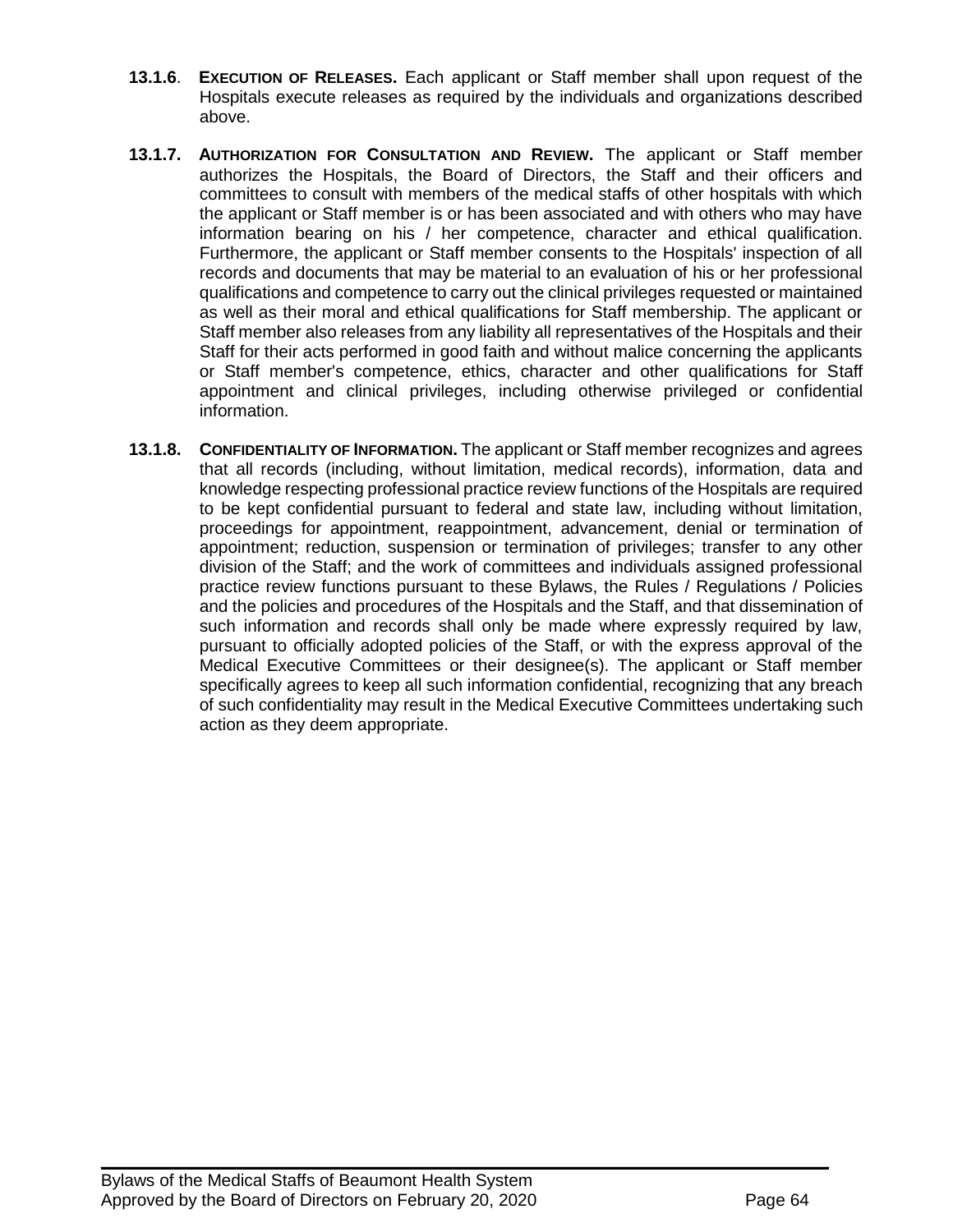# **ARTICLE XIV**

# **DUES**

# **14.1. CATEGORIES ASSESSED**

<span id="page-64-0"></span>Annual Dues, as determined by the Medical Executive Committees, shall be required of members of the Active Staff, Institutional Staff, Affiliate Staff, Administrative Staff, Bioscientific Staff, Allied Staff and Ambulatory Staff are payable as billed annually.

### <span id="page-64-1"></span>**14.2. CATEGORIES NOT ASSESSED**

Members of the Limited, Honorary Consulting, Emeritus, and Retired Staff shall not be assessed dues. They shall be assessed for the cost of each Hospital function (e.g., the Annual Dinner Dance, Annual Meeting) if they wish to attend.

#### <span id="page-64-2"></span>**14.3. PRORATION**

<span id="page-64-3"></span>Dues of members joining the Staff during the designated Staff year shall be prorated for the appropriate fraction of that Staff year.

### **14.4. PAYMENT OF DUES**

Unless extenuating circumstances are presented to and accepted by the Medical Executive Committees non-payment of dues shall be grounds for suspension, termination, or declining reappointment to the Staff.

### <span id="page-64-4"></span>**14.5. EXPENDITURES**

At each Hospital, expenditure of funds from the Medical Staff Fund may be authorized by the Presidents of the Medical Staff. The President of the Medical Staff and the President's Council shall review and approve the Medical Staff budget and unbudgeted expenditures greater than five thousand (\$5,000.00) dollars and report a summary of such budget and all unbudgeted expenditures greater than five thousand (\$5,000.00) dollars at the Medical Executive Committee. The Secretary-Treasurer will submit an annual report of the Medical Staff Fund at the Medical Staff Meeting in December of each year.